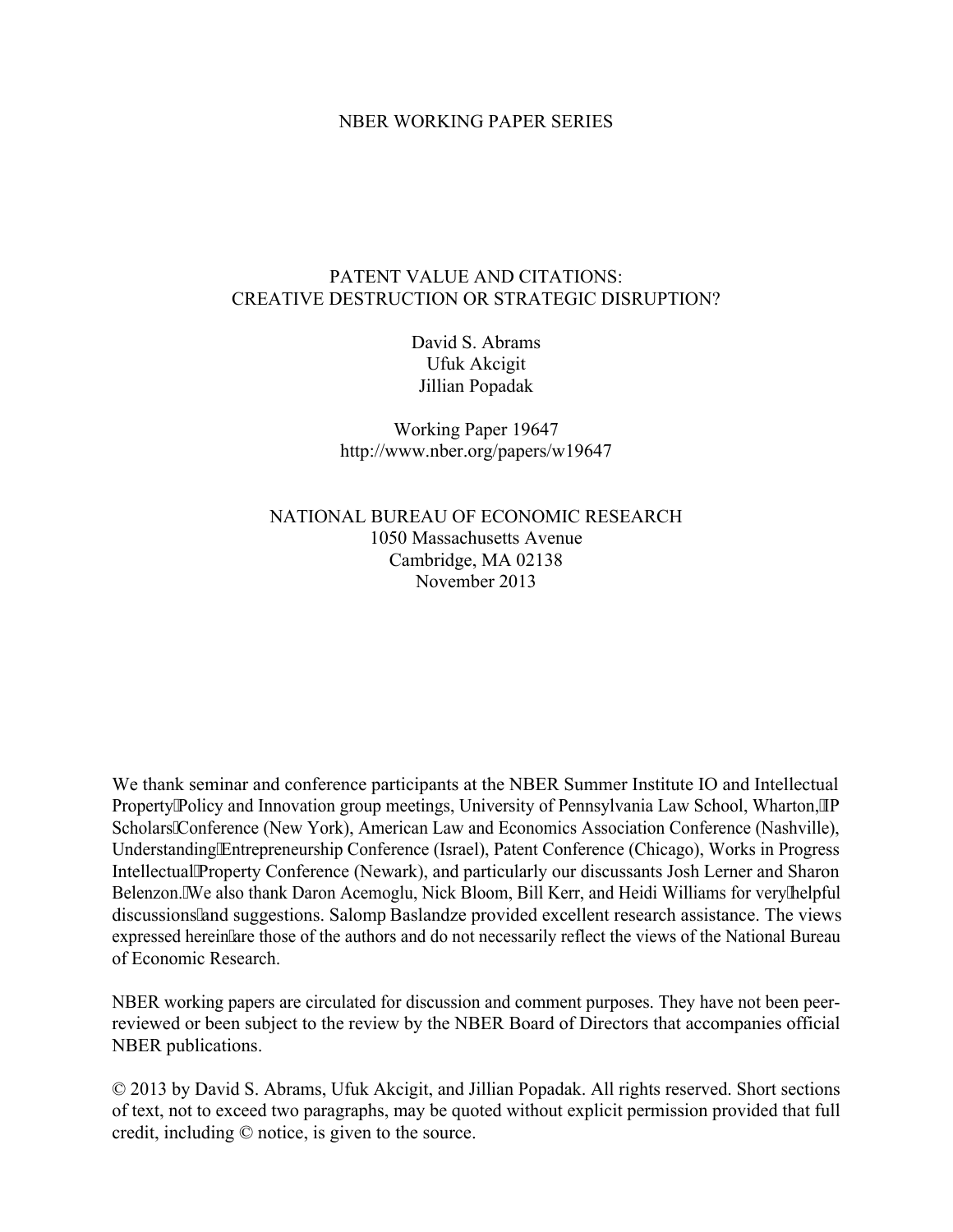Patent Value and Citations: Creative Destruction or Strategic Disruption? David S. Abrams, Ufuk Akcigit, and Jillian Popadak NBER Working Paper No. 19647 November 2013 JEL No. K1,L2,O3

## **ABSTRACT**

Prior work suggests that more valuable patents are cited more and this view has become standard in the empirical innovation literature. Using an NPE-derived dataset with patent-specific revenues we find that the relationship of citations to value in fact forms an inverted-U, with fewer citations at the high end of value than in the middle. Since the value of patents is concentrated in those at the high "end, this is a challenge to both the empirical literature and the intuition behind it. We attempt to explain this relationship with a simple model of innovation, allowing for both productive and strategic patents. We find evidence of greater use of strategic patents where it would be most expected: among corporations, 'in fields of rapid development, in more recent patents and where divisional and continuation applications are employed. These findings have important implications for our basic understanding of growth, innovation,"and intellectual property policy.

David S. Abrams University of Pennsylvania dabrams@law.upenn.edu

Ufuk Akcigit Department of Economics University of Pennsylvania 3718 Locust Walk, #445 Philadelphia, PA 19104 and NBER uakcigit@econ.upenn.edu

Jillian Popadak  $W$ bks gtukv $\{$  "qh"Rgppu $\{$  nxcpkc 3000 Steinberg Hall-Dietrich Hall 3620 Locust Walk Philadelphia, PA 19104 jpopadak@wharton.upenn.edu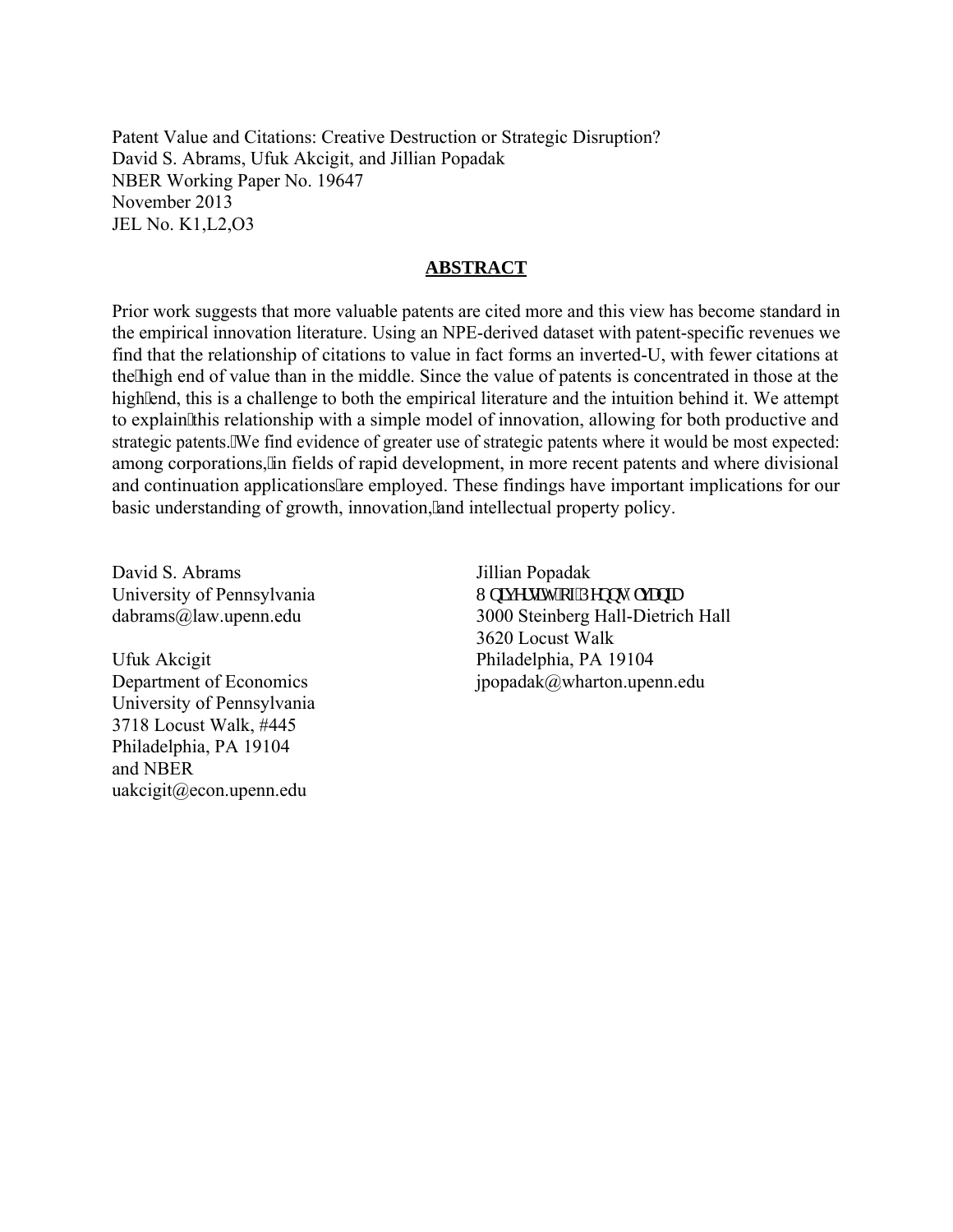## **1 Introduction**

One of the core questions of economics, both at the micro and macro level, is what leads to productivity gains. In order to understand what policies impact innovative activity and ultimately productivity, it is crucial to start with a good metric to value innovation. While the importance of such a metric has long been recognized (Scherer (1967), Griliches (1981)) so too have the inadequacies of the proxies for value that are in widespread use (Schankerman and Pakes (1986), Hall and Harhoff (2012)).

Over the past 30 years, two primary metrics have been used to proxy for the value of innovation, patent counts and citation-weighted patent counts.<sup>1</sup> The intuition is thus: ceteris paribus, fields with greater innovative activity will have more value to protect and will do so by applying for more patents.<sup>2</sup> Weighting patent counts by forward citations<sup>3</sup> is a natural augmentation to simple patent counts, given the well-known fact that patents vary tremendously in value.<sup>4</sup> The use of this measure, however, is based on the assumption that a larger number of citations corresponds to higher value.



Figure 1: LIFETIME FORWARD CITATIONS VS. PATENT VALUE Note: Data is normalized so that the mean annual revenue is \$10,000.

Until now this assumption has been very challenging to test. Several problems have held back this inquiry: the reluctance of companies to share proprietary patent data, the lack of generality

<sup>&</sup>lt;sup>1</sup>Throughout the paper we generally use the term value to mean private value, but we do explore social value as well in Appendix C and discuss it in Section 3.3.1.

<sup>2</sup>Of course, there is substantial variation in patenting across fields that is unrelated to the value of the underlying innovation as documented most famously by Levin, Klevorick, Nelson, Winter, Gilbert, and Griliches (1987).

<sup>3</sup>Forward citations is the number of citations received by a particular patent by subsequent patents.

<sup>4</sup>Fewer than 10 percent of patents are worth the money spent to secure them (Allison, Lemley, Moore, and Trunkey (2009)), but the most valuable ones are thought to be worth hundreds of millions of dollars (Hall, Jaffe, and Trajtenberg (2005)).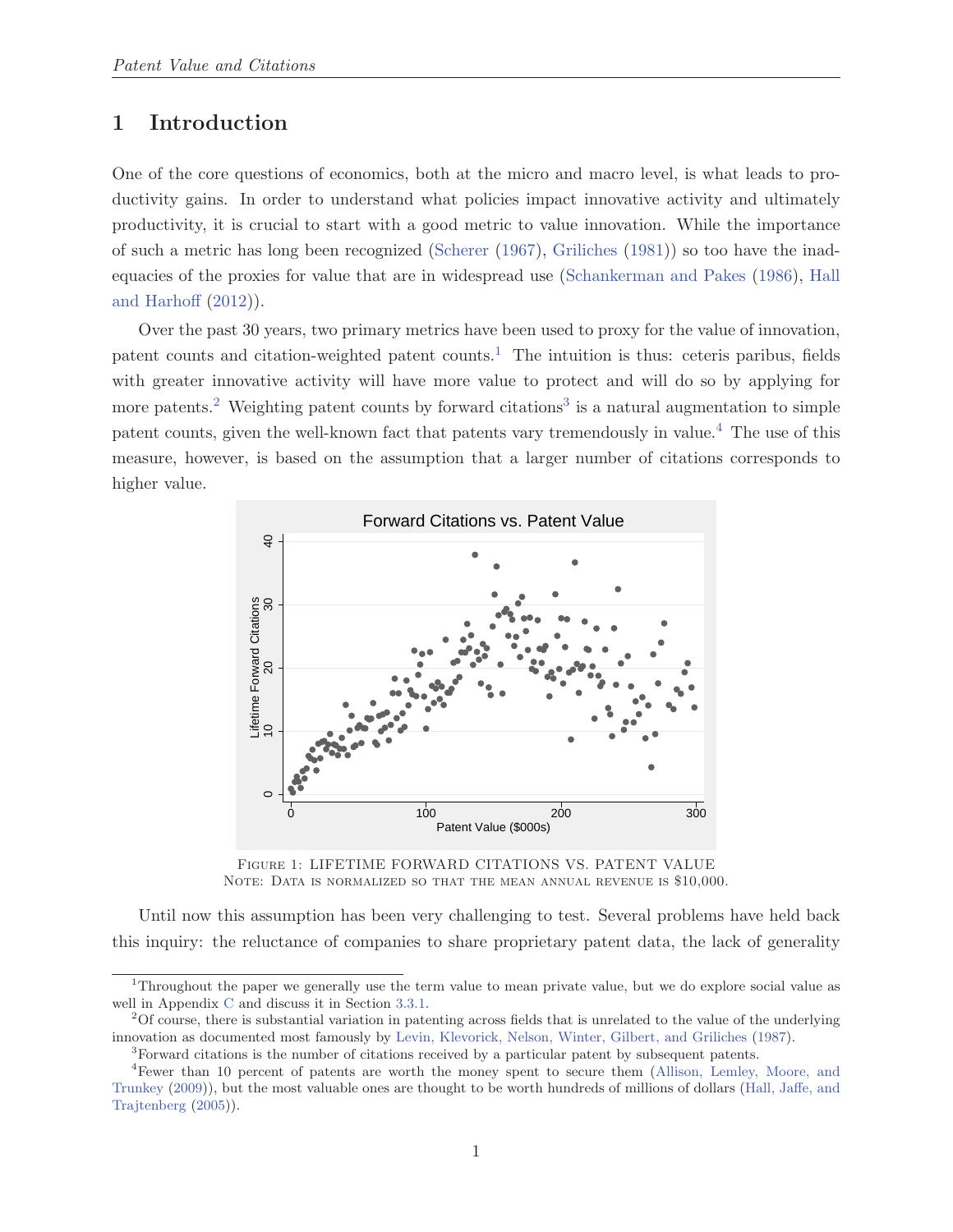(and sufficient observations) from any single patent portfolio, and the fact that almost no companies allocate revenues to specific patents. The proliferation of non-practicing entities (NPEs) in the past ten years has led to the availability of patent-specific revenue data covering a range of technologies. By using a proprietary data set of tens of thousands of NPE-owned patents, we are able to examine the patent value - citation relationship empirically in a level of detail that was previously impossible.<sup>5</sup> While the patents analyzed are held by NPEs, almost all were originally granted to individual inventors or those employed by practicing firms.

Using this data we find strong evidence that the standard approach to valuing innovation is imperfect. Indeed, the relationship between lifetime forward citations and patent value is not only non-linear, it is not even monotonic. Figure 1 displays this relationship, computed from tens of thousands of observations. $6$  There is still an overall positive correlation between citations and value, which has been found in prior work, but it comes primarily from lower value patents, and the full pattern is more complex.

This suggests that patents may not have a purely productive role in technological progress, an assumption that most prior models have made. The non-monotonic relationship could be evidence of the use of patents for strategic purposes, an idea that has been much discussed in recent years. Recent papers on the subject include Farrell and Shapiro (2008) and Noel and Schankerman (2013) on the theory side and Hall and Ziedonis (2001), Ziedonis (2004), Hegde, Mowery, and Graham (2009), Galasso and Schankerman (2010), Cockburn and MacGarvie (2011), and Von Graevenitz, Wagner, and Harhoff (2013) on the empirical side.<sup>7</sup> Our goal is to shed light on this issue systematically both through the lens of the theory and data.

We introduce a theoretical model that suggests that the inverted-U shape is the result of two types of innovative effort, which we characterize as *productive* and *strategic*. Productive innovative effort leads to the traditional increasing relationship between patent value and citations; strategic innovative effort, however, leads to a negative relationship. Strategic innovation is aimed at producing fencing patents, which seek to expand the area of protection available to previously granted patents. In an economy that exhibits both of these types of innovative effort, the link between patent value and citations will be the inverted-U that we observe empirically.<sup>8</sup>

In order to further test our theory of strategic patents, we examine the citation-value relationship using four characteristics that should be related to strategic patenting. Strategic patents should be more prevalent among larger entities, for divisional and continuation patents, for newer patents, and in technology classes with rapid growth. Each of these predictions is borne out in the data and we find evidence that strategic patenting is more prominent in these categories.

In this paper we add to the literature that has attempted to examine the relationship between

 $5$ We discuss details of the data sets in Section 2 as well as implications of NPEs as its source. Confidentiality agreements limit our ability to disclose actual revenue numbers or number of observations.

<sup>6</sup>Further details on the normalization and other aspects of the production of this figure are discussed in Section 4. <sup>7</sup>See also Nicholas (2013) for a recent survey on this topic.

<sup>&</sup>lt;sup>8</sup>In Section 3.3.2, we discuss an additional model focused on strategic choices that may be more common among NPEs. That model as predicts a non-monotonic relationship between forward citations and value and may be found in Appendix D.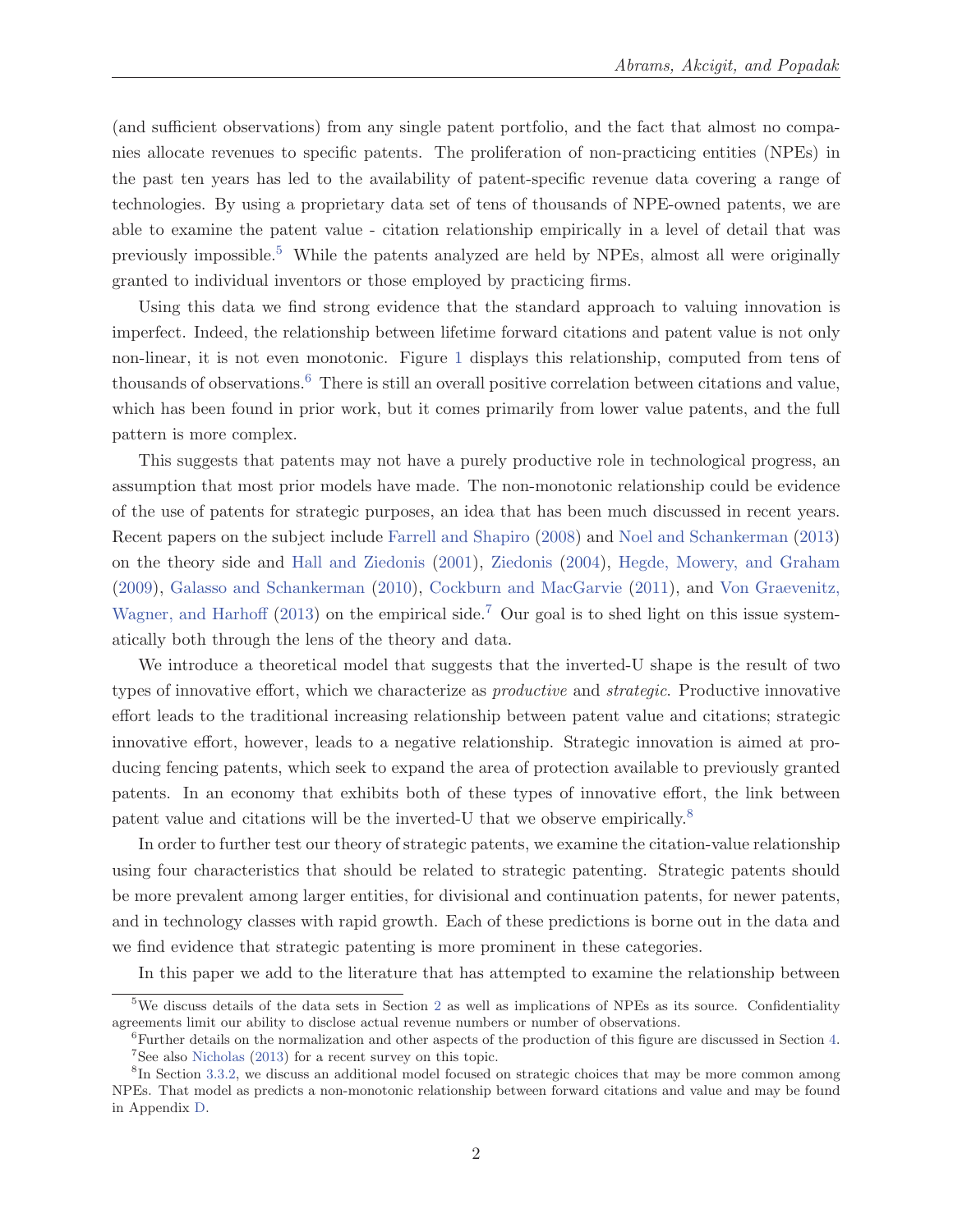patent value and citations. Trajtenberg (1990) is perhaps the leading prior work on the subject, and was the first paper to rigorously examine the citation-value relationship. The paper focuses on a relatively small number of patents in the computed tomography field, with values imputed from a structural model of the CT device market and finds an approximately linear relationship between citations and patent value. Harhoff, Narin, Scherer, and Vopel (1999) obtain categorical measures of value on 772 patents from a survey of German patents with 1977 priority dates, all of which were renewed to full term. They find a positive correlation between forward citations and patent value, but that the relationship is noisy. Several excellent studies examine the patent value distribution using the patent renewal decision to infer value (Pakes (1986), Schankerman and Pakes (1986), Bessen and Meurer (2008)). These papers make use of the contingent claim valuation method pioneered by Pakes and Schankerman. This approach is useful for understanding the distribution of patent value, but conveys little information for individual patents, in particular high-value patents, which is where we find the greatest deviation from the assumed monotonic citation-value relationship. In a more recent work, Moser, Ohmstedt, and Rhode (2012) link the forward citations of patents for hyrid corn with yields and find a positive correlation between the two. In a parallel study, Kogan, Papanikolaou, Seru, and Stoffman (2012) show that stock market response to news about patents is a good predictor of future forward cites.

In the legal literature, strategic patenting has received a great deal of attention in recent years as allowable subject matter has widened to include software and business methods patents. As the number of patents granted has increased, technological progress has led to devices that implicate thousands of separate patents. Some have argued that we have arrived at a point where the patent system is actually detrimental to innovation (Bessen and Meurer (2008), Boldrin and Levine (2012)). We capture these observations and intuitions by modeling strategic patents as ones which do not lead to substantial further work in a field and in fact may stifle it. Thus, there may be extremely valuable strategic patents that receive very few citations, leading to a null or negative relationship between forward citations and revenue.

Building upon these previous findings, we contribute to several lines of literature. Our primary finding is that the citation-value relationship has an inverted-U shape, rather than the monotonic relationship that has previously been assumed. We contribute to the innovation literature by showing how the inverted-U relationship can arise naturally in an economy with two types of innovative effort. The introduction of strategic patents adds to prior models that generally have a single type of patent. The strategic patent explanation for the observed relationship is borne out by an examination of correlates of high value-low citation patents. In particular, our empirical evidence that corporate assignees are more likely to engage in strategic disruption is important for corporate finance scholars interested in valuing firms' intellectual property assets and in understanding how firm performance is affected by defensive product market strategies. Both our empirical and theoretical findings show that surprisingly not every patent leads to creative destruction and economic growth rather some of them are strategic disruptions.

The rest of the paper proceeds as follows. In Section 2 we provide substantial detail about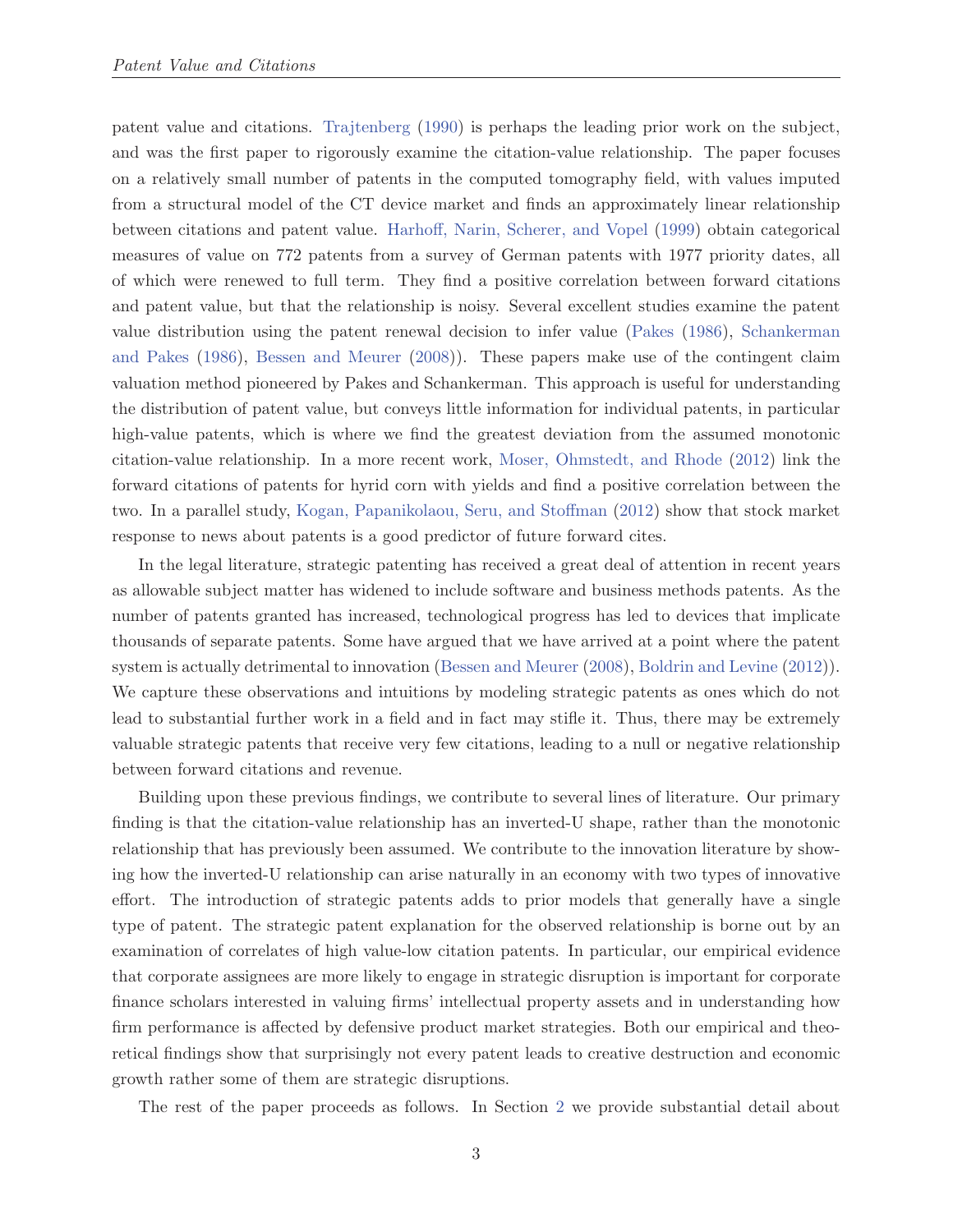incentives to patent and cite, the business models of NPEs and further description of the data. Section 3 introduces our model which we believe captures some of the key elements of innovation and the patenting and citing processes. In Section 4 we present the main empirical results and a discussion of them. Section 5 concludes and makes the point that the goal of this work is not to undermine the large body of work on innovation that has relied on widely-held assumptions about the patent value-citations relationship. Rather, we hope that this will help build a more robust literature that informs some of the central economic issues of our time. Finally, Appendix A contains additional data descriptions and Appendices B-E contain additional theoretical proofs and derivations.

## **2 Background and Data Description**

Since the major impediment to greater understanding of patent value has been the lack of available data on individual patent revenues, it is worth discussing the data source and characteristics in some detail. The data in this paper was provided by large non-practicing entities (NPEs), with a focus on the technology sector. NPEs are firms whose revenue primarily derives not from producing products based on patented technology, but from licensing patents. The incentives associated with patents within the technology sector encourages licensing (Lerner and Tirole (2002, 2005)). NPEs employ a range of different business models ranging from aggressive litigators to passive licensors, and the number of patents held by NPEs continues to grow rapidly (Shapiro (2012)).

This is fortunate for those interested in learning about innovation as NPEs function as an excellent data source in many ways, and when compared to traditional patent holding firms, NPE-derived data sets have several advantages. Their portfolios can be substantially larger than practicing firms, since their capital is almost exclusively employed in assembly and licensing, rather than production. NPEs are more diversified than practicing firms as well, since it is often easier to acquire the breadth of expertise necessary to acquire and license patents in a large array of fields, rather than to practice them. The data available from NPEs is also likely to be substantially more useful for researchers, as they tend to determine patent-specific revenues. This is something that almost no practicing firms do, unless licensing is a major part of their business. This should come as little surprise, since ultimately most firms care about overall profit from innovation, not specifically from which patent the profit derives.

While the data analyzed here is unique, there may be concern about how representative it is of the entire patent universe. We leave to the reader to assess the findings but point out several aspects of the data that suggest they may be fairly general. The NPEs often acquire patents hundreds at a time through portfolio purchases. As such, the vast majority of patents represented in the data were not targeted for acquisition, but came along for the ride. Additionally, the NPEs have no evidence that even those patents they target tend to be particularly valuable. Their strategy is to accumulate patents in a broad range of technology areas that they believe may be important, without targeting specific patents. We further compare characteristics of the data with the universe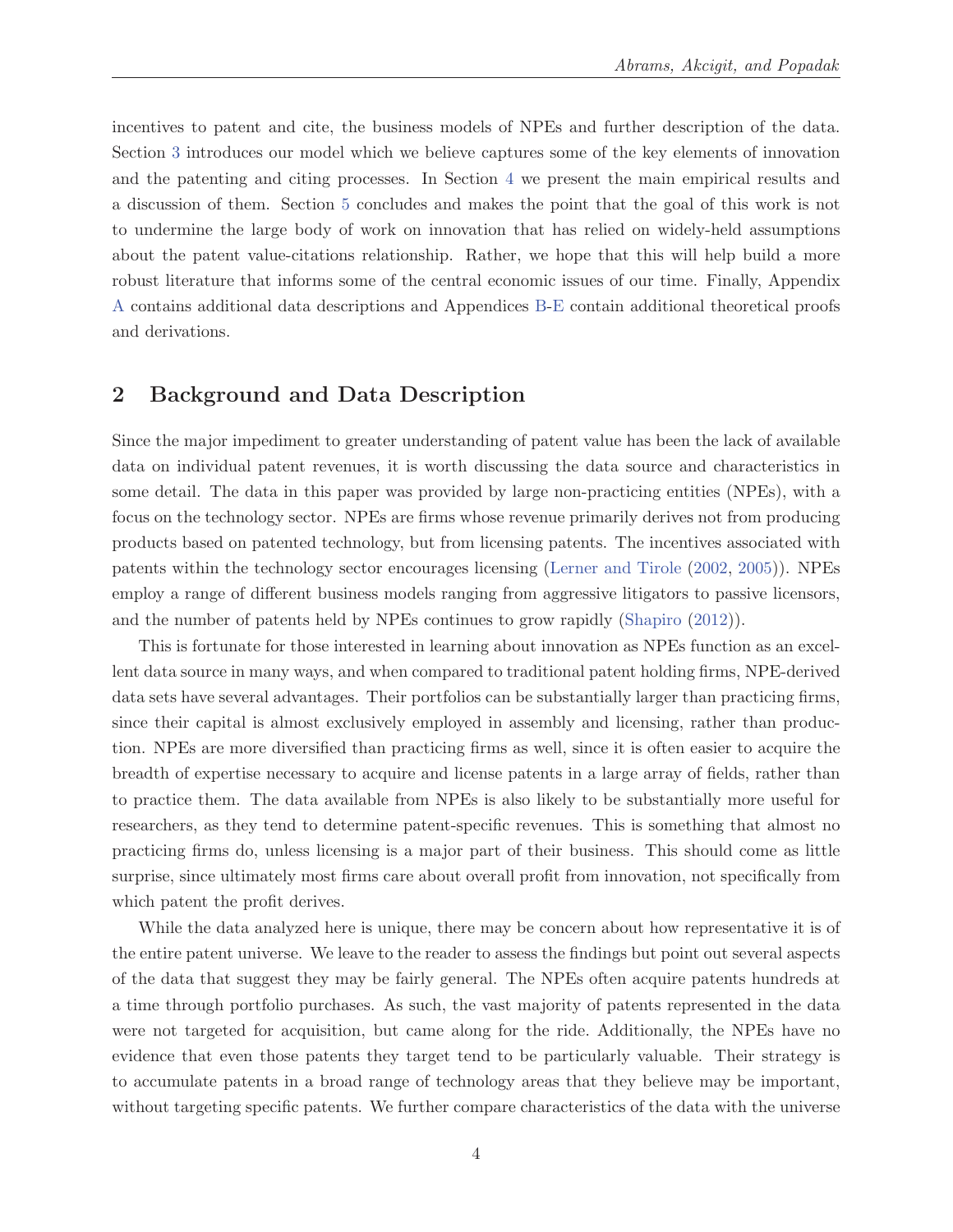of patents in Section 4.2.

An additional concern about the data source may be that NPEs use patents differently than practicing entities and as such the revenue data we use may not reflect the value of patents to practicing entities. In particular, there may be concern that NPEs behave opportunistically and hold up individuals and firms that may be infringing by threatening litigation. We discuss and model this possibility in more detail in Section 3.3.2 and Appendix D. Here it is important to note that all revenue data we use is derived from licensing, not litigation. In addition, the NPEs tend to license each patent multiple times and usually as part of portfolios. Thus it is far more likely that the licensing fees paid to the NPEs reflect real value for the licensees. Additional detail about the revenue data may be found in Appendix A.

Before presenting summary statistics, it is important to note several distinctive characteristics of the data. At the request of the portfolio owners, we have agreed to not report the exact number of observations beyond noting that there are tens of thousands of patents in the data set. In the calculation of lifetime patent value (see Appendix A) we have also normalized the data such that mean annual revenue is  $$10,000$ .<sup>9</sup> Thus throughout the paper, all dollar values are subject to this normalization. While absolute values are not accurate, relative values are and this normalization does not impact our ability to examine the forward citation-value relationship or other correlates of value. Appendix A also discusses the normalization procedure for comparing forward citations across patents of different ages.

With these points in mind, we present summary statistics for the primary patent and assignee characteristics in Table 1. We restrict the data to U.S. utility patents, and exclude design and plant patents. We obtain annual licensing revenues from 2008 - 2012 for each patent and calculate lifetime value from this data. Some of the patents expire during this time period, and some are granted after 2008, but most are active for the full period. If a patent is not active at all during this period, it is excluded.

We define patent value as the sum of the normalized annual revenues realized by a patent during the 20 years from application to expiration. The mean lifetime patent value is \$204,200 (all figures are 2010 dollars). Note that the standard deviation of \$1.9 million is more than 9 times the mean and more than 35 times the median value of \$52,190. The high level of dispersion (and skewness) is consistent with prior studies of patent value. Bessen (2008) uses the patents as options methodology and finds that U.S. patents issued in 1991 have a mean value of \$121,000 and a median of \$11,000. A closer comparison to the current study may be made by focusing on technology categories. Bessen finds a mean-to-median value ratio of 5.7 for Electrical and Electronic patents and 2.1 for the Computers and Communications category. The data set under study has a mean-to-median ratio of approximately 4.0, in between these two figures. Serrano (2010) determined the average private value of a patent right to be \$90,799 and the median \$19,184, which exhibits a similar mean-to-median ratio as our data.

<sup>9</sup>While the dollar sign on the normalized values is superfluous, we keep it as a reminder to the reader that the original variables were denominated in dollars.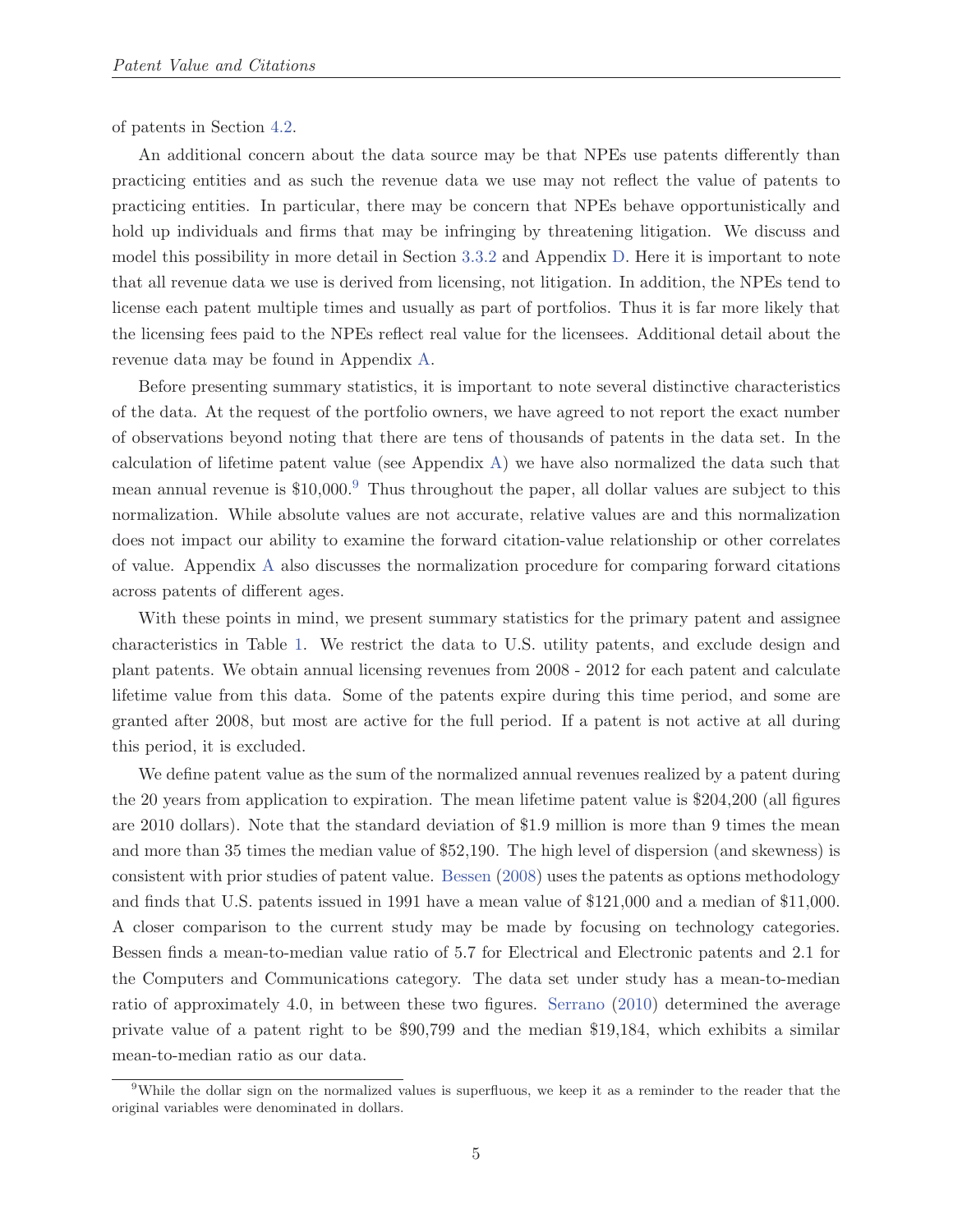|                                            |             | <b>Standard</b>  |               |
|--------------------------------------------|-------------|------------------|---------------|
|                                            | <b>Mean</b> | <b>Deviation</b> | <b>Median</b> |
| Patent Value (\$000s)                      | 204.2       | 1904.7           | 52.19         |
| <b>Lifetime Forward Citations</b>          | 29.1        | 52.5             | 11.5          |
| <b>Backward Citations</b>                  | 23.1        | 59.9             | 8.0           |
| Fraction of Backward Cites in Past 3 Years | 0.20        | 0.30             | 0.00          |
| Fraction of Backward Cites in Past 5 Years | 0.28        | 0.37             | 0.00          |
| Original Indicator                         | 0.84        | 0.36             | 1.00          |
| <b>Application Year</b>                    | 1999        | 4.7              | 1999          |
| Individual Inventor Indicator              | 0.14        | 0.35             | 1.00          |

### Table 1: SUMMARY STATISTICS

Note: Data is normalized so that the mean annual revenue is \$10,000 (2010\$). Original patent applications are those which are not divisionals or continuations.

Our other main variable of interest, lifetime forward citations, also has a skewed distribution with a mean of 29.1, standard deviation of 52.5 and median of 11.5. The degree of skewness in the distribution of forward citations, the very wide range of forward citations, and the concentration of patents with 1 or fewer citations replicate familiar patterns such as those reported in Trajtenberg (1990); Harhoff, Narin, Scherer, and Vopel (1999); and Hall, Jaffe, and Trajtenberg (2005). We also compare the raw median number of forward citations (not adjusted for patent age) in our data with that of the entire universe restricted to the same PTO technology categories and find them to be very similar: 8.75 for our data and 8.0 for the universe. Backward citations are also skewed, with a mean of 23.1, median of 8.0 and standard deviation of 59.9. About 20% of backward citations are for patents issued within the prior 3 years and 28 of cited patents are 5 years old or less. We use both of these measures as indicators of how active or "hot" a field is.

Most (84%) patents are original applications and the remainder are divisionals or continuations. Under U.S. law, inventors may file continuations or divisionals for their patent applications to cover new improvements to their inventions or to cover different aspects of their inventions (see Hegde, Mowery, and Graham (2009) for more on the use of continuation patents). The difference between a divisional and continuation patent is that divisional applications make a distinct, new independent claim not in the parent application. The median application year is 1999, meaning the median patent had about 7 years of protection left by the end of our revenue data. Individual inventors account for 14% of the patents, which is similar to that reported in Bessen (2008).

Table 2 shows that value and forward citations vary substantially by technology class.<sup>10</sup> The most valuable patents are found in the Circuits category with a mean value of \$367,130 but with only an average of 7.1 citations. Computer Architecture patents also have a high average value at

<sup>&</sup>lt;sup>10</sup>These classifications are not part of the Patent and Trademark Office classification system but rather are used by the portfolio owners.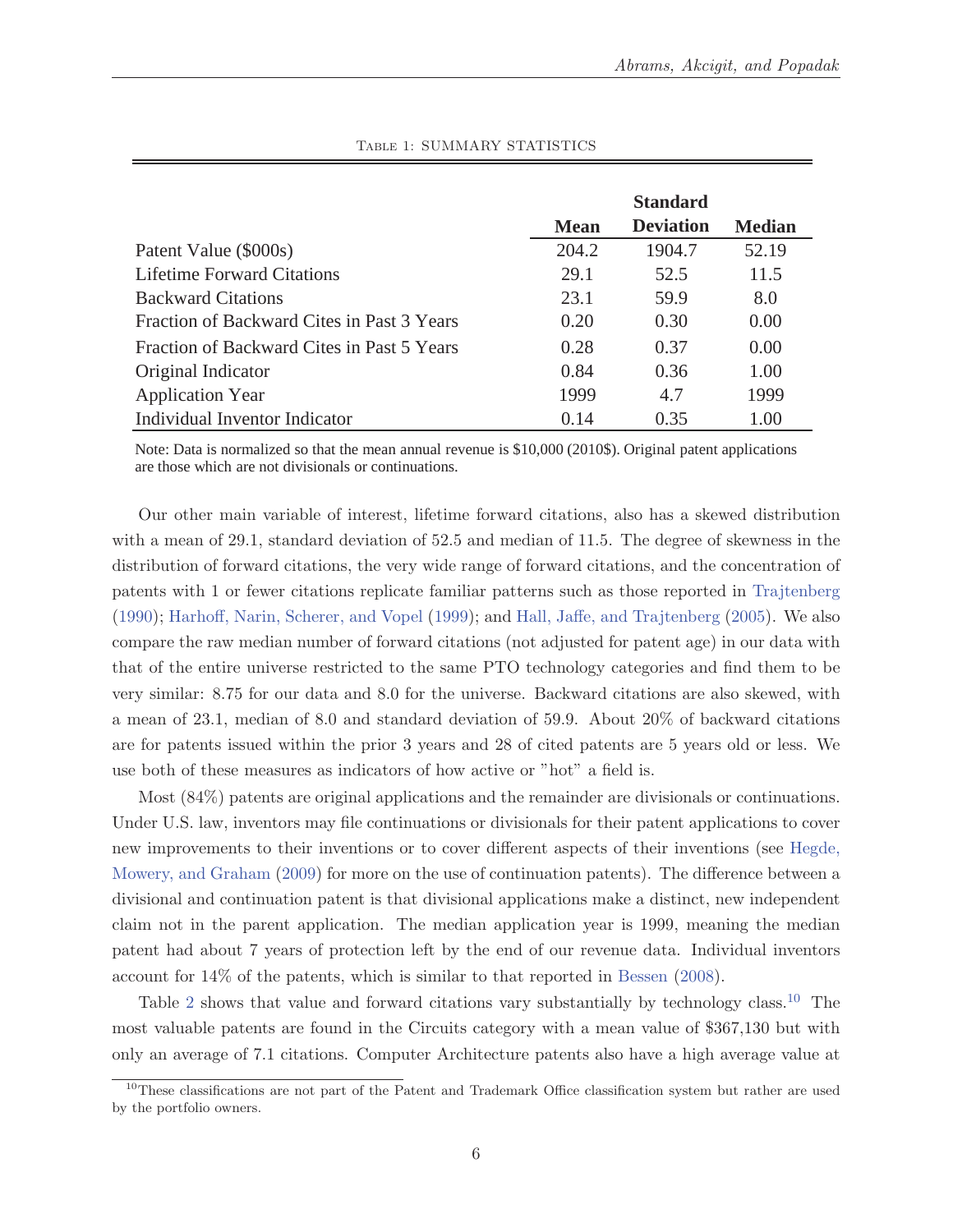\$283,773 but the lowest average number of forward citations with 6. At the low end are MEMS and Nanotechnology patents which average \$58,860 and 11.1 citations and Optical Networking patents with 16.5 citations and an average value of \$56,425.

| <b>Technology</b>              | <b>Patent Value</b> | <b>Lifetime Forward</b><br><b>Citations</b> |
|--------------------------------|---------------------|---------------------------------------------|
| Circuits                       | \$367,130           | 7.1                                         |
| <b>Computer Architecture</b>   | \$283,773           | 6.0                                         |
| Internet & Software            | \$273,093           | 12.6                                        |
| <b>Wireless Communications</b> | \$174,605           | 35.4                                        |
| <b>Network Communications</b>  | \$146,974           | 9.4                                         |
| <b>Semiconductor Devices</b>   | \$115,824           | 7.8                                         |
| Peripheral Devices             | \$99,801            | 8.1                                         |
| Electro-Mechanical             | \$62,018            | 7.4                                         |
| <b>MEMS &amp; Nano</b>         | \$58,860            | 11.1                                        |
| <b>Optical Networking</b>      | \$56,425            | 16.5                                        |

|  |  |  | TABLE 2: VALUE AND FORWARD CITATIONS BY TECHNOLOGY |  |
|--|--|--|----------------------------------------------------|--|
|  |  |  |                                                    |  |

Note: Data is normalized so that the mean annual revenue is \$10,000 (2010\$).

## **3 Theory of Patent Valuations and Citations**

In the introduction we provided a new empirical finding which is at odds with the received wisdom about the link between patent value and citations. How can we reconcile the two and account for the inverted-U? In this section, we offer a new model of innovation, patents, and citations. Our purpose is to develop a better understanding of the underlying reasons for the observed inverted-U relationship between citations and patent value. We embed intuitive assumptions into a structural model, and show that the model fits the observed pattern well.

In our model, we rely on the *Schumpeterian theory of creative destruction* (see the recent survey by Aghion, Akcigit, and Howitt (2013) for more on this topic), where each new innovation builds on previous technologies, but also makes them obsolete by introducing a better one. This tension between the incumbent technology owner's wish to defend its monopoly power and the future innovator's wish to utilize the spillovers generated by the current incumbent helps us rationalize the non-monotonic relationship between patent value and subsequent entry, identified by forward citations.<sup>11</sup> Our model emphasizes the decision to innovate productively or strategically.

Our model features two distinct types of innovation efforts – productive and strategic. The intuition for productive innovation follows the traditional economic view that patents are offered as a

<sup>&</sup>lt;sup>11</sup>Relatedly, Farrell and Shapiro (2008) emphasize the ability of patent holders, even of weak or less productive patents, to hold up firms through the threat of infringement. Arora, Ceccagnoli, and Cohen (2008) show conditions under which firm's with equivalent R&D efforts patent differently; Bloom, Schankerman, and Van Reenen (2013) model negative and positive technology spillovers based on a firms position in technology and product market spaces.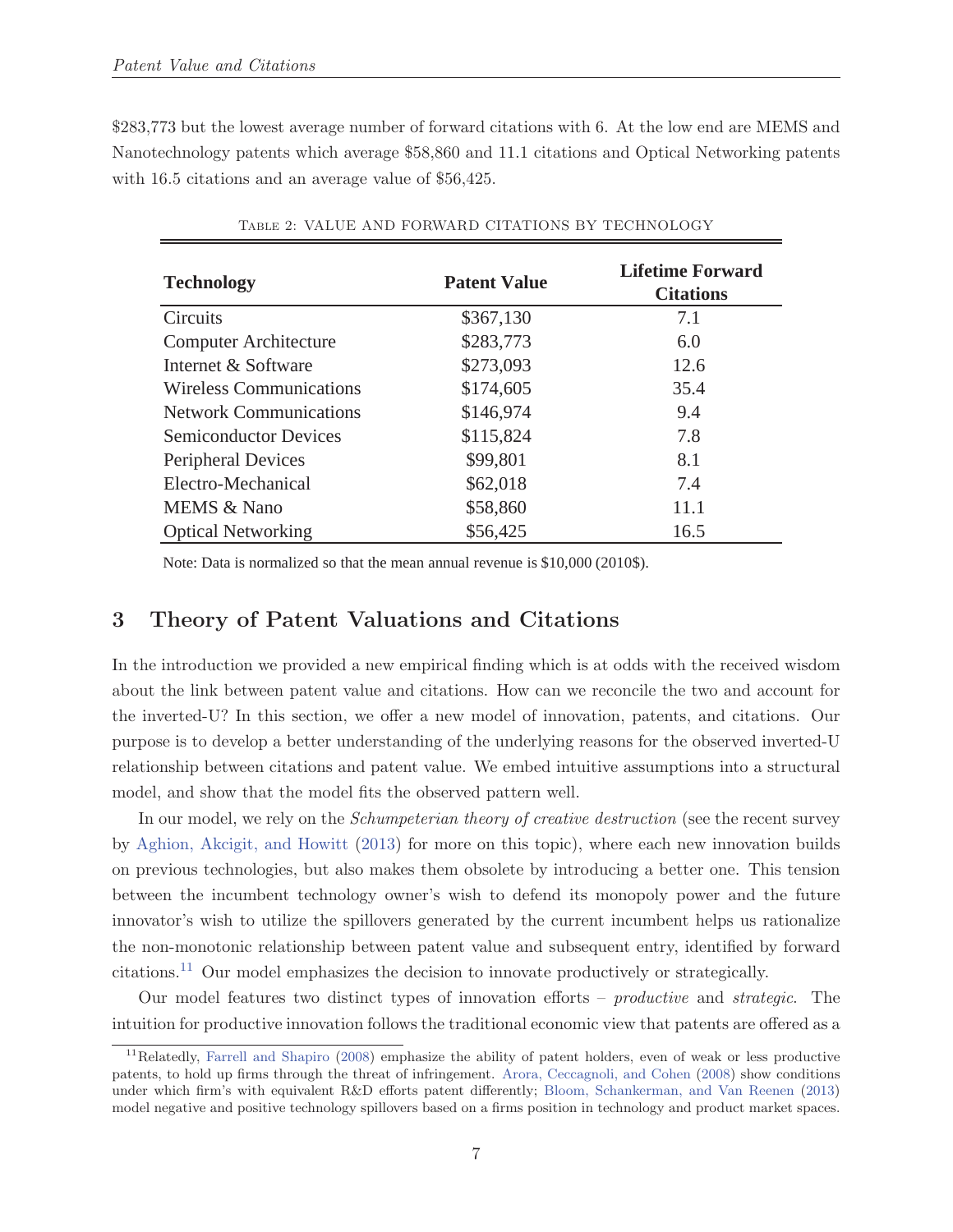contract between society and the inventor. In return for a limited period of exclusivity, the inventor agrees to make his invention public rather than keeping it secret. This institutional arrangement promotes the diffusion of ideas (spillover) and economic growth. New big ideas generate a higher profit for the original inventor and also generate more spillovers for subsequent innovations. Hence a positive relationship occurs between patent value and subsequent entry (forward citations).

However, this is likely not the full story. Therefore, we also introduce the notion of the strategic innovation, a type of destructive creation. This idea seeks to capture the fact that when firms and individuals are endowed with an exclusionary right, they may use it strategically to defend their existing market share in ways that do not serve the original intent of the legislation that created the right in the first place. Hence a valuable strategic innovation is one that prevents subsequent entry. This structure generates a negative relationship between patent value and subsequent entry (forward citations).

In order to highlight the distinct features and impacts of productive and strategic innovations, we introduce the model in two steps: In Section 3.1, we first introduce a model with productive innovations only. In this version of the model, we abstract from incumbent innovations and focus only on entrants' innovations. This assumption is relaxed in the subsequent model in Section 3.2 where we allow incumbent firms to create strategic innovations, which protect their valuable productive patents and market share. For reasons that we explain formally below, our model predicts that the link between patent value and citations is positive for productive innovation efforts and negative for strategic innovation efforts.

### **3.1 The Case of Productive Innovations**

In this section, we introduce a continuous-time model with a representative household. The household consumes a basket of goods, each of which is produced by a different incumbent monopolist. The household's intertemporal consumption/saving decision, which does not impact the innovation dynamics in this economy, is provided in Appendix B for the interested readers.<sup>12</sup>

The economy features a large number of outside entrepreneurs who invest in *productive inno*vations. Through these productive innovations, outside entrepreneurs replace existing incumbents and obtain some market share. The key feature of the productive innovation model that relates to citations is how new innovations arrive. Specifically, we assume that new innovations and innovative efforts arrive in clusters and that each new patent cites the prior art within the same technology cluster. Intuitively, this corresponds to the fact that certain markets become hot and attract top talent to invest their innovative efforts in that market. This simple logic leads to clustering of innovations by technology sector over time. Although this is an assumption of the model, it is one that has empirical support (Jaffe and Lerner (2004)). In terms of the model, what follows from this logic is an endogenous-citation dynamic.

The positive link between citations and patent value comes from the fact that more novel in-

<sup>&</sup>lt;sup>12</sup>Household's saving decision pins down the equilibrium interest rate in this model and provided for completeness.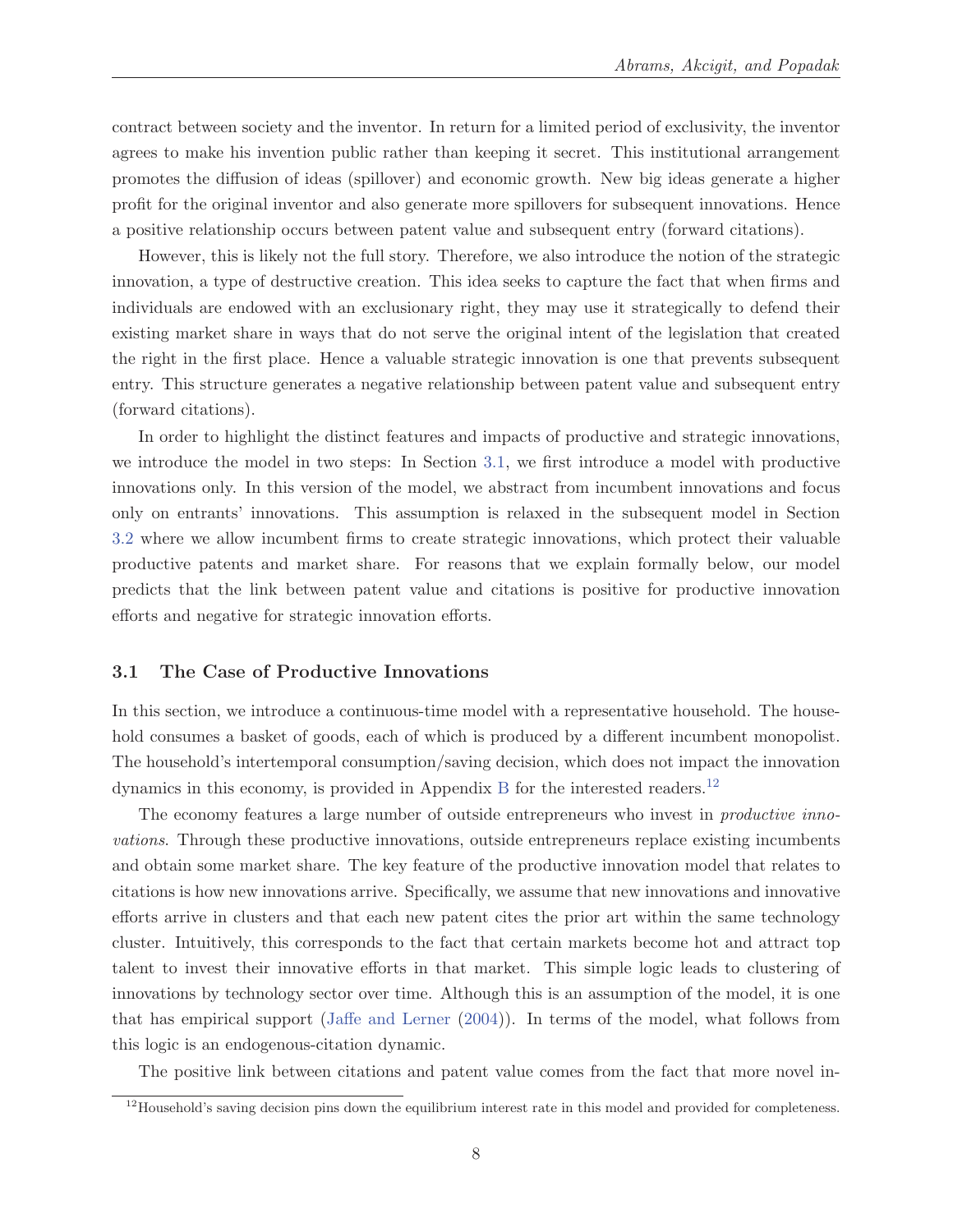novations will have larger mark-ups due to their originality, denoted by the step size of a new innovation, which corresponds to larger patent values. At the same time, more novel innovations generate larger spillovers for subsequent innovations, which will encourage new investment in innovation by outside entrepreneurs. With more entrepreneurs entering the market, a natural cluster of innovative effort over time by technology is created. Since a new innovation must cite the previous related patents upon which it builds, more novel patents receive more citations on average. Thus, the first simple model of productive innovation effort leads to the traditional conclusion of a positive correlation between citations and patent value. Given this intuition for the model of productive innovation, we now turn to the details.

**Basic Environment** Consider the following continuous time economy that admits a representative household. A unique final good,  $Y_t$ , is produced using a continuum of varieties indexed by  $j \in [0, 1]$  as follows:

$$
Y_t = \exp \int_0^1 \ln y_{jt} dy.
$$
 (1)

In this expression,  $y_{jt}$  is the quantity of variety j at time t. We normalize the price of the final good  $Y_t$  to be 1 in every period without loss of generality. The final good is produced in a perfectly competitive market.

Each variety  $j$  is produced by a monopolist who owns the latest innovation (patent) in sector j. The monopolist's production function takes the following simple form

$$
y_{jt} = q_{jt} l_{jt} \tag{2}
$$

where  $l_{jt}$  is the labor employed for production and  $q_{jt}$  is the variety-specific labor productivity. In what follows, new innovations improve labor productivity, which leads to aggregate growth in the economy. The linear production function implies that the marginal cost  $(M_{it})$  of producing 1 unit of  $y_{jt}$  is simply

$$
M_{jt} = \frac{w_t}{q_{jt}}
$$

where  $w_t$  is the market wage rate which is taken as given by the firm. Note that all monopolists hire from the same labor market, hence every monopolist faces the same wage rate  $w_t$ .

Labor productivity  $q_{jt}$  is improved through subsequent innovations in each product line j. Innovations belong to technology clusters. Let  $n$  index the order of an innovation in a technology cluster such that the very first patent that starts a new technology class has  $n = 0$ , the first follow-on innovation in the same technology cluster is indexed by  $n = 1$ , the second follow-on innovation by  $n = 2$ , and so on. Each innovation by a new entrant into j improves the previous incumbent's technology by a factor of  $(1 + \eta_n)$  which is only a function of the order n of the patent in the technology class and remains constant as long as the same firm is in charge of production. Consider a product line where productivity at time t is  $q_{jt}$  and a new innovation of step size  $\eta_n$  is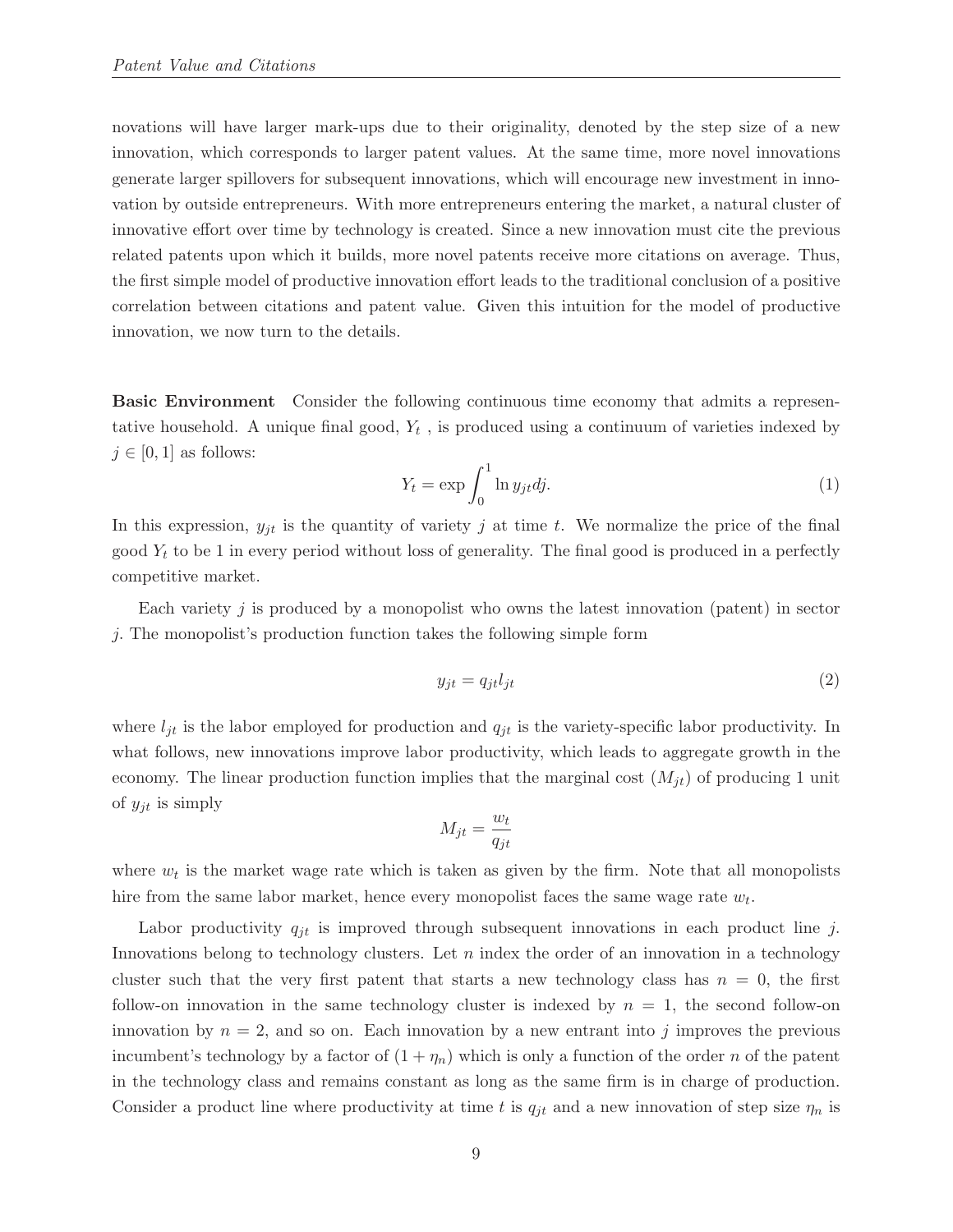received during  $(t, t + \Delta t)$ . Then the labor productivity evolves as:

$$
q_{jt+\Delta t} = (1 + \eta_n) q_{jt}.
$$
\n(3)

When a new firm innovates and enters into  $j$  as the new market leader, the latest innovator and the previous incumbent compete in prices à la Bertrand.

### **3.1.1 Static Equilibrium: Production, Pricing and Profits**

It is useful to solve the static production and pricing decisions before we describe the innovation technology. Consider the final good production in (1). Because the final good technology has a Cobb-Douglas form with respect to all varieties, the household will spend the same amount  $Y_t$  on each variety  $j$ . Hence the demand for each variety  $j$  can be expressed as

$$
y_{jt} = \frac{Y_t}{p_{jt}}\tag{4}
$$

where  $p_{jt}$  is the price charged by the monopolist j. Note that the Bertrand competition between the new monopolist and the previous incumbent, together with the unit elastic demand curve in (4) implies that the monopolist will follow limit pricing and charge a price that is equal to the marginal cost of the previous incumbent. If the productivity of the current monopolist in j is  $q_{jt}$ and the size of her innovation was  $\eta_n$ , then the marginal cost of the previous incumbent is simply  $(1 + \eta_n) w_t / q_{jt}$ , which implies that the current monopolist's price is simply

$$
p_{jt} = \frac{(1 + \eta_n) w_t}{q_{jt}}.
$$

Therefore we can express the equilibrium profit of the monopolist  $j$  as

$$
\pi_t (q_{jt}) = [p_{jt} - M_{jt}] y_{jt}
$$
  

$$
= \pi_n Y_t
$$
 (5)

where we define  $\pi_n \equiv \frac{\eta_n}{1+\eta_n}$  as the normalized profit  $(=\pi_t (q_{jt})/Y_t)$ . This is the first step in establishing the value of an innovation. Because a new innovation grants patent protection until another new innovation makes it obsolete through creative destruction, the value of an innovation (patent) will be the expected sum of future monopoly profits that will be generated by this innovation.

The following lemma summarizes the rest of the static equilibrium variables  $Y_t$  and  $w_t$ .

**Lemma 1** The aggregate output in this economy is equal to

$$
Y_t = Q_t
$$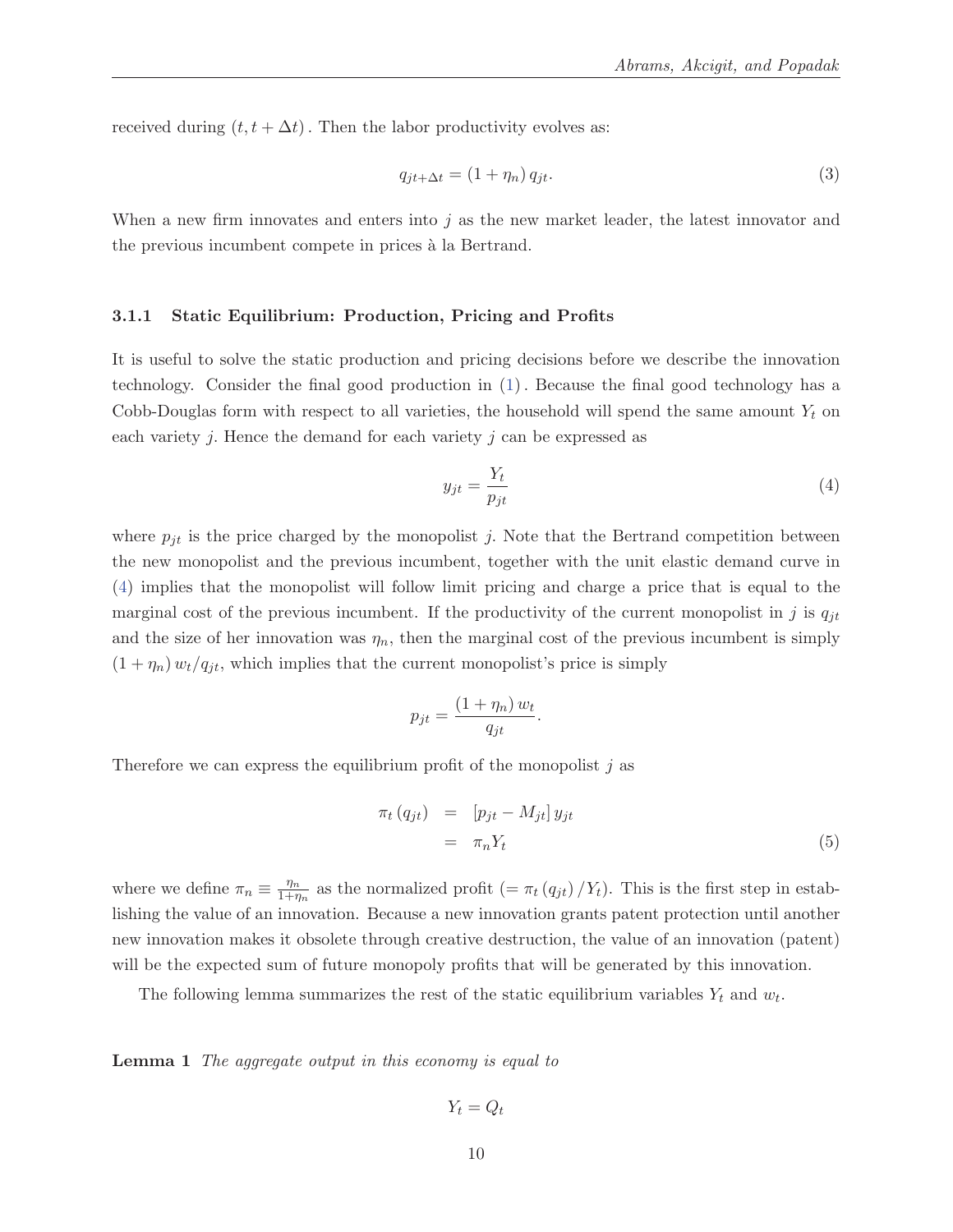where  $Q_t$  is defined as a productivity index

$$
Q_t \equiv \left[ \int_0^1 (1 + \eta_j)^{-1} \, dj \right]^{-1} \exp \int_0^1 \ln \frac{q_{jt}}{1 + \eta_j} dj.
$$

Moreover, the wage rate is equal to

$$
w_t = Q_t \int_0^1 (1 + \eta_j)^{-1} \, dj.
$$

**Proof.** See Appendix **E.** ■

### **3.1.2 R&D and Productive Innovations**

The economy has a measure of outside entrepreneurs who try to innovate and replace the existing incumbents endogenously. Outside entrepreneurs invest in R&D to produce a new innovation stochastically. When they are successful, they improve upon the prior highest quality as in (3). Productive innovations come in clusters as in Akcigit and Kerr (2010). In particular, new entrants invest in two types of innovations:

- 1. radical innovations,
- 2. follow-on innovations.

When a new radical innovation occurs, it starts a new technology cluster with a step size  $\eta_0 = \eta > 0$ . Alternatively, when a new follow-on innovation occurs, it builds directly on existing technology and the marginal contribution of the new innovation depends on its rank in the sequence of follow-on innovations within the same technology cluster. Follow-on innovations run into diminishing returns within the cluster such that the  $n^{th}$  follow-up innovation has a step size of  $\eta_n = \eta \alpha^n$  where  $\alpha \in (0, 1)$ . For mathematical convenience, we assume that after a certain number of follow-on innovations  $(n > n<sup>*</sup>)$ , the step size becomes a constant value  $\eta_n = \eta \alpha^{n^*}$ . In summary, the step size of the  $n + 1^{st}$  patent in a given technology cluster can be summarized as follows:<sup>13</sup>

$$
\eta_n = \begin{cases} \eta \text{ if radical innovation} \\ \eta \alpha^n \text{ if follow-on innovation and } n < n^* \\ \eta \alpha^{n^*} \text{ if follow-on innovation and } n \geq n^* \end{cases}
$$

.

Since innovations come in technology clusters and each new innovation utilizes the spillover from the previous patents from the same technology class, our model generates a natural interpretation for citations. When there is a major innovation in a technology class with a step size  $\eta$ , it produces spillovers for the subsequent innovations since the follow-on step size becomes  $\eta \alpha$  which encourages new entry into the field. Innovations must cite previous innovations within the same technology

<sup>&</sup>lt;sup>13</sup>Note that in principle, we can allow the step size  $\eta_j$  to be a function of the sector j. This would not have any major impact on the inverted-U relationship that our model predicts.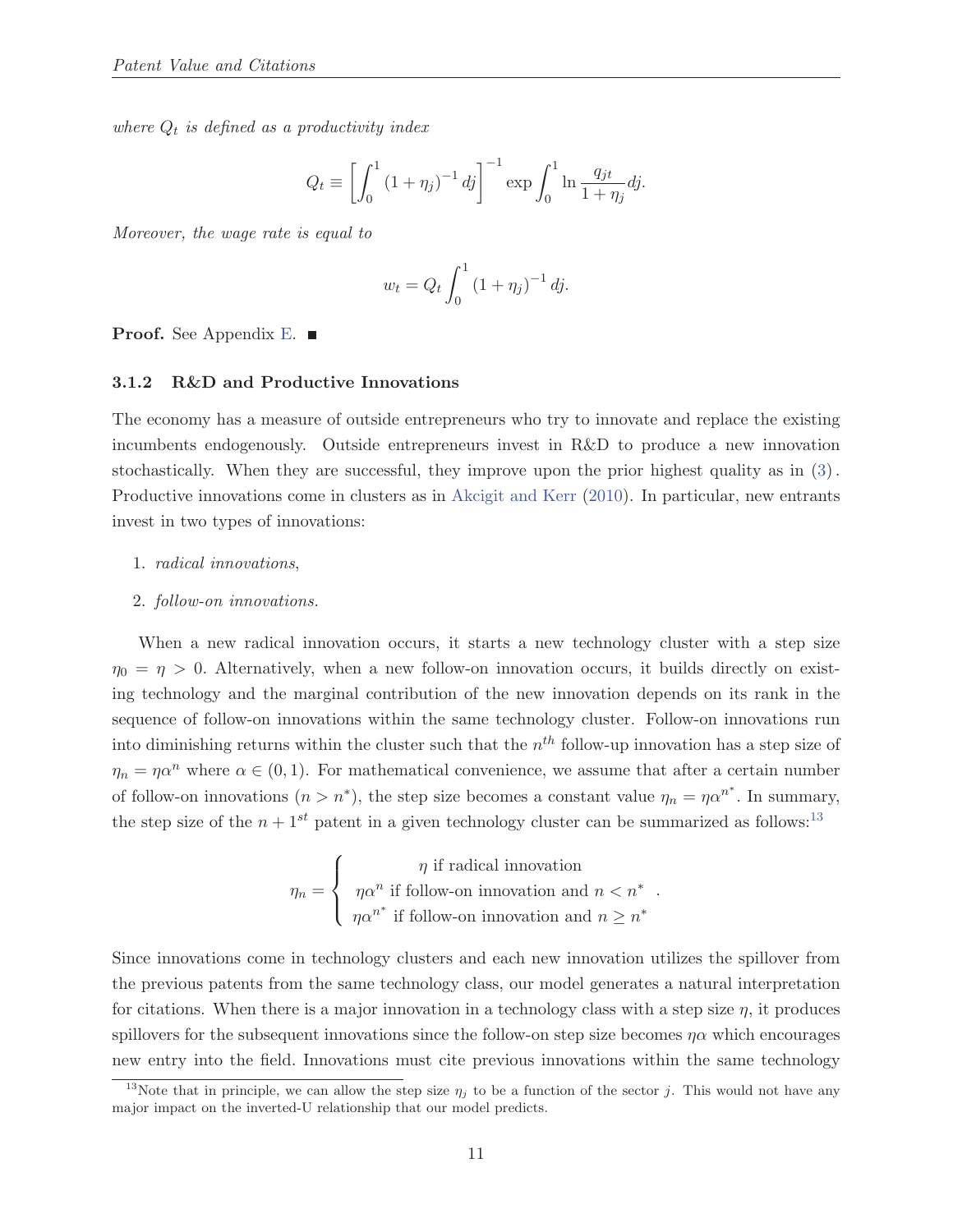cluster, acknowledging that the patents are technologically related. Therefore, new patents in a technology cluster will cite the previous patents that established and developed the cluster. The following illustrates the structure.

**Example 1** This example is provided to show the connection between our model and the data. In particular, we describe how technology clusters emerge and who cites whom in those clusters. The following chart provides an example of innovation patterns in a single product line:

| Step size:<br>Patent ID: | $n\alpha$<br>$n\alpha$                                    | $n\alpha$<br>$N_{\mathbf{G}}$ | nα<br>пα       | $\cdots$<br>V10              |
|--------------------------|-----------------------------------------------------------|-------------------------------|----------------|------------------------------|
| Tech Cluster ID:         | Tech Cluster 1                                            | Tech Cluster 2                | Tech Cluster 3 | $Techn$ Cluster $\downarrow$ |
|                          | AN EXAMPLE OF A SEQUENCE OF INNOVATIONS IN A PRODUCT LINE |                               |                |                              |

The example starts with a radical innovation  $N_1$  which has a step size  $\eta$ . Innovation  $N_2$  follows on  $N_1$  with a step size  $\eta\alpha$ . Since  $N_3$  is the second follow-on innovation in cluster 1, it has a step size  $\eta \alpha^2$  and so on. N<sub>5</sub>, N<sub>7</sub> and N<sub>10</sub> are radical innovations which start new technology clusters; therefore their step sizes are η. As a result, innovation step sizes follow cycles. The citing-cited pairs can be summarized as follows:

|             | Cited Citing         |             | Cited Citing    |
|-------------|----------------------|-------------|-----------------|
|             | $N_1: N_2, N_3, N_4$ | $N_6: none$ |                 |
|             | $N_2: N_3, N_4$      |             | $N_7: N_8, N_9$ |
| $N_3: N_4$  |                      | $N_8: N_9$  |                 |
| $N_4: none$ |                      | $N_9: none$ |                 |
| $N_5: N_6$  |                      | $N_{10}$ :  |                 |

Consider  $N_2$ , for instance. Since it builds only on  $N_1$ ,  $N_2$  cites only  $N_1$ . However, there are two patents  $(N_3, N_4)$  in the cluster that are building on  $N_2$ . Hence,  $N_2$  receives two citations from them.

Now we turn to the value of an innovation. Consider an innovation of step size  $\eta_n = \eta \alpha^n$ . Let the aggregate innovation arrival rate of the next follow-on innovation be denoted by  $\bar{z}_{n+1}$  and the next radical innovation by  $\bar{z}_0$ . Then the steady-state value of the  $n^{th}$  innovation is summarized by the following continuous time Hamilton-Jacobi-Bellman (HJB) equation

$$
V_{nt} = \frac{\eta_n}{1 + \eta_n} Y_t \Delta t + (1 - r\Delta t) \left[ \begin{array}{c} (\bar{z}_0 \Delta t + \bar{z}_{n+1} \Delta t) \times 0 \\ + (1 - \bar{z}_0 \Delta t - \bar{z}_{n+1} \Delta t) V_{nt + \Delta t} \end{array} \right].
$$

This expression is intuitive. During a small  $\Delta t$ , the  $n^{th}$  innovation in a cluster delivers a profit of  $\frac{\eta_n}{1+\eta_n}Y_t\Delta t$  to its owner (see equation (5)). The future period is discounted by  $(1-r\Delta t)$ . After  $\Delta t$ , with probability  $\bar{z}_{n+1}\Delta t$  there is a new follow-on entry, and with probability  $\bar{z}_0\Delta t$  there is a radical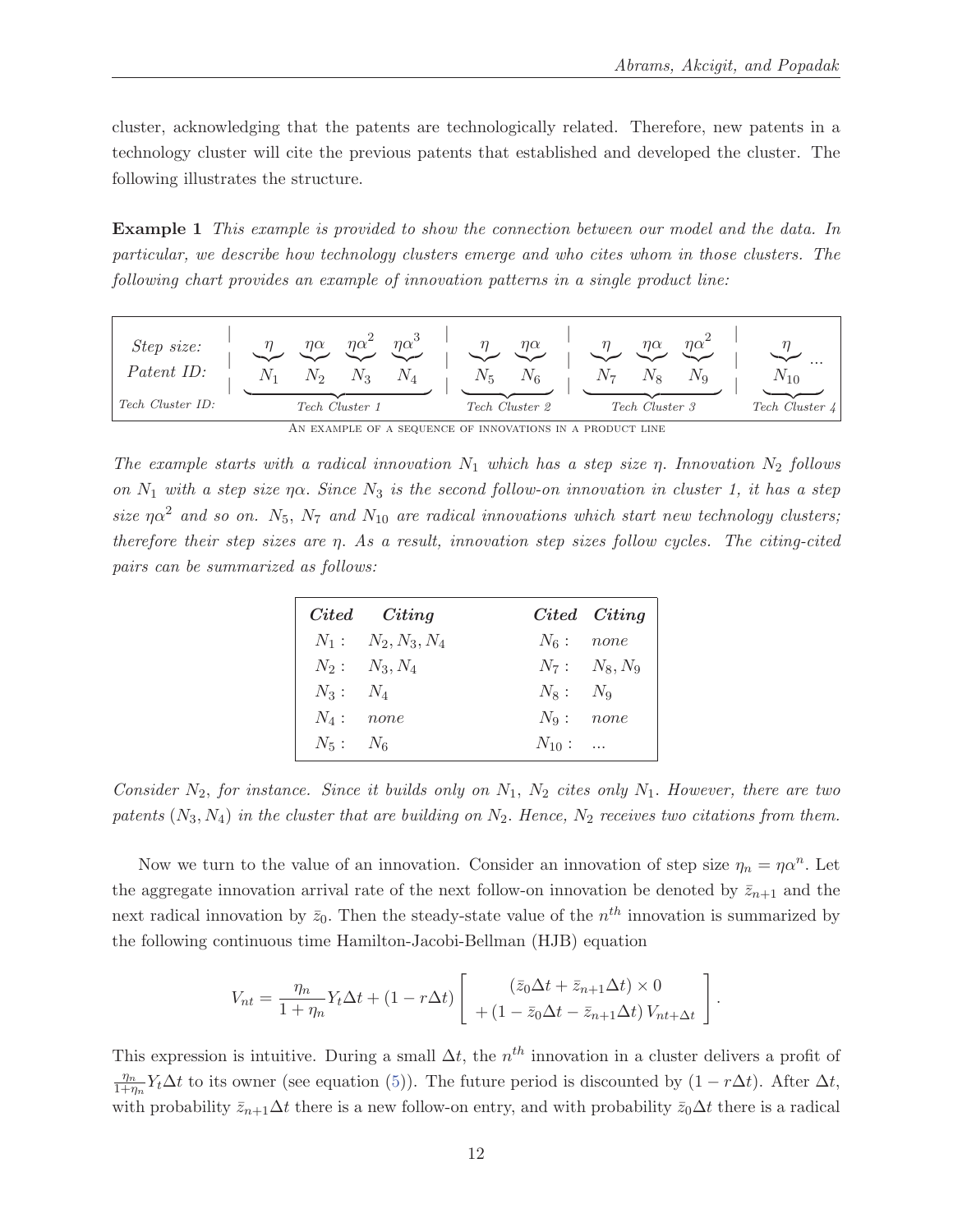entry. In both cases, the incumbent exits the market because she is replaced by a new entrant and her firm value decreases to 0. With the remaining probability  $(1 - \bar{z}_0 \Delta t - \bar{z}_{n+1} \Delta t)$ , the incumbent survives the threat of entry and receives the continuation value  $V_{nt+\Delta t}$  of being the incumbent. Subtracting  $(V_{nt+\Delta t} - r\Delta t V_{nt})$  from both sides, dividing through  $\Delta t$ , and taking the limit  $\Delta t \to 0$ leads to the following HJB equation:

$$
rV_{nt} - \dot{V}_{nt} = \pi_n Y_t - (\bar{z}_{n+1} + \bar{z}_0) V_{nt}.
$$
\n(6)

where  $\pi_n \equiv \frac{\eta_n}{1 + \eta_n}$ .

In what follows, we will focus on a balanced growth path equilibrium where all aggregate variables and value functions (i.e.,  $Y_t$ ,  $w_t$ , and  $V_{nt}$ ) grow at the constant rate g. Then the following lemma provides the exact form of the value function.

**Lemma 2** The normalized value of the  $n^{th}$  follow-on innovation at time t is equal to

$$
v_n \equiv \frac{V_{nt}}{Y_t} = \frac{\pi_n}{\rho + \bar{z}_{n+1} + \bar{z}_0} \tag{7}
$$

where  $\pi_n \equiv \frac{\eta_n}{1 + \eta_n}$ .

**Proof.** This result follows from substituting the household's Euler equation  $r - g = \rho$  into (6). The Euler equation itself is derived in Appendix B equation (13).  $\blacksquare$ 

This expression simply says that the value of an innovation depends mainly on four factors: First, a larger step size  $\eta_n$  implies larger mark-up and therefore higher value of innovation. Second, larger aggregate output  $Y_t$  (which can also be interpreted as the size of the aggregate economy), will lead each variety to receive a larger demand and hence generate higher per-period profit and innovation value. Third, a higher discount rate (in this case, the growth rate adjusted interest rate through the household problem in equation 13,  $\rho = r - g$  ) decreases present discounted value. Finally, the rate of creative destruction of the next follow-on innovation  $\bar{z}_{n+1}$  or radical innovation  $\bar{z}_0$  lowers the value of the current innovation due to a decreased expected duration of monopoly power.

So far, we have determined the value of each innovation  $v_n$ , as a function of the next innovation's arrival rate  $(\bar{z}_{n+1} + \bar{z}_0)$ . In order to pin down the arrival rate of follow-on innovations and radical innovations, we now turn to the entry problem of outside entrepreneurs. Let  $z_n$  denote the innovation rate of an individual entrepreneur and  $\bar{z}_n$  denote the aggregate innovation rate of all outside entrepreneurs who are trying to innovate in the same product line  $j$ . We assume that there are congestion externalities such that the individual cost of innovation  $K(z_n)$  is increasing in the aggregate innovation rate such that

$$
K(z_n) = z_n \zeta Q_t \overline{z}_n \text{ for } n \ge 0
$$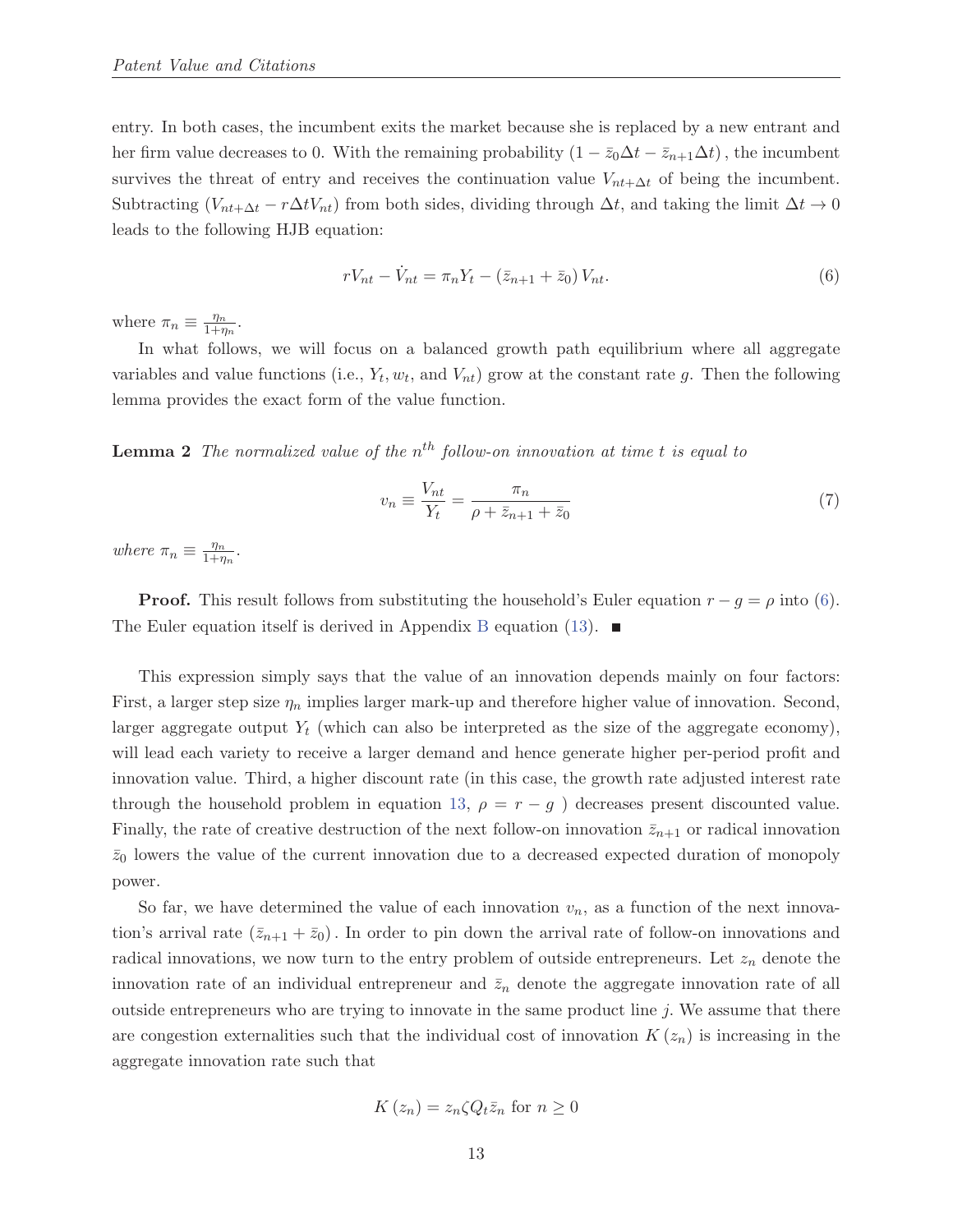in terms of the final good and  $\zeta > 0$  is some constant. Then the free-entry condition for a new entrant can be summarized as

$$
\max_{z_n} \left\{ z_n v_n Y_t - z_n \zeta Q_t \bar{z}_n \right\}.
$$
\n
$$
(8)
$$

The free-entry condition, together with Lemma 1, pins down the aggregate entry rate as

$$
\bar{z}_n = \frac{v_n}{\zeta}.\tag{9}
$$

As expected, the entry rate is increasing in the value of a new innovation and decreasing in the cost parameter ζ.

Now, combining this last expression (9) with (7) gives us the recursive solution of patent value

$$
v_n = \frac{\pi_n}{\rho + (v_0 + v_{n+1})/\zeta}.
$$

Finally, the limit value of patents with  $n>n^*$  is

$$
\bar{v} = \frac{\zeta}{2} \left[ \sqrt{\left( \rho + \frac{v_0}{\zeta} \right)^2 + \frac{4}{\zeta} \pi_{n^*}} - \left( \rho + \frac{v_0}{\zeta} \right) \right].
$$

This model generates a positive relationship between patent value and average forward citations (subsequent entry). The following assumption is a sufficient condition to prove this result formally.

**Assumption 1** The model's parameters satisfy the following inequality,

$$
\frac{\zeta \rho^2}{\eta} \ge \frac{\alpha}{1 - \alpha}.
$$

This is a fairly weak assumption that asks for a sufficient level of decreasing returns in innovation, i.e., sufficiently small  $\alpha$ . Again, this assumption is only a *sufficient condition* to prove Proposition  $1<sup>14</sup>$  Here are the main results emerging from this model:

**Proposition 1** Under Assumption 1,  $v_n$  decreases in n, and therefore the average number of forward citations received by an  $\eta_n$  patent during any time interval  $[t_1, t_2]$  decreases in n.

**Proof.** See Appendix E.

Assumption 1 ensures that the patent values are decreasing in  $n$  which implies that being an early inventor in a technology cluster (smaller  $n$ ) is more profitable. Hence, entrants invest more aggressively (higher  $\bar{z}_n$ ) in younger clusters which in turn generate a higher entry rate. The following theorem follows trivially from Proposition 1.

**Theorem 1** In the case of productive patents, patent value and forward citations are *positively correlated*.

<sup>&</sup>lt;sup>14</sup>We verified numerically that Proposition 1 holds for much broader set of parameters.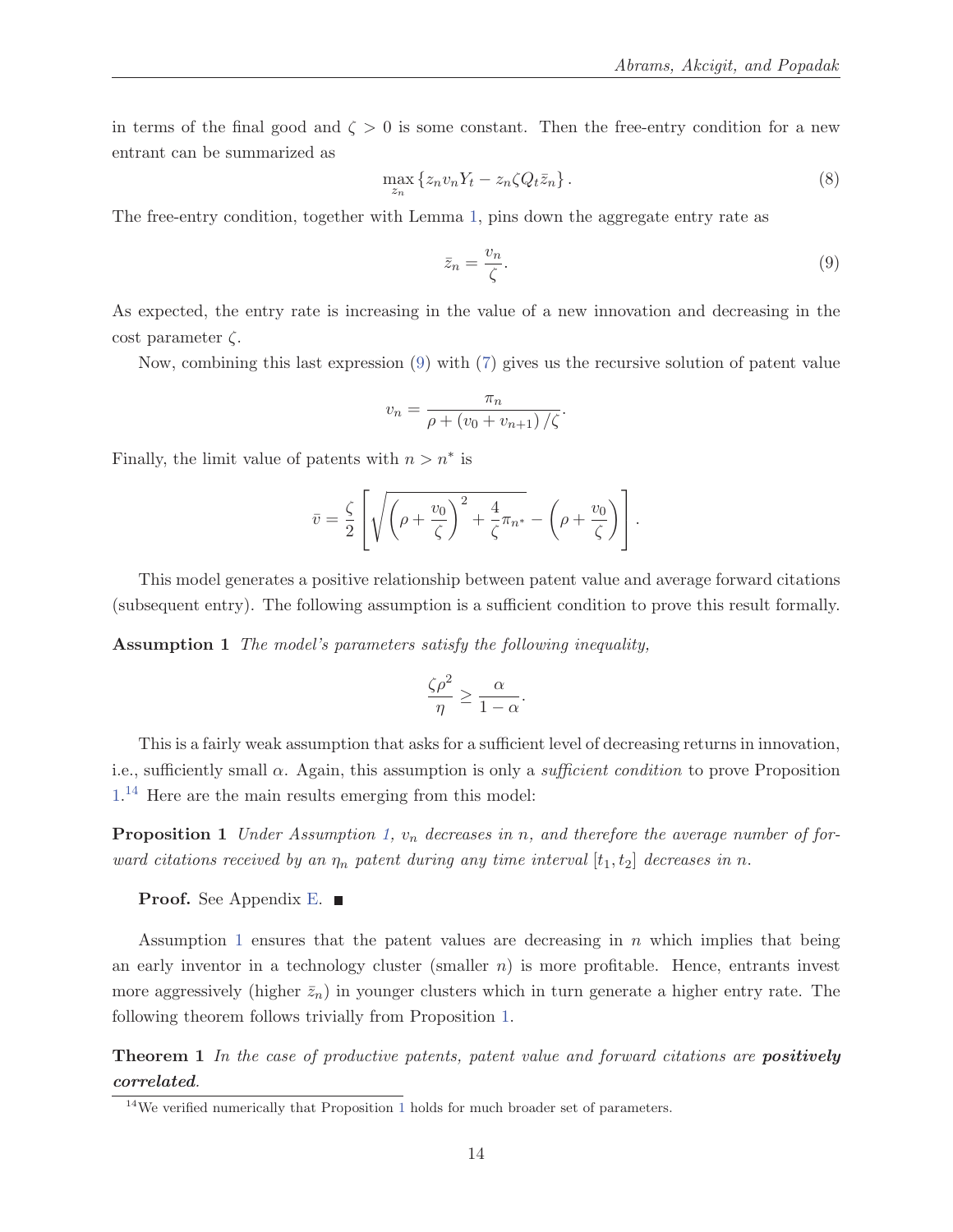The intuition behind this result is straightforward: when a path-breaking innovation occurs, it creates a new technology cluster which generates spillovers for subsequent innovations. These spillovers generate a large number of entrants which all then cite the prior art in the cluster. Since the path-breaking major innovation also has the largest mark-up (and value, accordingly), the positive correlation follows.

Figure 2 illustrates this positive correlation. We simulate the above model for 50,000 patents for 100 years, plotting patent value on the x-axis and forward citations on the y-axis.



Figure 2: FORWARD CITATIONS VS. PATENT VALUE

Note: Parameters used in this figure:  $\zeta = 1, \rho = 0.02, \eta = 1, \alpha = 0.9, \gamma = 0.05, n^* = 100$ . Each circle represents the average number of citations of the patents within the corresponding patent value percentile.

#### **3.2 The Case of Strategic Innovations**

In the previous model, incumbents were passive in terms of protecting their monopoly position. In this section, we relax this assumption and introduce the possibility of incumbents producing strategic innovations in order to secure their position. The idea is that if an incumbent has a high value productive innovation, then she can potentially invest in a strategic innovation in order to make it harder for the next outside entrepreneur to leapfrog and steal the high monopoly rents. A strategic patent is one that decreases the likelihood that a prior productive patent will be improved upon, thereby increasing the value of the prior innovation and decreasing the expected number of citations it receives due to lack of entry. Hence, we should expect a negative relationship between patent value and citations when we add strategic patents, as illustrated in Figure 3.

Formally, upon each productive innovation, an incumbent has the opportunity to produce a single strategic (defensive) innovation. The technology for strategic innovation is such that by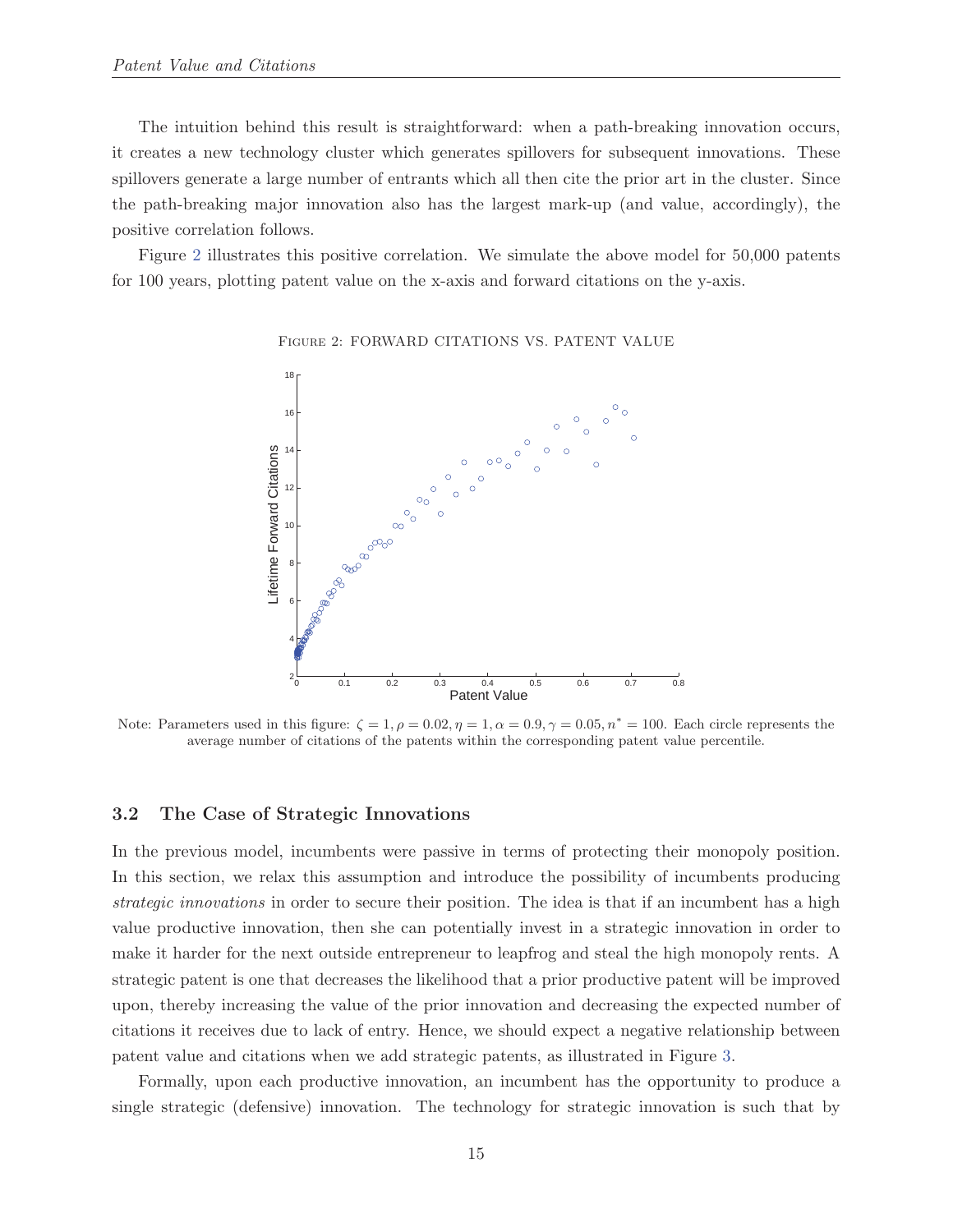paying a fixed cost  $\psi > 0$ , a new entrant who just invented a productive patent can also obtain a strategic patent. To simplify the analysis, assume that  $\psi$  is high enough that it is profitable to invest in strategic innovations only for radical inventions (i.e., inventions with step size  $\eta$ ). When a firm engages in strategic innovation, it raises the cost of innovation for the subsequent innovator by a multiplier  $m > 1$  which is an iid random variable (realized upon innovation) from a distribution  $\mathcal{F}(m)$  such that the cost to the next outsider is

$$
K(z_{nm}) = \begin{cases} mz_{0m}\zeta Q_t\bar{z}_{0m} \text{ for radical inventors} \\ mz_{1m}\zeta Q_t\bar{z}_{1m} \text{ for follow-on inventors} \end{cases}.
$$

Note that we index the entry rate of a radical inventor  $z_0$  and a follow-on inventor  $z_1$  by m since their cost is a function of the height of the fence m of the current incumbent.

Let us denote the value of an m-type strategic patent by  $v_m^d$ . Since a strategic patent is produced only by radical inventors, the profit collected in every instant is  $\pi_0$ . Therefore the HJB equation (after drawing m) is simply  $\rho v_m^d = \pi_0 - (\bar{z}_{0m} + \bar{z}_{1m}) v_m^d$ . This value function is expressed as

$$
v_m^d = \frac{\pi_0}{\rho + \bar{z}_{0m} + \bar{z}_{1m}}.\tag{10}
$$

Now consider the free-entry condition of an outsider who tries to enter after a strategic patent of size m. For  $n \in \{0,1\}$  the entry problem is simply

$$
\max_{z_{nm}} \{z_{nm}v_n - mz_{nm}\zeta\bar{z}_{nm}\}
$$

where  $v_0 \equiv \mathbb{E}_m v_m^d - \psi$  is the value of becoming a new incumbent through radical innovation. Note that this is an expected value over all possible values of  $m$  since the radical entrant will pay the fixed cost  $\psi$  and produce an additional innovation upon entry. Similarly,  $v_1$  denotes the value to an incumbent that enters into the technology cluster with the *first* follow-on innovation. For  $n \geq 2$ , follow-on entry follows the same process as in (8) therefore we do not repeat it here.

As a result of the free-entry condition we get

$$
\bar{z}_{nm} = \frac{v_n}{\zeta m}.\tag{11}
$$

An important result here is that as the cost of innovation increases with  $m$ , the entry rate (and the potential forward citation rate) decreases.

Next, combining this entry rate with  $(10)$  we get the value of a strategic patent of type m:

$$
v_m^d = \frac{\pi_0}{\rho + \frac{v_0 + v_1}{\zeta m}}.\tag{12}
$$

Now we have the new results.

**Proposition 2** The value from strategic patents increases and the subsequent entry rate (forward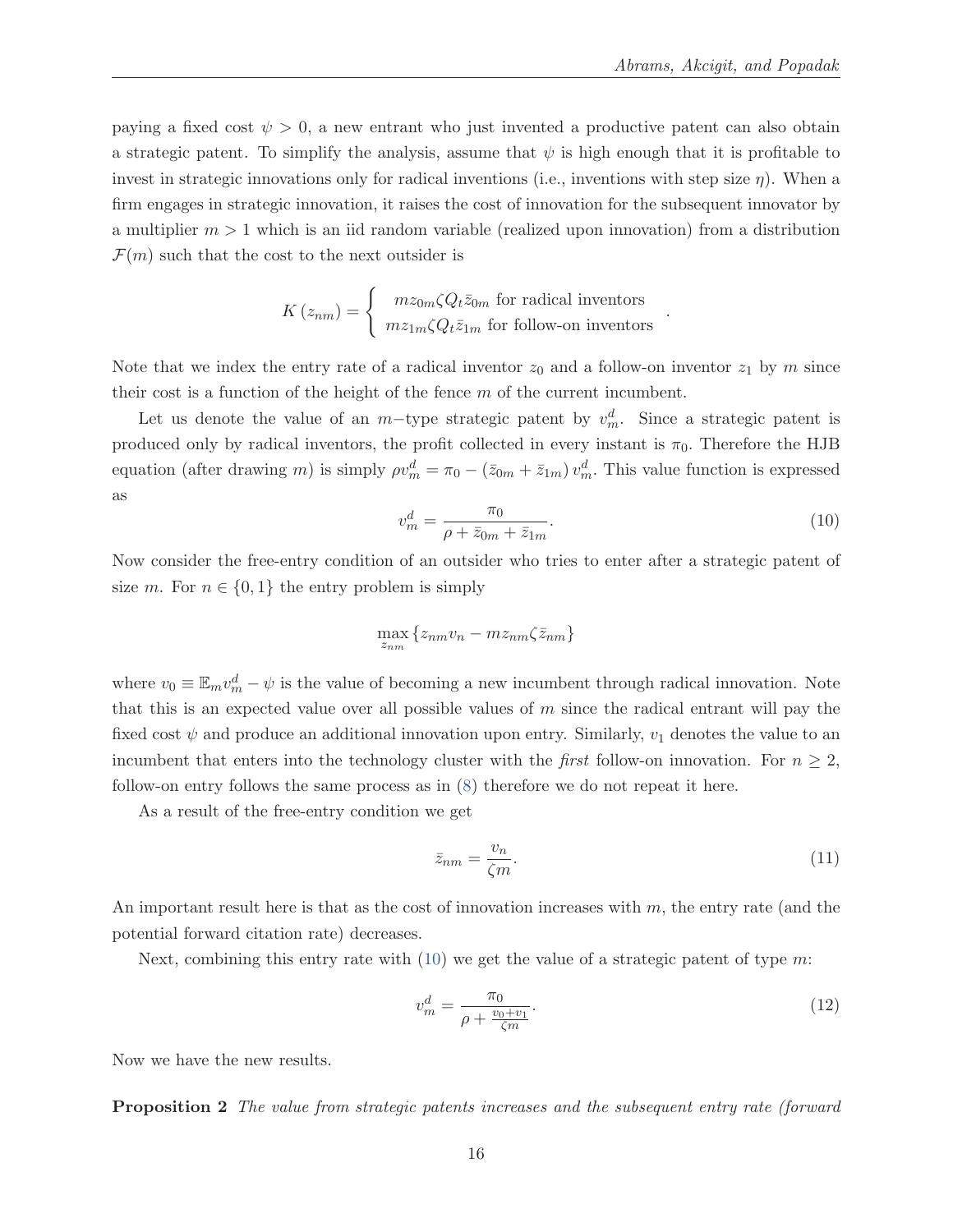citations) decreases in m.

**Proof.** The first part of this proposition follows directly from equation (12) and the second part follows from equation (11).  $\blacksquare$ 

Now we can state the main result of this subsection.

## **Theorem 2** When strategic patents are allowed, patent value and forward citations are *negatively correlated*.

The underlying reason for this negative relationship stems from the fact that the most successful strategic patents are the ones that increase the cost of entry the most (high  $m$ ), which will reduce forward citations due to lower entry. The lower entry rate also allows the current incumbent to enjoy monopoly power longer, raising the value of being the incumbent. Hence we get a negative relationship between patent value and citations, as illustrated in Figure 3. The combination of radical, productive innovation and strategic innovation is very valuable, but because the strategic innovation alters the entry rate of new entrepreneurs through the endogenous citation dynamic, forward citations are dramatically reduced. Put another way, since forward citations enumerate all previous innovations since the most recent radical innovation, the reduction in citations is not due to less valuable technology, but to a higher cost of entry for new entrepreneurs.



Figure 3: FORWARD CITATIONS VS. PATENT VALUE

Note: Parameters used in this figure:  $\zeta = 1, \rho = 0.02, \eta = 1, \gamma = 0.05, m \sim U[1, 4]$ . Each circle represents the average number of citations of the patents within the corresponding patent value percentile.

Figure 4 illustrates the overall relationship between patent value and citations. The pattern is a very clear inverted-U, and echoes what we observe empirically in the data.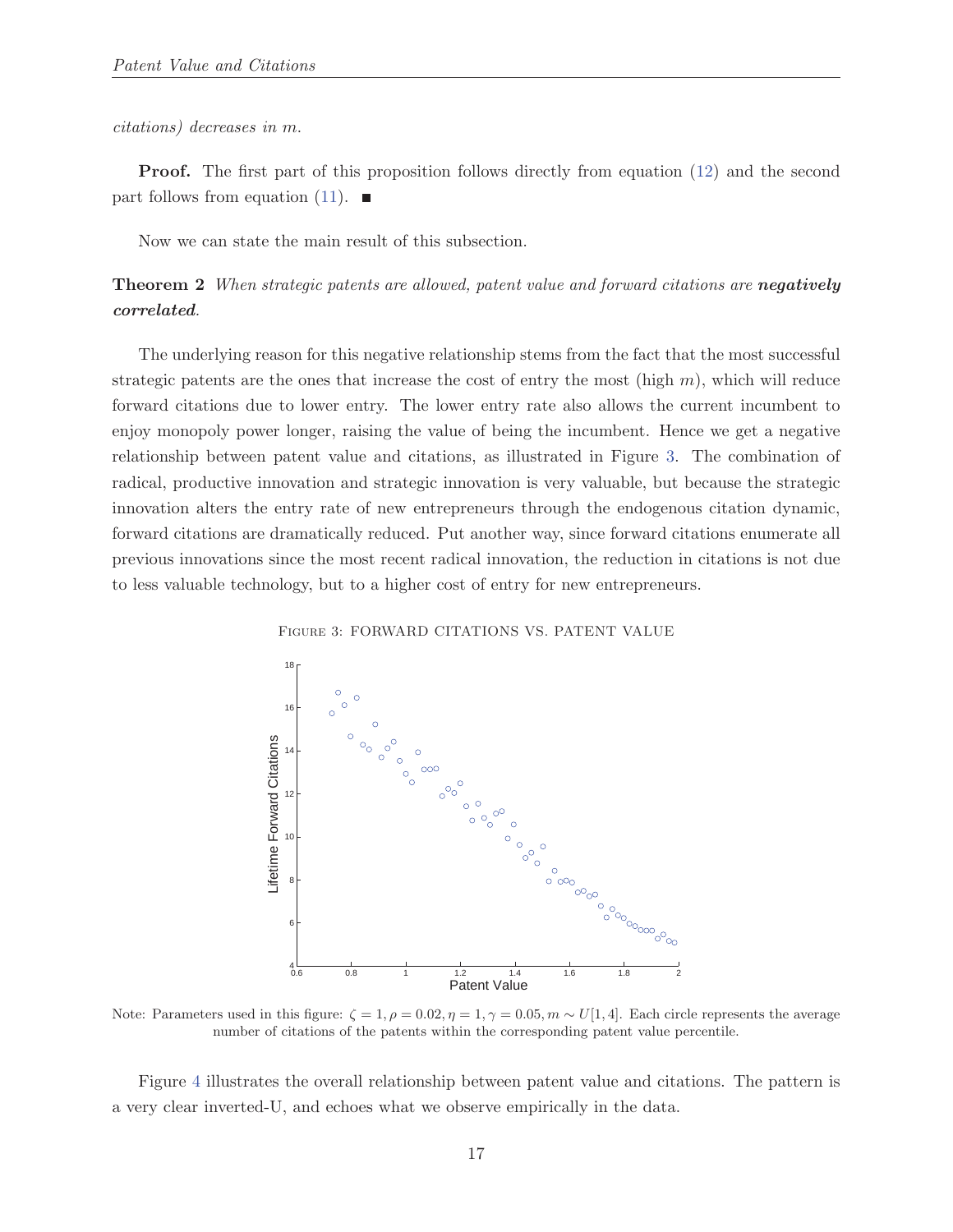



Notes: Parameters used in this figure:  $\zeta = 1$ ,  $\rho = 0.02$ ,  $\eta = 1$ ,  $\gamma = 0.05$ ,  $m \sim U[1, 4]$ . Each circle represents the average number of citations of the patents within the corresponding patent value percentile.

Our model suggests that incumbents with high-value patents will rely on strategic patenting to protect their existing market shares. Therefore we should expect the patents on the decreasing side of the inverted-U to come with greater frequency from large corporations with big market shares and those in emerging industries with higher profits. Moreover, the model implies that the strategic patenting is done to protect existing patents of the firm, so that we should also expect to see more divisional and continuation patents (as opposed to first-time patents) on the downward sloping side of the inverted-U curve. Section 4 tests these predictions.

#### **3.3 Extensions**

### **3.3.1 Social Value and Citations**

To this point we have concentrated on the relationship between private patent value and forward citations, which we test empirically in Section 4. The literature has also largely focused on private patent value, but for policy decisions, it is valuable to consider the social value of patents as well. We extend the model to consider social value in Appendix C and show that there is a positive, monotonic relationship between social value and forward citations, a fact that is borne out by the most prominent empirical study that has examined this relationship (Trajtenberg (1990)). The intuition of this result is as follows. Forward citations are indications of subsequent inventive activity. While this could be bad news for an incumbent firm (due to shorter expected monopoly duration), such subsequent inventive efforts are socially valuable because they mean a faster pace of technological progress, no matter who produces the innovations. Therefore a larger number of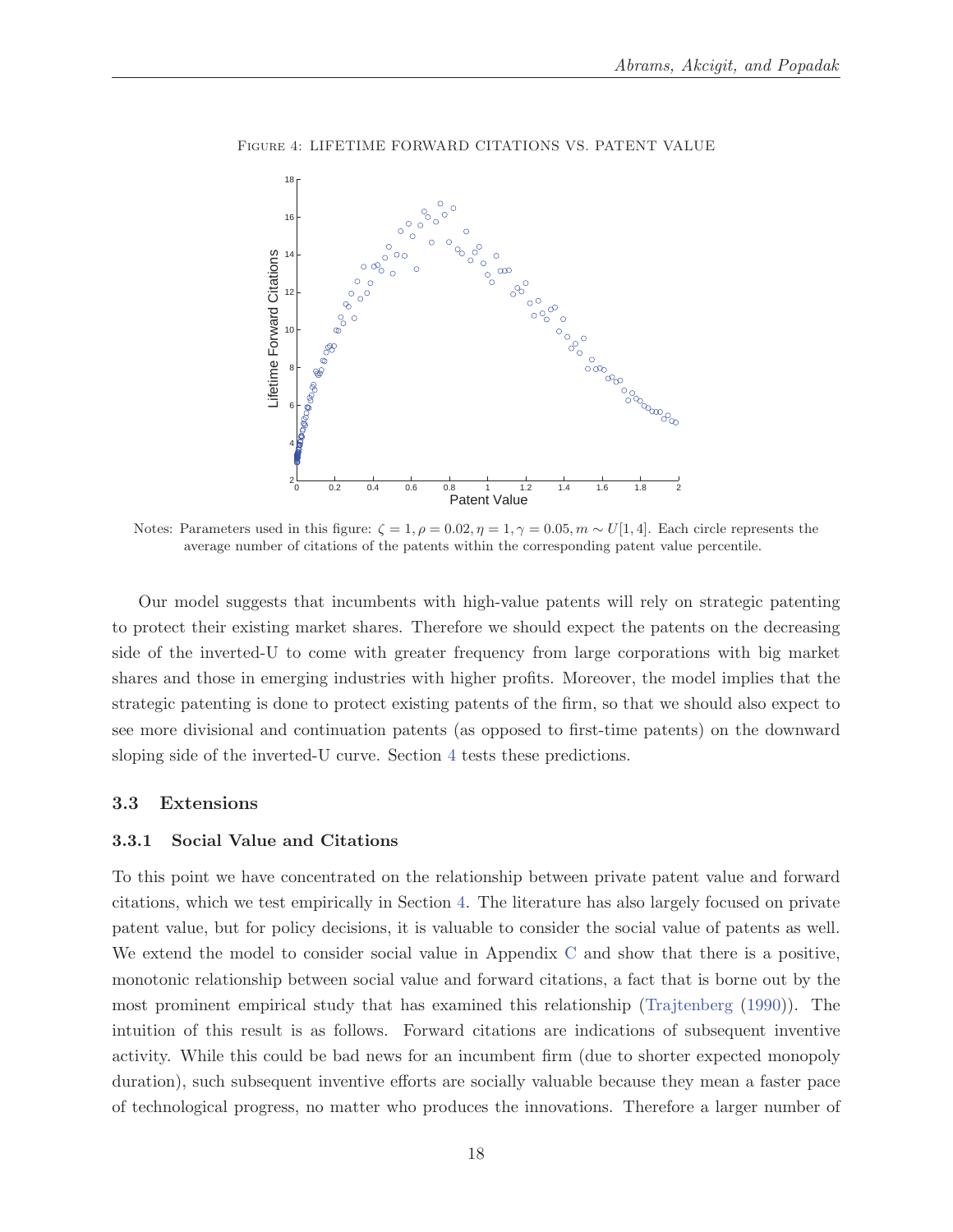citations is associated with higher social value. An important implication that emerges from this analysis is that the inverted-U is an indication of strategic use of the patent system, one that causes technological progress to diverge from its socially optimal level. Firms generate additional profit by using patents for strategic purposes, but this slows down subsequent technological progress as indicated by the negative relationship between private value and citations. It thus may be desirable to direct policies toward sectors where this negative relationship (strategic behavior) is more pronounced.

### **3.3.2 NPEs and Opportunistic Use of Patents**

Patents may be used strategically in ways other than to protect valuable innovations, as the model in Section 3.2 has explored. For example, some NPEs are accused of using the threat of patent infringement suits even where a finding of infringement is unlikely in an attempt to extract rents – we call this opportunistic use of patents. Although this scenario in unlikely to be of substantial impact in our data set, as we mentioned in Section 2, for completeness we extend our model to consider the opportunistic use of patents (Appendix D ) for interested readers.

We show that the opportunistic use of patents by NPEs will also generate a negative relationship between private value and citations which buttresses our main hypothesis: when patents are used for productive purposes, the relationship between private value and forward citations is positive, whereas when patents are produced (Section 3.2) or used (Appendix D) for strategic purposes, the relationship between private value and citations become negative, delivering an overall inverted-U relationship.

The intuition for this result is as follows. When an opportunistic patent appears in a field that is used to sue some existing firms, the fear of future litigation discourages subsequent entry which then lowers the forward citations given to the opportunistic patent. The stronger the opportunistic patent's power to extract revenues, the lower the incentives for subsequent entry. In other words, the higher the monetary value of the opportunistic patent, the fewer citations.

While opportunistic patenting could lead to the same inverted-U prediction, strategic (defensive) patenting of Section 3.2 is the much more likely explanation in this data set. Almost all of the patents are originally granted to practicing companies or individuals and later sold to the NPEs. In Section 4 we provide strong evidence that the use of continuation and divisional applications, which are associated with strategic patenting (as recently documented by Hegde, Mowery, and Graham (2009)), are used more prominently exactly for the most valuable patents. This would be predicted by the strategic patenting story, but not the opportunistic one.

The revenue in this data set is also generated from licensing deals, not litigation. The licensing deals are non-exclusive and each patent is typically licensed to a large number of counterparties. The licenses also generally cover a portfolio of patents and not simply an individual patent. All of these facts suggest that the opportunistic hold-up of patentees is unlikely to explain the inverted-U in the data.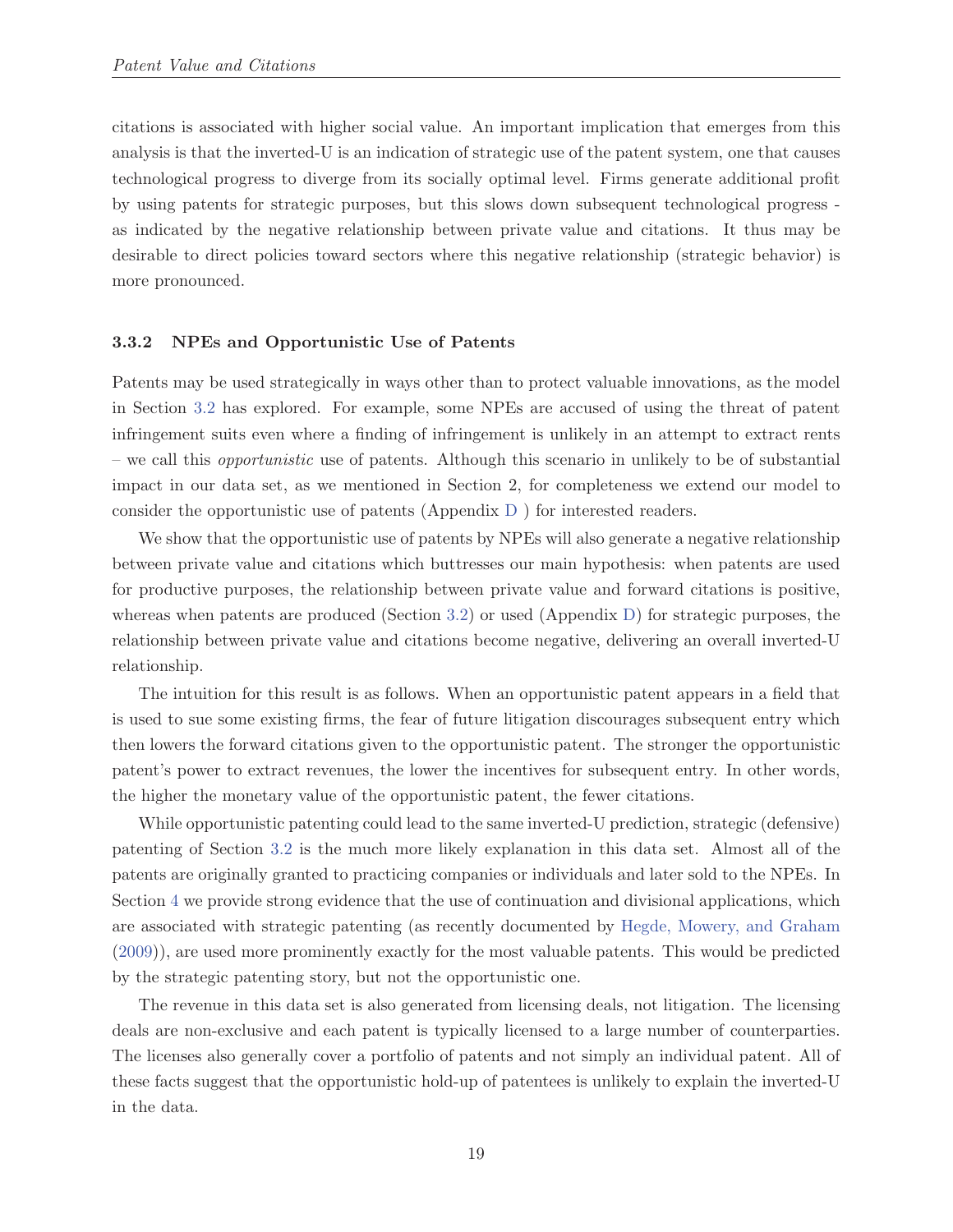## **4 Empirical Analysis**

We have seen how productive and strategic patents can combine to produce an inverted-U relationship between citations and patent value. We now expound upon and then expand upon the empirical results first presented in the introduction that test various predictions of the model.

## **4.1 Main Results**

Figure 1 displays the empirical relationship between forward citations and patent value for the data set described in Section 2. The figure plots the mean number of citations for each of 200 quantiles of patent value, with the top 5

In Table 3 we report results of regressions of citations on a linear or quadratic function of patent value. Each column is a separate regression, with no controls, but with standard errors corrected for heteroskedasticity. The three pairs of columns in the table vary the share of the overall dataset that is included, winsorizing the top 10, 5, and 1% in the first, second and third pair of columns, respectively. The coefficients show that there is indeed an overall positive relationship between forward citations and patent value, one that has been assumed in much of the recent literature. But the even columns show that adding a quadratic term improves the fit, and the impression of an inverted parabola from Figure 1 is borne out by the statistically significant coefficients on the quadratic terms.

|                           | Share of most valuable patents excluded |            |           |            |           |           |
|---------------------------|-----------------------------------------|------------|-----------|------------|-----------|-----------|
|                           |                                         | 10%        |           | 5%         |           | 1%        |
| Patent Value (\$100,000s) | $9.047**$                               | 22.497**   | $7.104**$ | $14.402**$ | $6.961**$ | $8.016**$ |
|                           | (0.256)                                 | (0.654)    | (0.232)   | (0.566)    | (0.246)   | (0.432)   |
| Patent Value Squared      |                                         | $-6.036**$ |           | $-2.193**$ |           | $-0.139*$ |
|                           |                                         | (0.288)    |           | (0.195)    |           | (0.070)   |
| $R^2$                     | 0.04                                    | 0.05       | 0.04      | 0.05       | 0.09      | 0.09      |

Table 3: FORWARD CITATIONS vs PATENT VALUE

\*\* Significant at the 1% level; \* Significant at the 5% level

Note: Separate regressions reported in each column, with robust standard errors in parentheses. Dependent variable is lifetime forward citations. Data is normalized so that the mean annual revenue is \$10,000 (2010\$). Regression excludes indicated top percent of patents by value.

Figure 1 and Table 3 omitted covariates, and one may be concerned that variation of both patent value and forward citations by these covariates drives the observed relationship. Thus the dependent variable in Figure 5 is the residual from a regression of forward citations on a set of dummies for technology category, whether the inventor was an individual, and whether the patent was original (i.e., not a divisional or continuation). The same inverted-U relationship in Figure 5 is apparent that was previously seen in Figure 1, although slightly noisier. The takeaway is that there is still compelling evidence for productive and strategic patenting, even within technology categories, and accounting for inventor type and original status.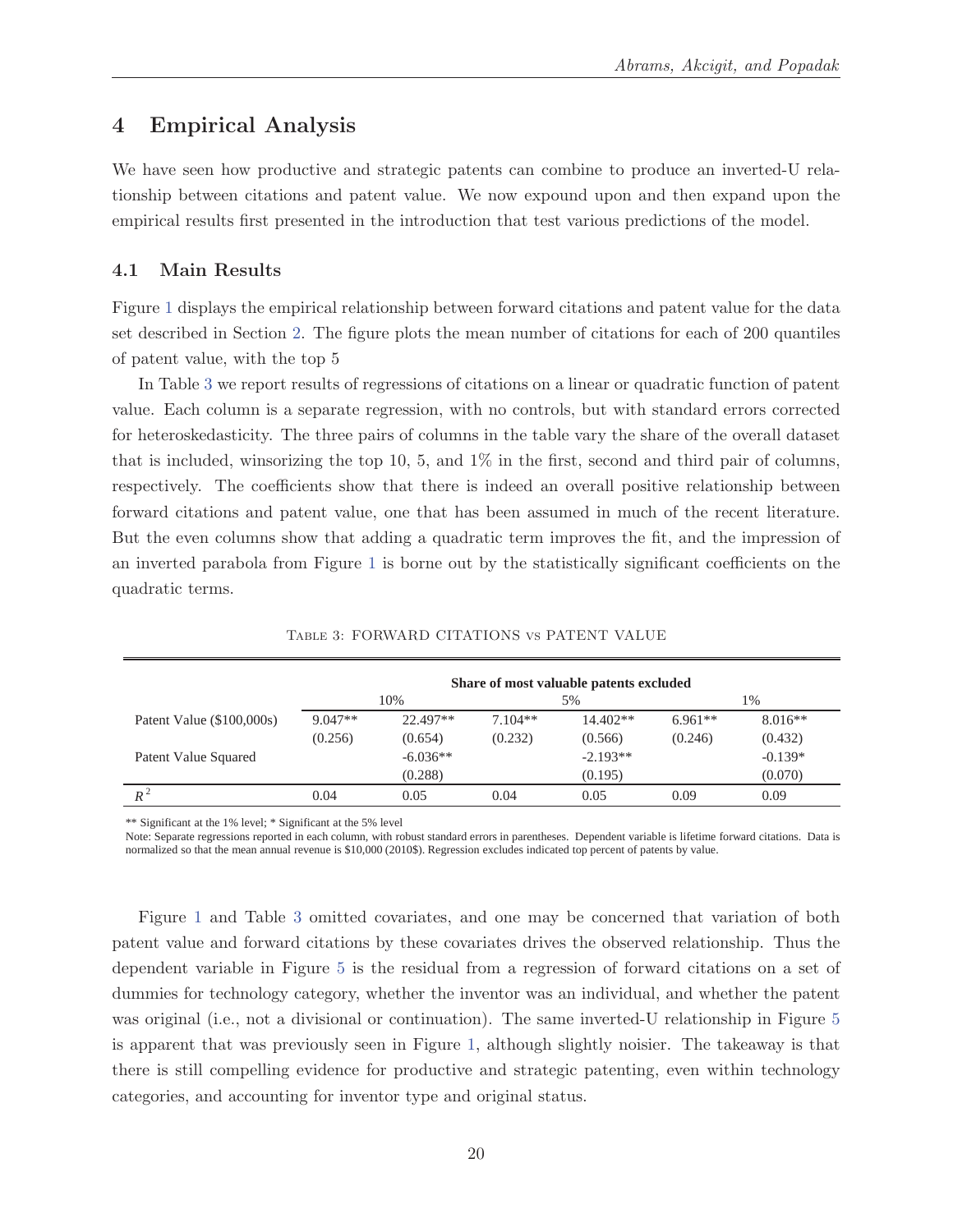

Figure 5: FORWARD CITATION RESIDUALS VS. PATENT VALUE Notes: Data is normalized so that the mean annual revenue is \$10,000 (\$2010). Residuals are from a regression on dummies for technology category, inventor type, and original patent status.

Table 4 reports the results of regressions of forward citations on a quadratic of patent value and the following covariates: dummies for inventor type (individual or corporate), whether the patent was original (not a continuation or divisional), fraction of backward citations within the last three years, and technology category. Each regression also includes application-year fixed effects. The coefficients on the linear and quadratic value terms vary somewhat by which covariates are included, but in general consistently indicate an inverted-U shaped relationship between citations and value. Individual inventor status has a substantially negative impact on number of forward citations. Original patents tend to receive fewer citations than continuations or divisionals and patents in "hot" fields - those with more backward citations in the past 3 years - are cited more.

There is a good amount of variation in the number of forward citations by technology category, but all receive significantly more than circuits, which is the excluded category. Internet & software patents have the largest coefficient, followed by networking & communications patents. Variation across technology class may be driven by differences in norms, patent examiner practices, or a number of other causes and thus it is important to note the relationship between citations and value still holds even after controlling for technology class.<sup>15</sup>

To this point, the evidence has largely bolstered the central empirical finding of the paper, of an inverted-U relationship between citations and value. But this sort of finding might be generated by a number of models of the innovation process. One of the important features of the model we propose is the decision of an innovator to engage in strategic patenting. This decision will vary by observable characteristics of the innovator and we now test several implications of the model empirically.

 $15$ In additional regressions, not shown here, we find that the number of claims and dependent claims are statistically insignificant, which echoes recent findings by Moser, Ohmstedt, and Rhode (2012).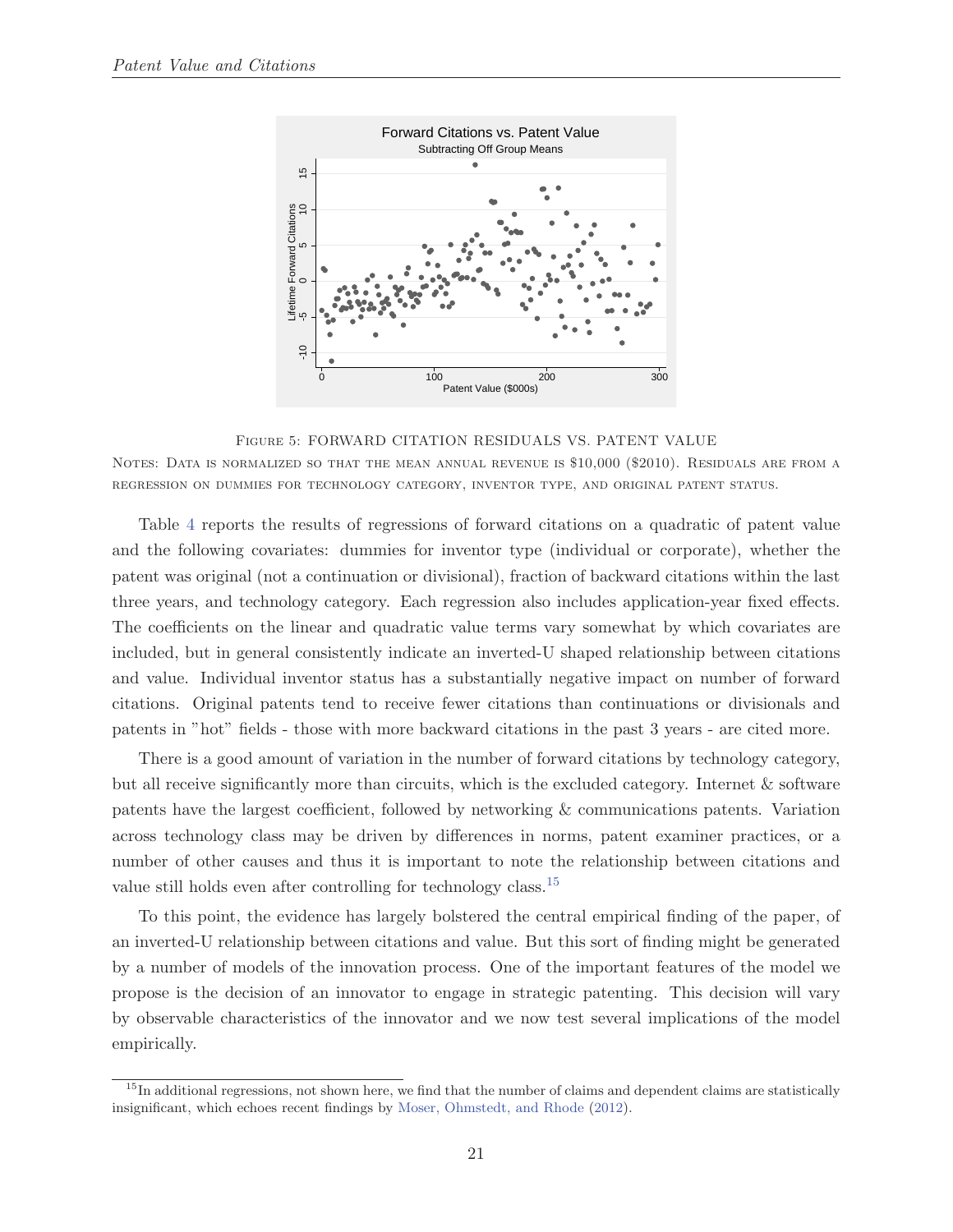|                                                | (1)         | (2)         | (3)         | (4)         |
|------------------------------------------------|-------------|-------------|-------------|-------------|
| Patent Value (\$100,000s)                      | $9.561**$   | $8.877**$   | $7.739**$   | $7.475**$   |
|                                                | (0.648)     | (0.641)     | (0.630)     | (0.614)     |
| Patent Value Squared                           | $-1.292**$  | $-1.238**$  | $-1.040**$  | $-0.948**$  |
|                                                | (0.208)     | (0.208)     | (0.206)     | (0.201)     |
| Individual Inventor                            | $-18.399**$ | $-17.052**$ | $-11.795**$ | $-12.130**$ |
|                                                | (0.386)     | (0.407)     | (0.682)     | (0.663)     |
| <b>Indicator Original Patent</b>               |             | $-9.436**$  | $-9.938**$  | $-8.096**$  |
|                                                |             | (0.717)     | (0.721)     | (0.696)     |
| Fraction of Backward Cites in Past 3 Years     |             |             | 12.357**    | 11.924 **   |
|                                                |             |             | (1.060)     | (1.025)     |
| <b>Tech Category (Computer Architecture)</b>   |             |             |             | 3.336**     |
|                                                |             |             |             | (0.567)     |
| Tech Category (Electro-Mechanical)             |             |             |             | $4.001**$   |
|                                                |             |             |             | (0.632)     |
| Tech Category (Internet & Software)            |             |             |             | 20.085**    |
|                                                |             |             |             | (0.861)     |
| Tech Category (MEMS & Nano)                    |             |             |             | 2.996**     |
|                                                |             |             |             | (1.309)     |
| Tech Category (Networking & Communications)    |             |             |             | 9.684**     |
|                                                |             |             |             | (0.734)     |
| Tech Category (Optical Networking)             |             |             |             | 1.896**     |
|                                                |             |             |             | (0.476)     |
| <b>Tech Category (Peripheral Devices)</b>      |             |             |             | 2.403**     |
|                                                |             |             |             | (0.414)     |
| <b>Tech Category (Semiconductors)</b>          |             |             |             | $3.453**$   |
|                                                |             |             |             | (0.430)     |
| <b>Tech Category (Wireless Communications)</b> |             |             |             | 7.391**     |
|                                                |             |             |             | (0.523)     |
| <b>Application Year Fixed Effects</b>          | Yes         | Yes         | Yes         | Yes         |
|                                                |             |             |             |             |
| $R^2$                                          | 0.12        | 0.13        | 0.14        | 0.17        |

Table 4: FORWARD CITATIONS AND PATENT CHARACTERISTICS

\*\* Significant at the 1% level; \* Significant at the 5% level

Note: Separate regressions reported in each column, robust standard errors in parentheses. Dependent variable is lifetime forward citations; circuits is the excluded technology category. Data is normalized so that the mean annual revenue is \$10,000 (2010\$).

Since there is a fixed cost to strategic patenting, those entities that hold more valuable patents should be more likely to engage in strategic patenting. Thus we would expect individuals to engage in less strategic patenting than companies. We test this hypothesis using the type of original assignee to test this hypothesis, and expect that corporations should be more represented in the "strategic" part of the citations-value relationship, namely where the curve is downward sloping. Figure 6 shows the relationship between the citations and value, where the size and darkness of the data points is split into quartiles according to the corporate share of assignees. The biggest, darkest points are those with the highest share of corporate assignees. As the theory predicts, we find that the highest value patents, with fewer citations tend to be composed of a larger proportion of corporate assignees than the less-cited and less valuable patents.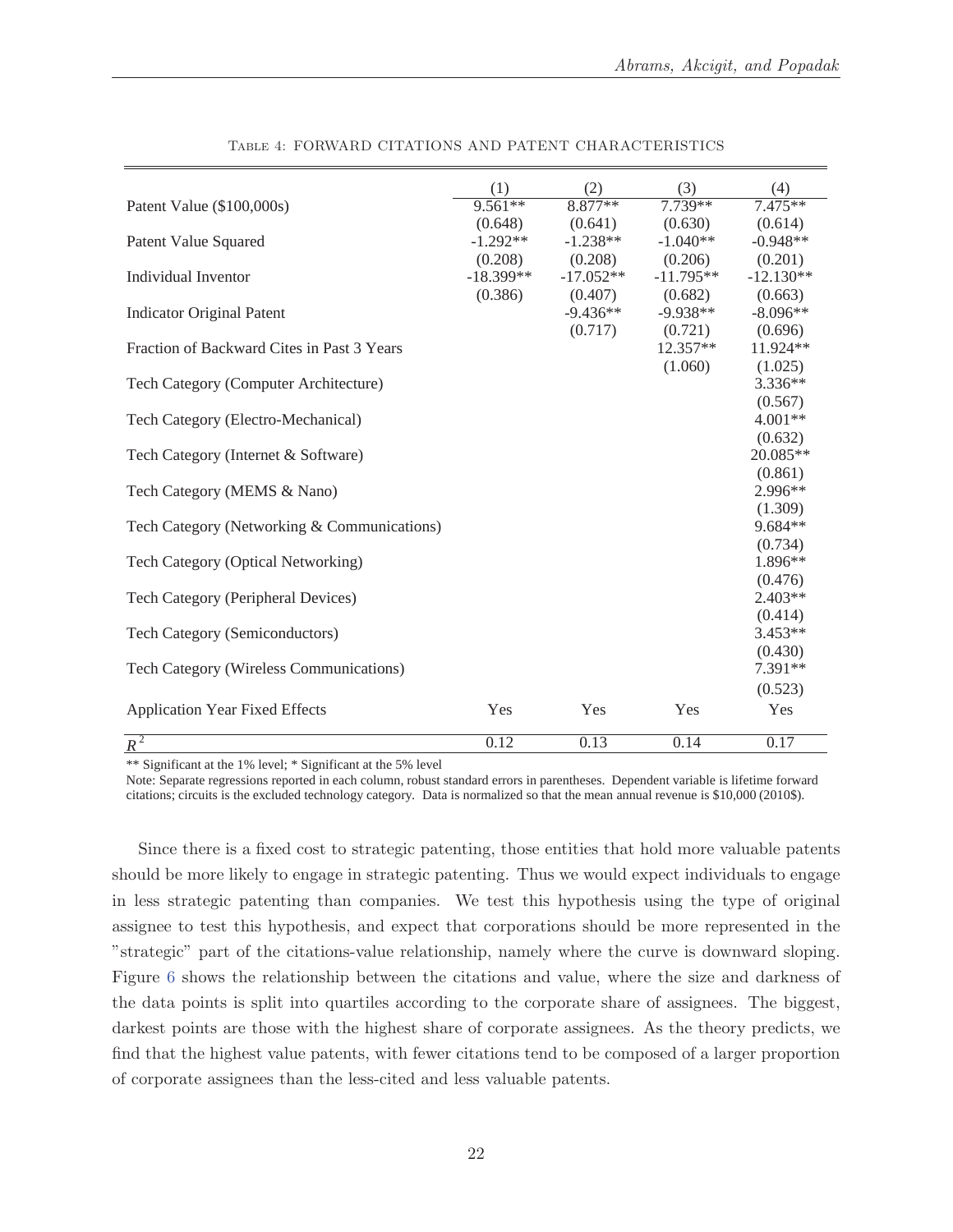

Figure 6: FORWARD CITATIONS VS. REVENUE BY SHARE OF CORPORATE ASSIGNEES Notes: Data is normalized so that the mean annual revenue is \$10,000.

Another patent characteristic that may influence likelihood of strategic patenting is the rate of innovative growth in the field. Consistent with this intuition, areas of rapid innovation are likely to also generate greater current and expected profits, and thus greater incentive to engage in strategic patenting to protect valuable, productive patents. Our measure for the growth of innovation is the share of backward citations within the prior three years.

This is in fact the relationship we find in Figure 7, which has an analogous structure to Figure 6. Here the size and darkness of a data point is determined by its quartile in the distribution of the share of backward citations in the previous three years. As predicted by the model, we find those patents with the greatest share of recent backward citations to be toward the right end of the figure, with high revenues, but not particularly high citations. This is consistent with greater use of strategic patenting in fields of rapid innovation.



Figure 7: FORWARD CITATIONS VS. REVENUE BY RECENT CONCENTRATION OF BACKWARD CITATIONS

Notes: Data is normalized so that the mean annual revenue is \$10,000.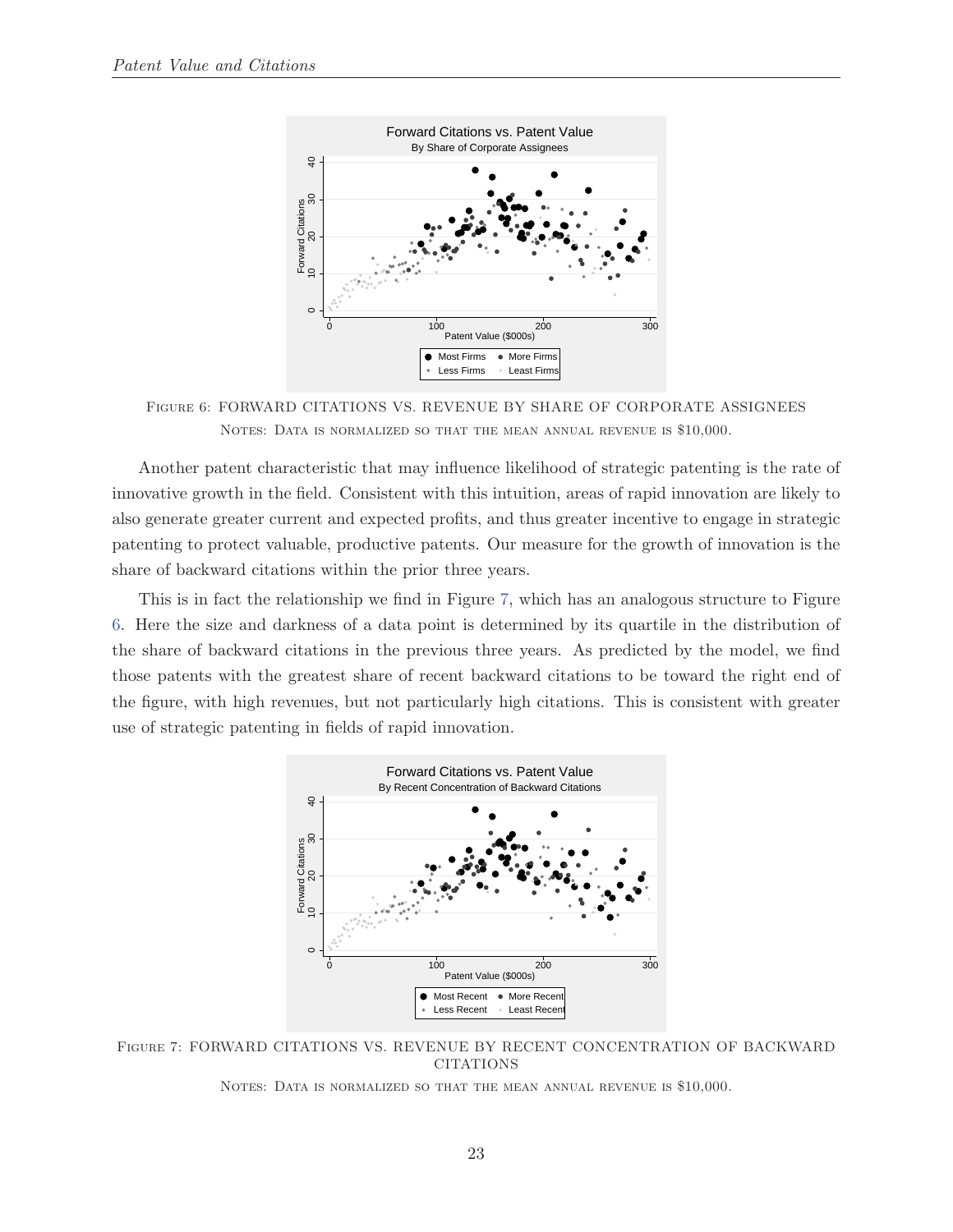Figures 8 and 9 report the forward citation-patent value relationship in two additional ways, that provide further support to the theory of innovative and strategic patenting. Continuation and divisional patents are frequently employed strategically by sophisticated patentees in order to extend the duration of patent prosecution. These uses are less likely to be employed for truly innovative patents, because a truly innovative patent's value will be less dependent on market conditions and thus extending patent prosecution has less value. In Figure 8 we observe that divisional and continuation patents are more prevalent in the high value/low citation region of the graph.



Figure 8: FORWARD CITATIONS VS. REVENUE BY SHARE OF CONTINUATIONS AND DIVISIONALS Figure 9: FORWARD CITATIONS VS. REVENUE BY PATENT AGE

Notes: Data is normalized so that the mean annual revenue is \$10,000.

Finally, we examine whether there has been recent growth in the use of strategic patenting. There has been much written about the increasing use of patents for strategic purposes in the past several years. We divide patents by their application date in order to investigate these claims. In fact, we find support for this view in Figure 9, which shows that the share of patents newer than the median is higher where revenues are higher and citations relatively lower. This does not provide an explanation for this trend, but does provide the first direct evidence that strategic patenting is more prevalent among newer patents.

We have noted above that the inverted-U relationship is not driven by differences across technology categories. We now investigate whether the relationship holds across technologies. In Table 5 we report results from 10 regressions of forward citations on patent value and patent value squared, one for each technology class. We find that the same overall relationship in each category: the nowfamiliar inverted-U. The coefficients vary across technologies, which may result from differences in the use of strategic patenting as well as overall citation practices and patent values.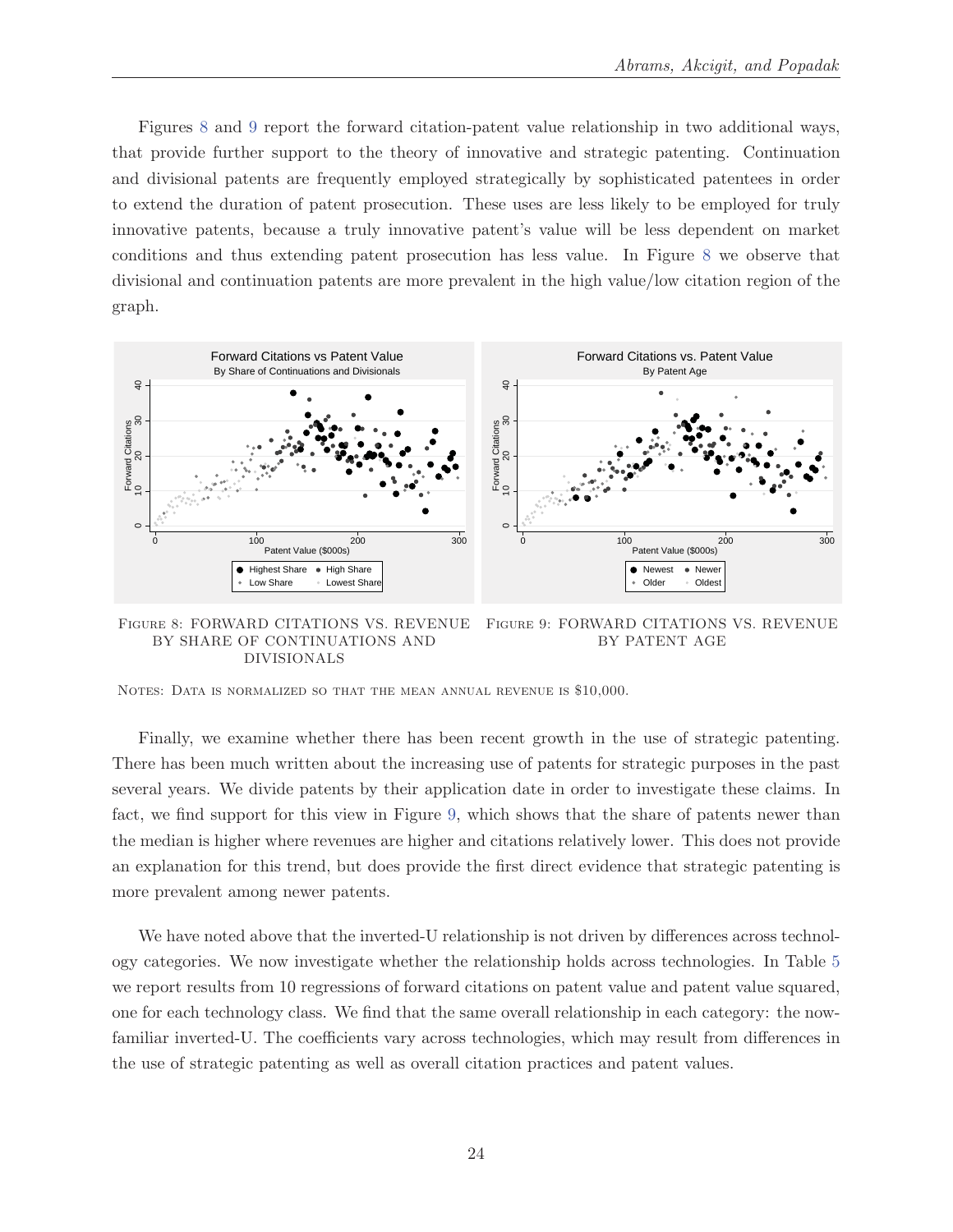|                           | <b>Circuits</b>                           | Computer<br>Architecture     | Electro-<br><b>Mechanical</b> | Internet &<br><b>Software</b> | <b>MEMS &amp; Nano</b>                   |
|---------------------------|-------------------------------------------|------------------------------|-------------------------------|-------------------------------|------------------------------------------|
| Patent Value (\$100,000s) | 6.233                                     | 14.497                       | 10.917                        | 23.542                        | 17.051                                   |
|                           | $(0.905)$ **                              | $(1.285)$ **                 | $(1.655)$ **                  | $(2.151)$ **                  | $(3.592)$ **                             |
| Patent Value Squared      | $-0.777$                                  | $-2.212$                     | $-2.341$                      | $-3.184$                      | $-4.325$                                 |
|                           | $(0.244)$ **                              | $(0.353)$ **                 | $(0.597)$ **                  | $(0.726)$ **                  | $(1.140)$ **                             |
| $R^2$                     | 0.05                                      | 0.09                         | 0.04                          | 0.05                          | 0.06                                     |
|                           | <b>Networking</b><br><b>Communication</b> | Optical<br><b>Networking</b> | Peripheral<br><b>Devices</b>  | <b>Semiconductors</b>         | <b>Wireless</b><br><b>Communications</b> |
| Patent Value (\$100,000s) | 19.107                                    | 13.496                       | 9.847                         | 9.329                         | 18.007                                   |
|                           | $(2.211)$ **                              | $(1.181)$ **                 | $(0.673)$ **                  | $(0.972)$ **                  | $(1.496)$ **                             |
| Patent Value Squared      | $-2.328$                                  | $-2.114$                     | $-2.355$                      | $-1.020$                      | $-3.292$                                 |
|                           | $(0.802)$ **                              | $(0.462)$ **                 | $(0.212)$ **                  | $(0.339)$ **                  | $(0.557)$ **                             |
| $R^2$                     | 0.08                                      | 0.07                         | 0.02                          | 0.06                          | 0.07                                     |

### Table 5: FORWARD CITATIONS AND PATENT VALUE BY TECHNOLOGY CLASS

\*\* Significant at the 1% level; \* Significant at the 5% level

Note: Separate regressions reported in each column, robust standard errors in parentheses. Dependent variable is lifetime forward citations. Data is normalized so that the mean annual revenue is \$10,000 (2010\$).

Figures 10 and 11 shows that the inverted-U relationship holds for software and computer architecture patents. While the pattern is noisier for each technology category individually, due to smaller number of observations, it is unmistakable both in the figures and the regression results.



Figure 10: FORWARD CITATIONS VS. REVENUE, Figure 11: FORWARD CITATIONS VS. REVENUE, NETWORKING COMMUNICATION SOFTWARE PATENTS

Notes: Data is normalized so that the mean annual revenue is \$10,000.

### **4.2 Discussion**

We have now verified several predictions of the model and seen that the inverted-U relationship between citations and value appears to be robust to various specifications. While the data under study here has a number of features that make it ideally suited for learning about this relationship,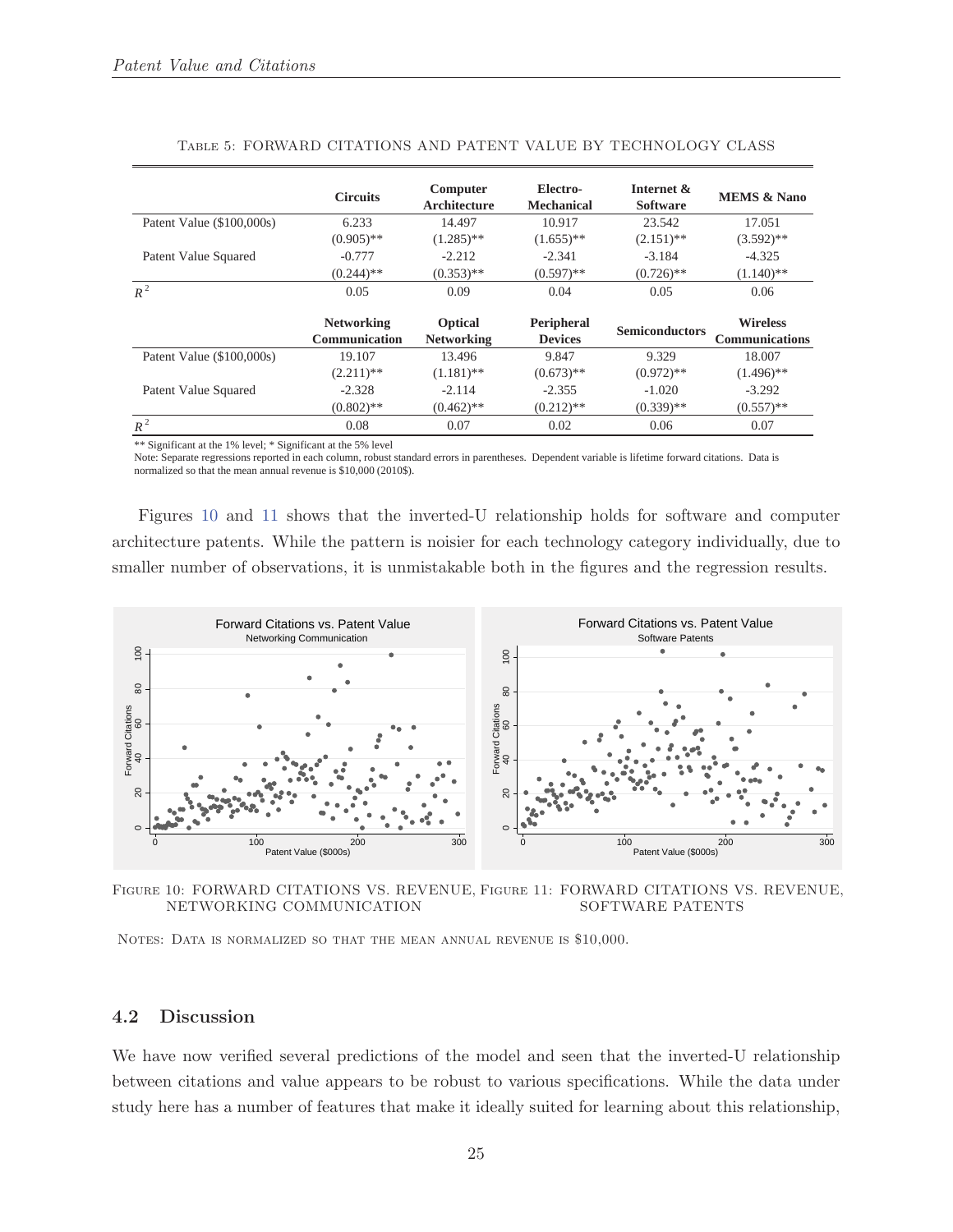like all data sets, it has limitations. One concern may be that of representativeness - to what extent are the patents studied representative of the universe? Clearly, NPEs are in the business of selecting patents that they believe will be most valuable and thus selection may be a serious concern. That being said, of the tens of thousands of patents under study, fewer than 1% were specifically targeted for acquisition. Many were acquired as part of large portfolios and thus are closer to a random draw.

To further investigate the role selection might play in this data, we compare features of our data with the universe of patents in the same technology classes. Figure 12 displays the relationship between aggregate forward citations and age for our data and a comparable subset of the universe of patents, matched on age and technology category. While there is a slight divergence in the last 5 years of patent life, it is clear that the lifetime profile of citations is very similar between the NPE data and the universe. We additionally find that the median number of forward citations (unadjusted for patent unlike elsewhere in the paper) is 8.75 for our data and 8.0 for the universe within the same technology category and of similar age.



Figure 12: LIFETIME CITATION PROFILES OF NPE VS. USPTO PATENTS

We perform several other robustness checks that are available upon request. We calculate a correlation between the forward citations received within broad technology classes for our data and all patents in the same class and we find most correlations over 0.9. We perform several tests to investigate whether the inverted-U may be driven by patent age. We produce the basic citationvalue figure and the regression analog for only patents under 10 years old and separately for only older patents over 10 years old. We find the inverted-U in both specifications. We run regressions of citations on a quadratic function of patent value separately for 10 years of patent grant dates and find a robust inverted-U for each. These results help solidify the robustness and generality of the main result.

Still, the pool from which these patents were randomly drawn is particularly focused on tech-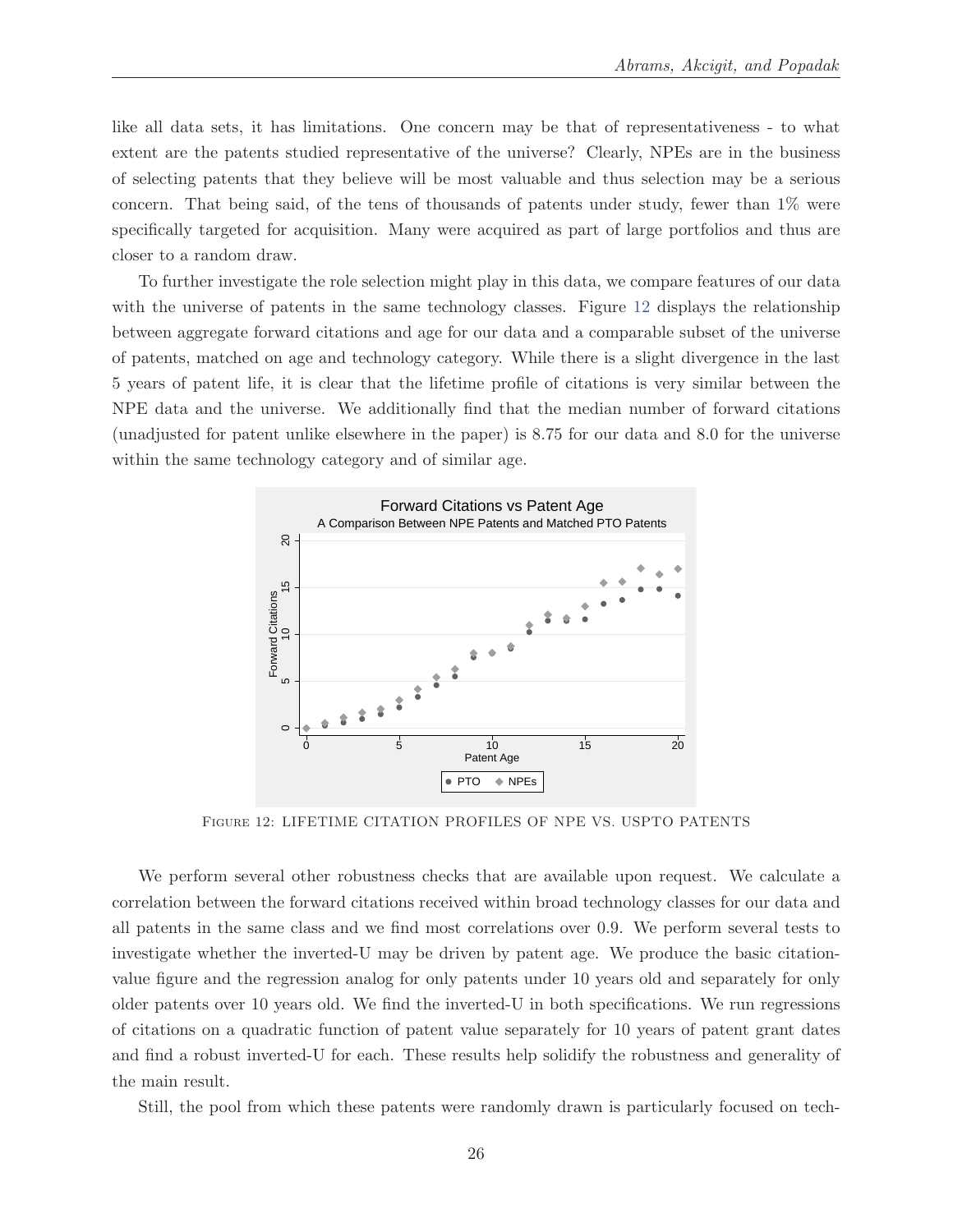nology patents and to that extent the results in the paper may not hold more broadly. That being said, we find the basic inverted-U relationship holds across technology categories within our data set (see e.g. Figures 10 and 11). Further, given that much of the value of innovation is concentrated in technology, even if it cannot be generalized to all patents, it is an important area of interest in itself.

A further concern may be about whether the model we put forth uniquely predicts the patterns we observe in the data. The basic inverted-U shape could no doubt be generated by a host of models of the innovative process. We attempt to address this concern in the previous section by testing further predictions of the model. We have seen that breaking up the data by individual inventor status, original versus continuation patents, age of patent and level of activity in a field bolster the view that the inverted-U is due to a combination of innovative and strategic patents.

Finally, concerns may remain that the revenues generated are specific to NPEs and the way they use patents, and may not generalize to patents held by practicing entities. As discussed in Section 2 there are several reasons to believe the results presented here may be more broad. The data under study comes exclusively from licensing revenue, not litigation, and the licensing agreements are usually made with numerous licensees. Additionally, almost all of the patents were initially granted to practicing entities, either individuals or firms, and subsequently sold to the NPE's. These facts make it more likely that the revenues studied reflect real patent value.

## **5 Conclusion**

Using a new dataset with an unprecedented number of observations and patent-specific revenue we have found a surprising result for the relationship between forward citations and patent value. This finding should impact a large array of literature that has relied on citation-weighted patent counts to proxy for innovation. While we find evidence that the long-believed positive correlation between citations and value is correct, the story is substantially more complicated than has previously been assumed. For lower value patents, there appears to be something like a linear relationship between value and citations, but that relationship does not hold once patent value exceeds a certain threshold, at which point the citation-value relationship becomes negative. Taken together, this forms an inverted-U relationship between forward citations and patent value.

We explain this pattern in the data with a new theory of two types of innovation: productive and strategic. Productive innovations are more familiar. Innovators that make major, early contributions to a field, earn substantial profits and their patents are cited frequently by those who come after and make incremental, and less valuable improvements. This leads to a positive relationship between forward citations and patent value. In addition to this familiar type of patenting, we add a new type: strategic. Strategic patents have the property of reducing the likelihood that a firm's patents are improved upon by a competitor. This has the simultaneous effects of increasing the original patent value and also making it less likely to be cited. The incentive to invest in strategic patenting increases with patent value, which leads to a negative relationship between citations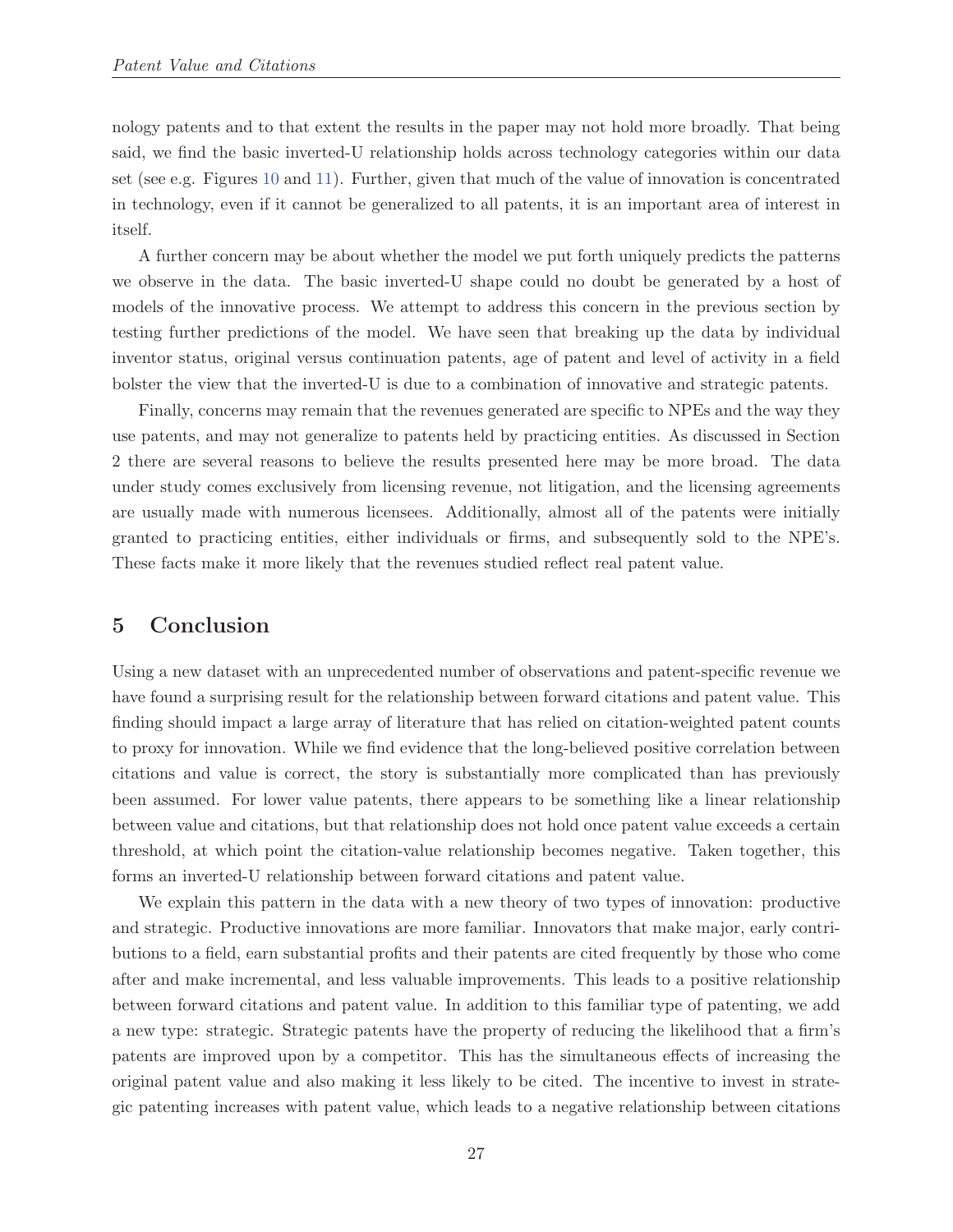and value for strategic patents. When we allow for both types of innovation, we expect productive patenting to dominate up to a point, after which strategic patenting becomes more prevalent, which is why we observe the inverted-U relationship.

For studies focusing on relatively low value patents, the assumption that citation-weighting is a good proxy for patent value is a good first approximation. But analyses that focus on higher value patents, or the full range of patent value, or where there is no good indication of the likely value distribution, may not be able to use this simple proxy and obtain reliable results. In forthcoming papers we plan to give greater guidance on how to make use of these new findings to better proxy for value using forward citations and other patent characteristics.

The real potential for this work is yet to come. The model introduced here creates the potential to rigorously analyze specific innovation-related policy proposals. If our understanding of the innovative process is correct, it will be able to guide decisions on questions such as broadening patent rights and increasing R&D subsidies. There is also an opportunity to learn a great deal more about the innovation process, by combining the data introduced here with further information about assignees, such as industry structure and concentration, corporate structure and history, and more. The goal of this line of work is to broaden and deepen our understanding of the innovation process, with an eye ultimately towards informing policy decisions to better foster it.

## **References**

- AGHION, P., U. AKCIGIT, AND P. HOWITT (2013): "What Do We Learn From Schumpeterian Growth Theory?," National Bureau of Economic Research WP 18824.
- AKCIGIT, U., AND W. R. KERR (2010): "Growth through Heterogeneous Innovations," National Bureau of Economic Research WP 16443.
- Allison, J. R., M. A. Lemley, K. A. Moore, and R. D. Trunkey (2009): "Valuable Patents," Georgetown Law Journal, 92, 435–479.
- Arora, A., M. Ceccagnoli, and W. M. Cohen (2008): "R&D and the Patent Premium," International Journal of Industrial Organization, 26(5), 1153–1179.
- Bessen, J. (2008): "The Value of US Patents by Owner and Patent Characteristics," Research Policy, 37(5), 932–945.
- BESSEN, J., AND M. J. MEURER (2008): Patent Failure: How Judges, Bureaucrats, and Lawyers Put Innovators at Risk. Princeton University Press.
- Bloom, N., M. Schankerman, and J. Van Reenen (2013): "Identifying Technology Spillovers and Product Market Rivalry," Econometrica, 81(4), 1347–1393.
- Boldrin, M., and D. Levine (2012): "The Case Against Patents," FRB of St. Louis Working Paper No. 2012-035A.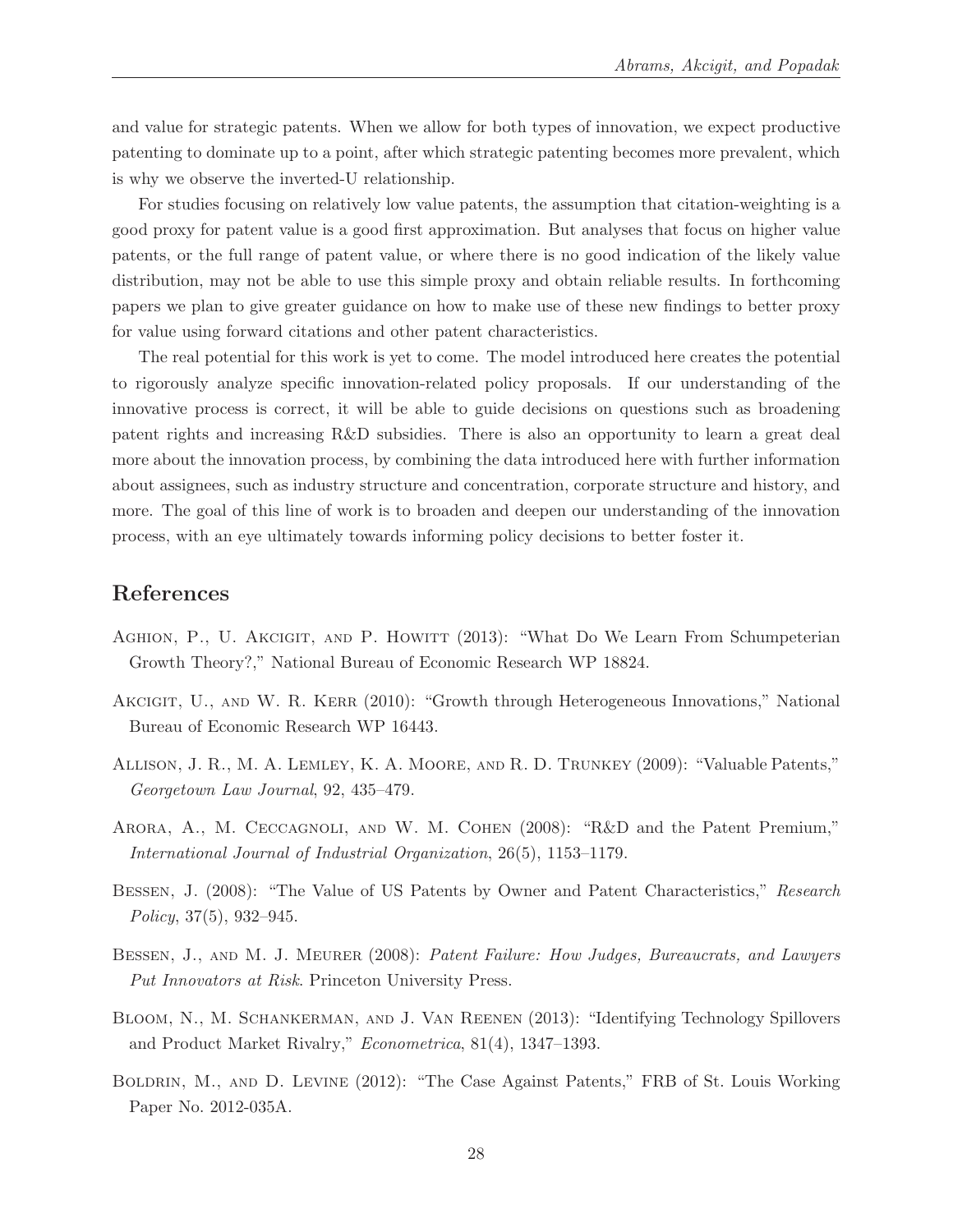- COCKBURN, I. M., AND M. J. MACGARVIE (2011): "Entry and Patenting in the Software Industry," Management Science, 57(5), 915–933.
- FARRELL, J., AND C. SHAPIRO (2008): "How Strong Are Weak Patents?," American Economic Review, 98(4), 1347–1369.
- Galasso, A., and M. Schankerman (2010): "Patent Thickets, Courts, and the Market for Innovation," RAND Journal of Economics, 41(3), 472–503.
- GRILICHES, Z. (1981): "Market Value, R&D, and Patents," *Economics Letters*, 7(2), 183–187.
- HALL, B. H., AND D. HARHOFF (2012): "Recent Research on the Economics of Patents," Annual Review of Economics,  $4(1)$ ,  $541-565$ .
- Hall, B. H., A. Jaffe, and M. Trajtenberg (2005): "Market Value and Patent Citations," RAND Journal of Economics, 36(1), 16–38.
- HALL, B. H., AND R. H. ZIEDONIS (2001): "The Patent Paradox Revisited: An Empirical Study of Patenting in the US Semiconductor Industry, 1979–1995," RAND Journal of Economics, 32(1), 101–128.
- HARHOFF, D., F. NARIN, F. M. SCHERER, AND K. VOPEL (1999): "Citation Frequency and the Value of Patented Inventions," Review of Economics and Statistics, 81(3), 511–515.
- Hegde, D., D. C. Mowery, and S. J. H. Graham (2009): "Pioneering Inventors or Thicket Builders: Which US Firms Use Continuations in Patenting?," Management Science, 55(7), 1214– 1226.
- JAFFE, A. B., AND J. LERNER (2004): Innovation and Its Discontents: How Our Broken Patent System is Endangering Innovation and Progress, and What To Do About It. Princeton University Press.
- Kogan, L., D. Papanikolaou, A. Seru, and N. Stoffman (2012): "Technological Innovation, Resource Allocation, and Growth," National Bureau of Economic Research WP 17769.
- LERNER, J., AND J. TIROLE (2002): "Some Simple Economics of Open Source," Journal of Industrial Economics, 50(2), 197–234.
- (2005): "The Scope of Open Source Licensing," Journal of Law, Economics, and Organization, 21(1), 20–56.
- Levin, R. C., A. K. Klevorick, R. R. Nelson, S. G. Winter, R. Gilbert, and Z. GRILICHES (1987): "Appropriating the Returns from Industrial Research and Development," Brookings Papers on Economic Activity, 18(3), 783–831.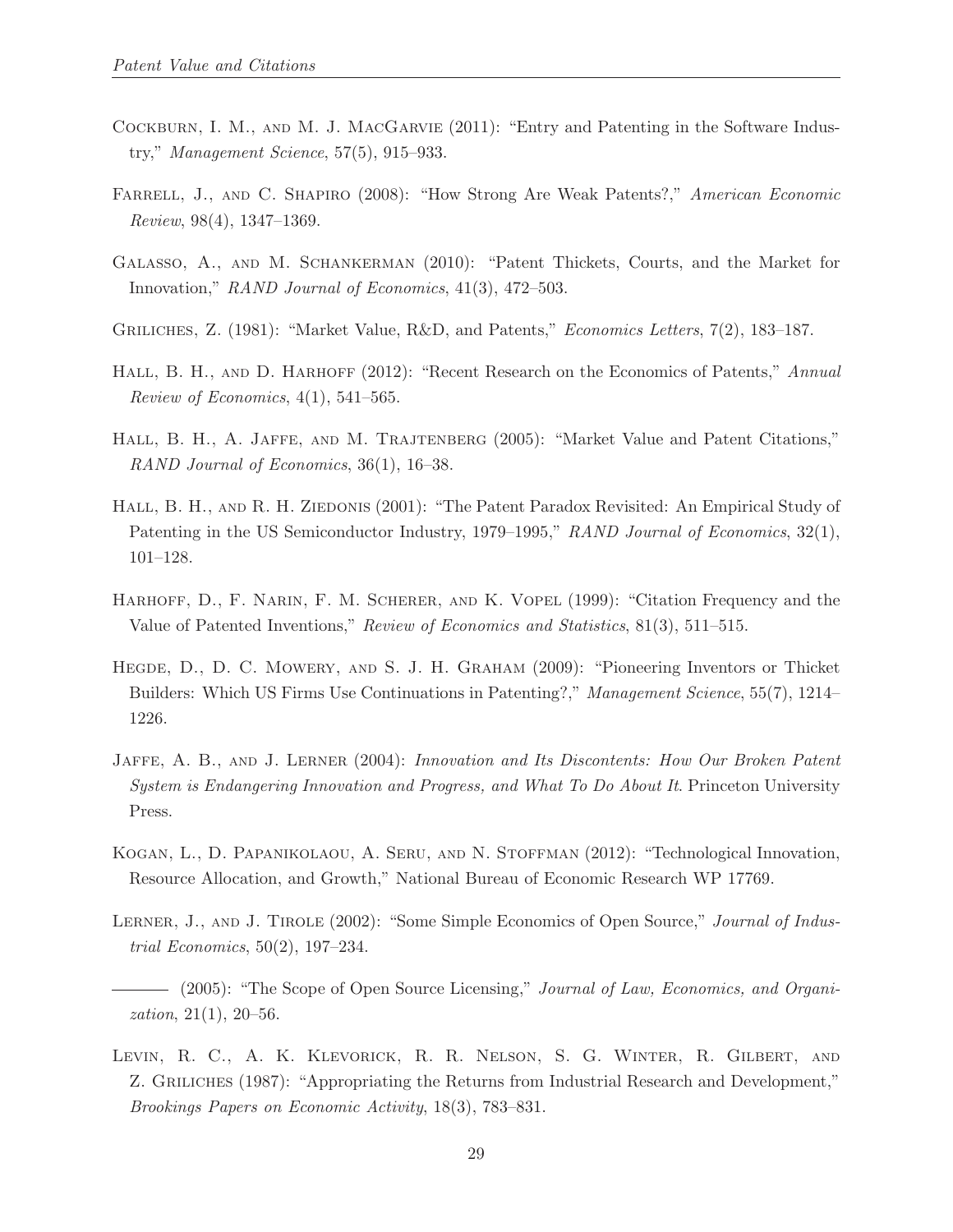- MOSER, P., J. OHMSTEDT, AND P. RHODE (2012): "Patent Citations and the Size of Innovation – Evidence from Hybrid Corn," Stanford University Working Paper.
- Nicholas, T. (2013): "Are Patents Creative or Destructive?," Harvard Business School Working Paper.
- NOEL, M., AND M. SCHANKERMAN (2013): "Strategic Patenting and Software Innovation," Journal of Industrial Economics, 61(3), 481–520.
- Pakes, A. (1986): "Patents as Options: Some Estimates of the Value of Holding European Patent Stocks," Econometrica, 54(4), 755–784.
- Schankerman, M., and A. Pakes (1986): "Estimates of the Value of Patent Rights in European Countries During the Post-1950 Period," Economic Journal, 96(384), 1052–1076.
- SCHERER, F. M. (1967): "Market Structure and the Employment of Scientists and Engineers," American Economic Review, 57(3), 524–531.
- SERRANO, C. J. (2010): "The Dynamics of the Transfer and Renewal of Patents," RAND Journal of Economics, 41(4), 686–708.
- Shapiro, C. (2012): "Patent Assertion Entities: Effective Monetizers, Tax on Innovation, or Both?," Transcript from United States Department of Justice, Antitrust Division Workshop on Patent Assertion Entities.
- TRAJTENBERG, M. (1990): "A Penny for Your Quotes: Patent Citations and the Value of Innovations," RAND Journal of Economics,  $21(1)$ , 172–187.
- Von Graevenitz, G., S. Wagner, and D. Harhoff (2013): "Incidence and Growth of Patent Thickets-The Impact of Technological Opportunities and Complexity," Journal of Industrial Economics, 61(3), 521–563.
- ZIEDONIS, R. H. (2004): "Don't Fence Me In: Fragmented Markets for Technology and the Patent Acquisition Strategies of Firms," Management Science, 50(6), 804–820.

# **Appendix**

## **A Variable Normalization**

Since the major focus of this paper is better understanding the relationship between patent value and citations, it is important to clearly define how these values are calculated. Doing so requires some understanding of the business model of the NPEs from which the data was acquired. The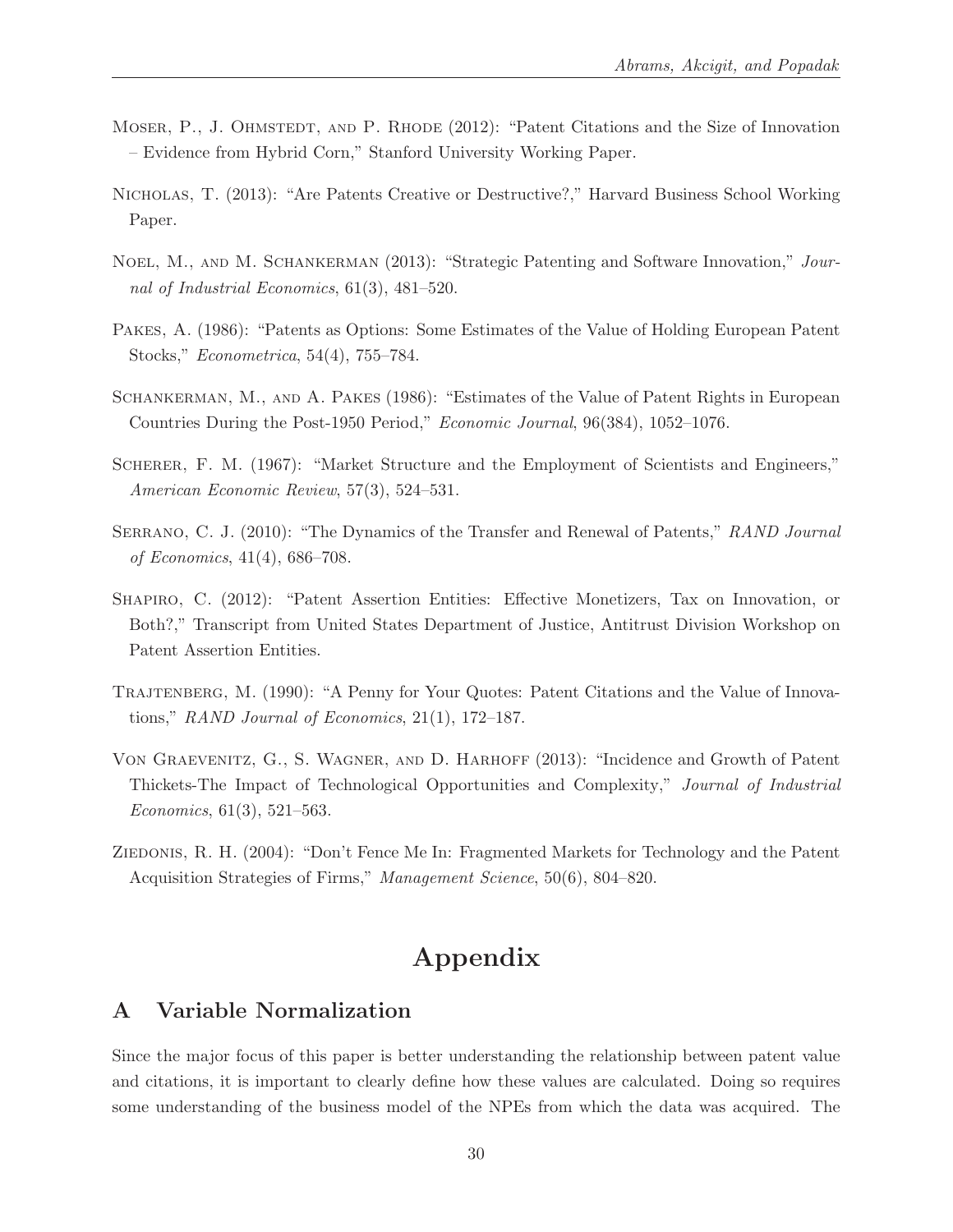NPEs acquire patents either by purchasing them from patent assignees or entering into revenuesharing agreements with them. The patent portfolios generate revenue through licensing agreements which may be on an entire portfolio or a subset thereof. Revenue is allocated on a patent-yearlicensee level based on the prominence the patent played in negotiations with the licensee. Those patents that were most heavily focused upon in licensing negotiations are placed in category 1, which is allocated the largest revenue share. All patents within category 1 are given equal revenue for a particular licensee. In an analogous way, for each licensing deal, patents are also assigned to categories 2, 3, and 4. The categories denote declining relevance to the particular licensing deal and also declining revenue share. Each patent in the same category for a deal receives the same revenue allocation.

While there is certain to be imprecision in revenue assignment, this allocation scheme is disciplined by competing interests on two sides. Patent owners who are due a share of future revenues seek to maximize the revenue allocated, while the incentive of shareholders in the NPEs is for larger revenue allocation to patents in which they have a stake and less to others, since total revenue is fixed.

In order to compute patent value, we aggregate revenues to the patent-year level and then compute the mean revenue profile over the life of a patent separately for each of the 10 primary technology categories. We estimate patent value for each patent by inflating the observed cumulative revenue by the ratio of the mean lifetime revenue to the mean cumulative revenue for patents of the same age and technology category. We then normalize all revenue amounts so that mean annual revenue is \$10,000 in order to maintain the confidentiality of the revenue data.

Lifetime citations are computed in a similar manner. We obtain data on forward citations, defined as the total number of times a patent has subsequently been cited. By definition, newer patents will have less time to acquire citations than old ones and this must be accounted for. We define "lifetime citations" as the total number of citations we expect a patent to have by its expiration. We compute this by first producing the forward citation- patent age profile for each of our ten technology categories. Figure 13 presents the incremental patent citation-age profile as well as the revenue-age profile in aggregate. There is substantial variation by technology class; therefore, we create separate revenue and citation profiles for each technology class. We calculate lifetime citations by inflating the total citations already received by the ratio of the total mean citations of the same technology class divided by the mean for the average patent of the same age and technology class as the one in question. While this procedure will understate the number of lifetime citations for any patent that has zero in our dataset, the mean number of lifetime cites should still be correct. If anything, this would lead us to find an excess of high value, zero citation patents, which is something we do not observe.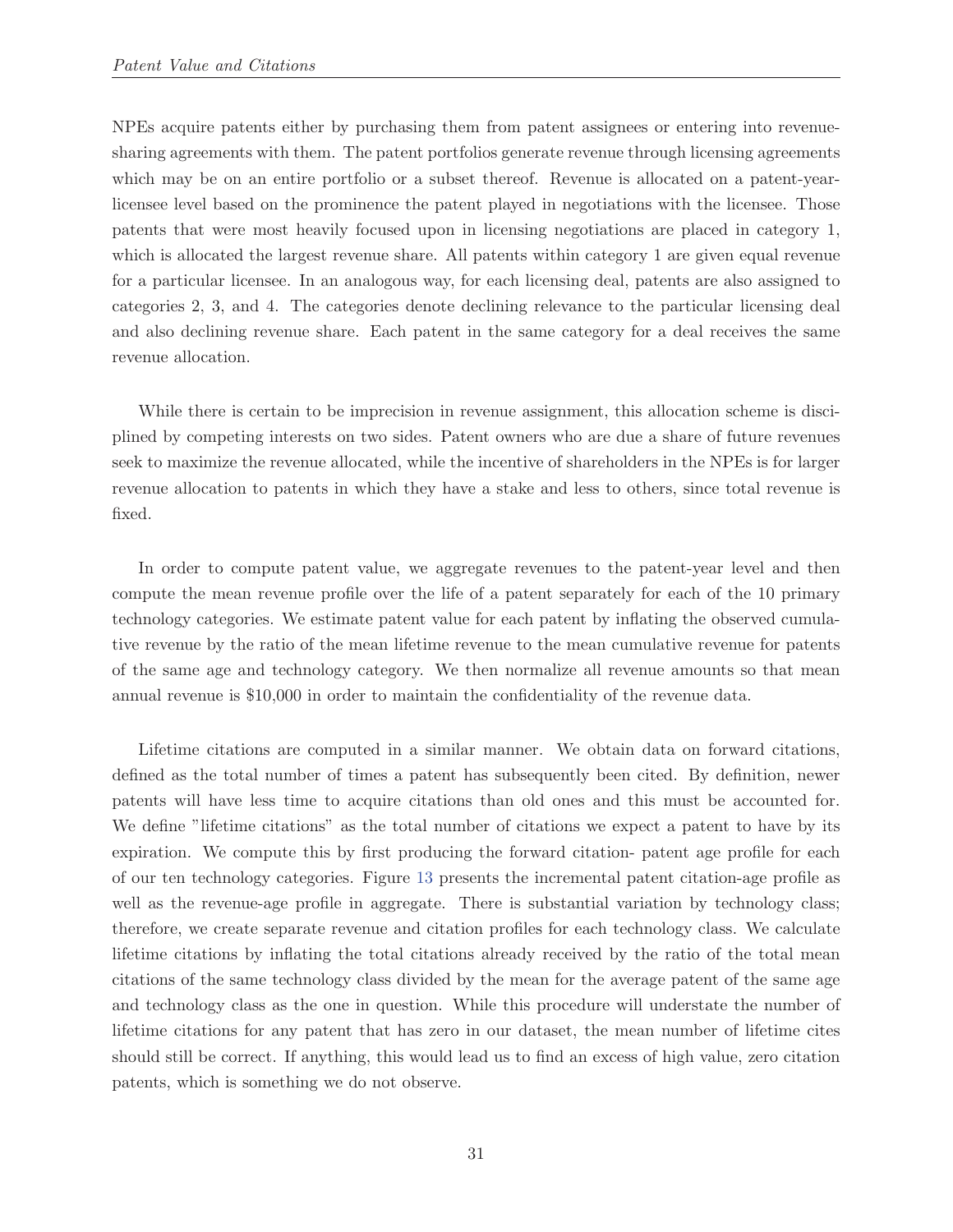

Figure 13: INCREMENTAL FORWARD CITATIONS AND REVENUE BY PATENT AGE Notes: Data is normalized so that the mean annual revenue is \$10,000.

## **B Closing the model: Household Problem**

In this section, we close our model by solving the household's maximization problem. The representative household consists of a fixed measure of 1 production workers, each of which supplies one unit of labor inelastically. The household holds a balanced portfolio of assets of all the firms in the economy  $A_t$ , earns  $r_tA_t$  from it, collects the labor income  $w_t$  and chooses consumption  $C_t$  to maximize the following lifetime utility

$$
U = \int_0^\infty e^{-\rho t} \ln C_t dt
$$

subject to the following budget constraint

$$
w_t + r_t \mathcal{A}_t = C_t + \dot{\mathcal{A}}_t.
$$

Note that the household discounts the future at the rate  $\rho > 0$ . The household's intertemporal maximization yields the standard Euler equation

$$
g_t = r_t - \rho. \tag{13}
$$

Finally, the resource constraint of the economy is expressed as

$$
Y_t = C_t + R_t. \tag{14}
$$

This expression says that the final good produced in the economy  $(Y_t)$  is used for household consumption  $(C_t)$  and R&D expenses  $(R_t)$ .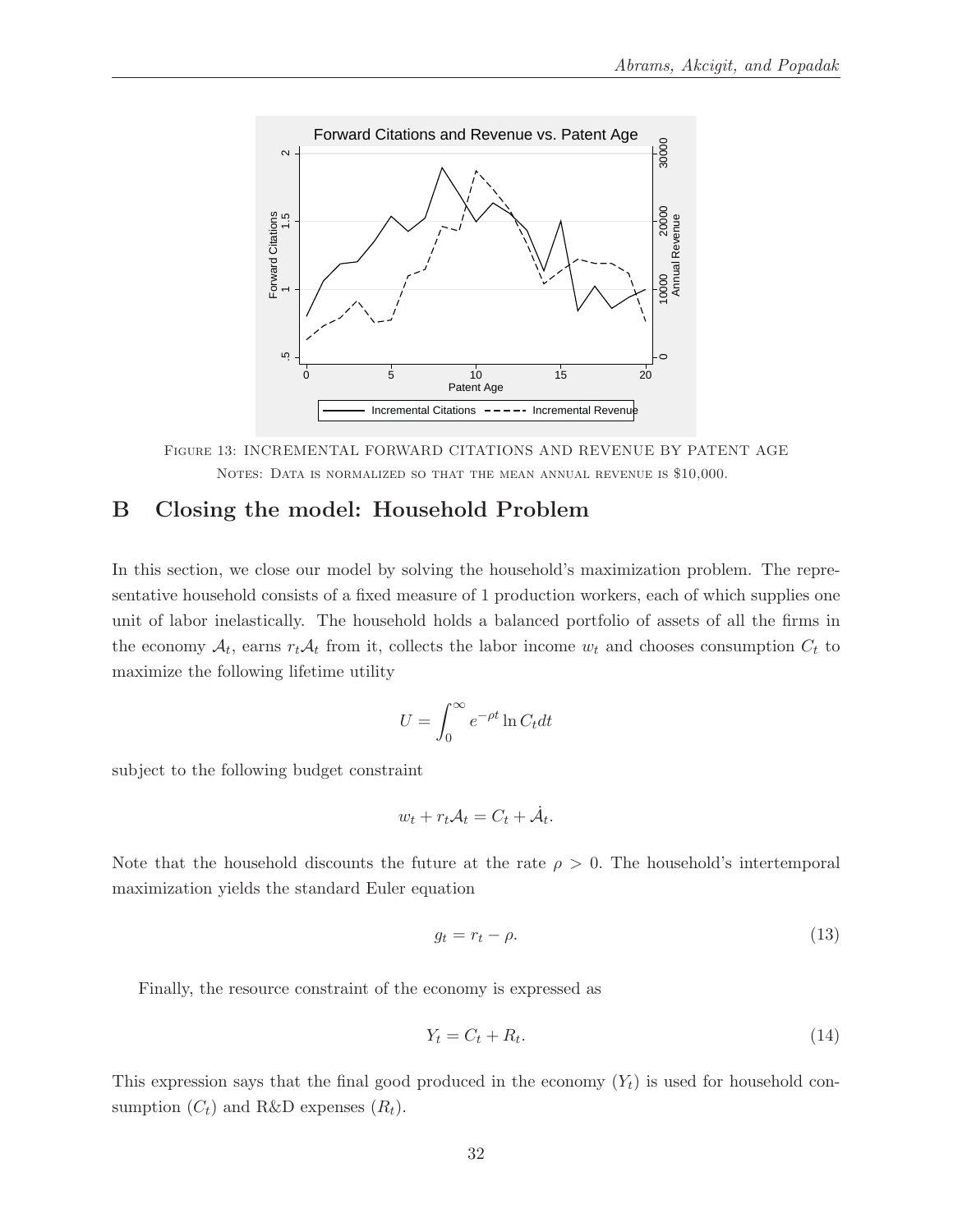## **C Social Value and Patent Citations**

We now analyze the relationship between social value of a patent and its forward citation counts. We show that our model predicts a positive relationship between the social value of patents and forward citations, as documented empirically by Trajtenberg (1990).

To this end, we express the social value function for each innovation, which requires us to define the household's welfare. Since the welfare analysis is lengthy and technically involved, we shorten it by making the following assumptions without affecting the main trade-offs in the model.

- 1. Since the main surprising outcome was due to strategic patents which led to a negative relationship between private value and forward citations (Section 3.2), we focus only on the relationship between the social value of strategic patents and their forward citations.<sup>16</sup>
- 2. Recall that the impact of the height of the incumbent's fence,  $m$ , in Section 3.2 was to reduce the subsequent entry rate  $(\partial \bar{z}_{0m}/\partial m < 0$  and  $\partial \bar{z}_{nm}/\partial m < 0)$ , which was increasing in the expected duration of the monopoly power of the incumbent. We replicate the same dynamics of the free entry condition by assuming that a measure 1 of entrants pays the same fixed cost  $\zeta Q_t$  and enters with a *radical* innovation at the rate  $\bar{z}_{0m}$  or a follow-on innovation at the rate  $\bar{z}_{1m}$ , which are both decreasing functions of the height of the fence of the incumbent  $(m)$  as in the model of Section 3.2. Finally, we assume  $\alpha \to 1$  such that all innovations generate the same return with  $\eta$  innovation size.

These assumptions keep the welfare analysis brief and notationally clean while preserving the backbone of the model. Now we are ready to go into the technical details.

Let us start with the household welfare, which is simply the discounted sum of future utilities

$$
WELFARE = \int_0^\infty e^{-\rho t} \ln C_t dt.
$$
 (15)

The resource constraint of the economy (14) describes how total output is allocated:

$$
Y_t = C_t + 2\zeta Q_t + \bar{z}_0 Q_t \psi
$$

where  $C_t$  is household consumption,  $2\zeta Q_t$  is the total R&D cost by radical and follow-on innovators, and  $\bar{z}_0Q\psi$  is the flow cost of strategic innovation by incumbents. We can therefore express the household consumption as

$$
C_t = (1 - 2\zeta - \bar{z}_0\psi)Y_t
$$

where the term in parenthesis is simply a constant. Using this expression for  $C_t$ , we can rewrite welfare in (15) as

$$
\text{WEIFARE} = \frac{\ln\left(1 - 2\zeta - \psi\bar{z}_0\right)}{\rho} + \int_0^\infty e^{-\rho t} \ln Y_t dt.
$$

 $16$ The positive relationship between social value and patent citations is trivially satisfied under productive innovations.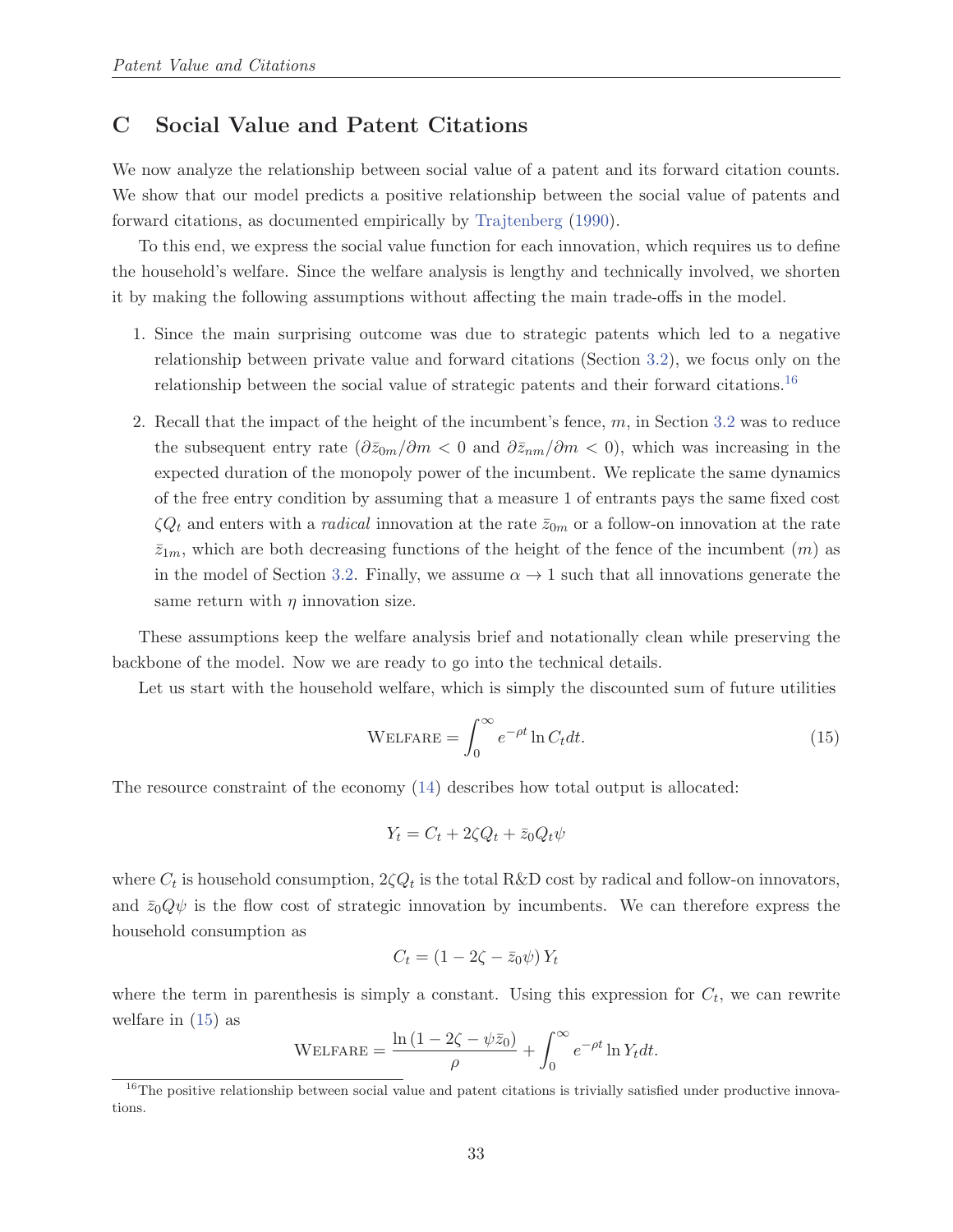This expression indicates that household welfare is determined by two factors. The first factor is the propensity to consume,  $(1 - 2\zeta - \psi \bar{z}_0)$ , which governs the fraction of output that is consumed at every instant. The second -and for our purpose more important- factor is the total output component of welfare  $(Y_t)$ , which grows through innovations in our model. We can now express welfare as a sum of product line–specific social values  $W_{jt}$ :

$$
WELFARE = \frac{\ln(1 - 2\zeta - \psi\bar{z}_0)}{\rho} + \int_0^1 W_{jt}dj
$$

where

$$
W_{jt} \equiv \int_0^\infty e^{-\rho t} \ln y_{jt} dt.
$$

Recall that the output of variety j in equilibrium is  $y_{jt} = \frac{Y_t q_{jt}}{(1+\eta_n)w_t}$ , the aggregate output is  $Y_t = Q_t$ and the wage rate is  $w_t = Q_t \int_0^1 (1 - \eta_j)^{-1}$ , as shown in Lemma 1. Since we restrict our attention to  $\alpha \to 1$ , each product line will have the same markup,  $(\eta_n = \eta)$ , and thus  $w_t = \frac{Q_t}{1-\eta}$ . We may then write equilibrium production in j as  $y_{jt} = \frac{(1-\eta)}{(1+\eta)}q_{jt}$ .

We are now ready to express the social value function  $W_{jt} = W(q_{jt}, m_{jt})$  as a function of the quality level of the product line,  $(q_{it})$ , and the strength of the defensive patent,  $(m_{it})$ , which will determine subsequent entry. Henceforth, we suppress the product line index  $j$  and the time index t on q and  $m$  when it causes no confusion. Then the social value function of each product line as a function of its quality level and the strength of the current strategic patent  $(W(q, m))$  is equal to:

$$
W(q,m) = \Delta t \ln \frac{(1-\eta)}{(1+\eta)} q + (1-\rho \Delta t) \begin{bmatrix} (\bar{z}_{0m} + \bar{z}_{1m}) \Delta t \mathbb{E}_m W (q (1+\eta), m) \\ + (1-\bar{z}_{0m} \Delta t - \bar{z}_{1m} \Delta t) W (q, m) \end{bmatrix}
$$

The intuition is as follows. During any small time interval  $\Delta t$ , the household generates a flow utility of  $\Delta t \ln \frac{(1-\eta)}{(1+\eta)}q$  for its consumption which is a function of the quality level q. After a small time interval  $\Delta t$  three continuation events can happen: First, there could be a new radical innovation with probability  $\bar{z}_{0m}\Delta t$ , second there could be a follow-on innovation with probability  $\bar{z}_{1m}\Delta t$  (in both cases, productivity improves by a factor of  $1+\eta$ ), finally there could be no new innovation with the remaining probability. Note that all new successful entrants will also produce a subsequent strategic innovation and draw m (hence the expected term,  $\mathbb{E}_m W$ ). Clearly the forward-looking social value function takes all these contingencies into account. The following lemma provides the exact form of this social value function.

**Lemma 3** The form of the social value function is

$$
W(q, m) = A \ln q + B_m + C
$$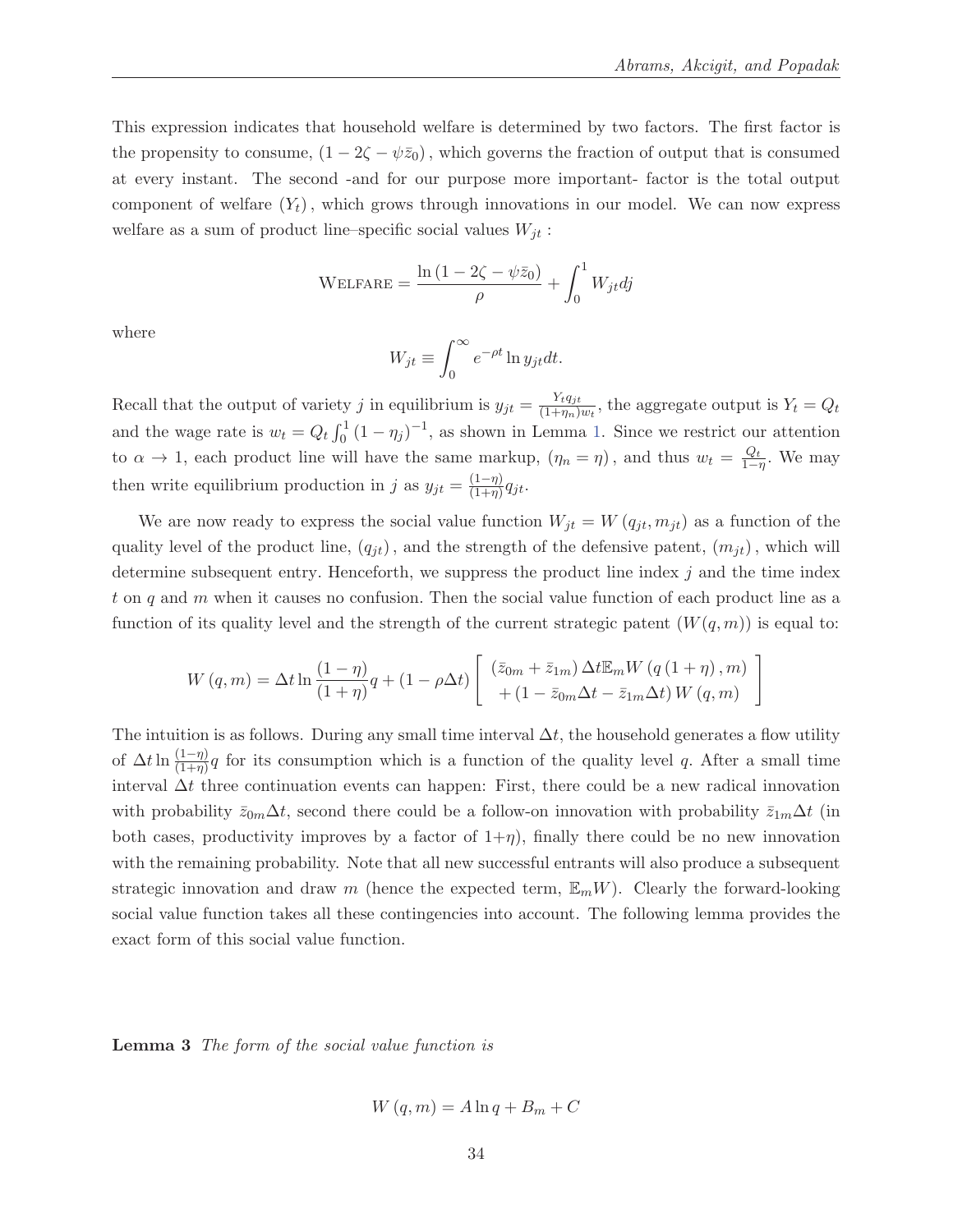where

$$
A \equiv 1/\rho, \qquad C \equiv \frac{1}{\rho} \ln \frac{(1-\eta)}{(1+\eta)}, \quad \text{and} \quad B_m \equiv \frac{\bar{z}_{0m} + \bar{z}_{1m}}{\rho + \bar{z}_{0m} + \bar{z}_{1m}} \left[ A \ln \left( 1 + \eta \right) + \mathbb{E}_m B_m \right]
$$

**Proof.** See Appendix **E**. ■

Since the entry rate is decreasing in the size of the strategic innovation  $m$ , the following proposition follows from Lemma 3.

**Proposition 3** The social value of an innovation is decreasing in m.

**Proof.** This follows directly from the fact that  $B_m$  and therefore  $W(q, m)$  is decreasing in m.

The intuition behind this proposition is straightforward. When the strength of the strategic patent is bigger (large m), it leads to less entry as described in Proposition 2. Clearly this is detrimental for social welfare since there is less technological progress and consumption growth due to the blocked entry. Since forward citations are a result of subsequent entry, the following corollary follows.

**Theorem 3** In the case of strategic patents, social patent value and forward citations are positively correlated.

Note that our model predicts a monotonic positive relationship between the social value of a strategic patent and its forward citations, whereas the relationship was negative between the private value and its forward citations in Section 3.2. This shows that our model is in line with Trajtenberg (1990)'s finding. In addition, our model also predicts a new result which has been vocally raised during recent economic debates. Our model generates a stark negative relationship between private value and citations in the case of strategic patenting. This is because social value and private incentives are at odds when it comes to competition generated through creative destruction. An incumbent raises her patent's private patent value by producing a strategic innovation while this behavior is detrimental to overall welfare.

## **D NPEs and the Opportunistic Use of Patents**

In this section, we extend our model to consider an alternative scenario where instead of incumbents engaging in strategic patenting to defend existing technologies, an NPE uses an existing patent (which is not necessarily used for production) to extract rents from other firms until the whole cluster becomes obsolete through a radical innovation. We show that this alternative strategic use of a patent by the NPE generates a negative relationship between private patent value and citations (which would then generate an overall inverted-U if productive patents are also included). Thus our main conclusion, that strategic patents lead to a negative relationship between private patent value and citations, is strengthened by this model.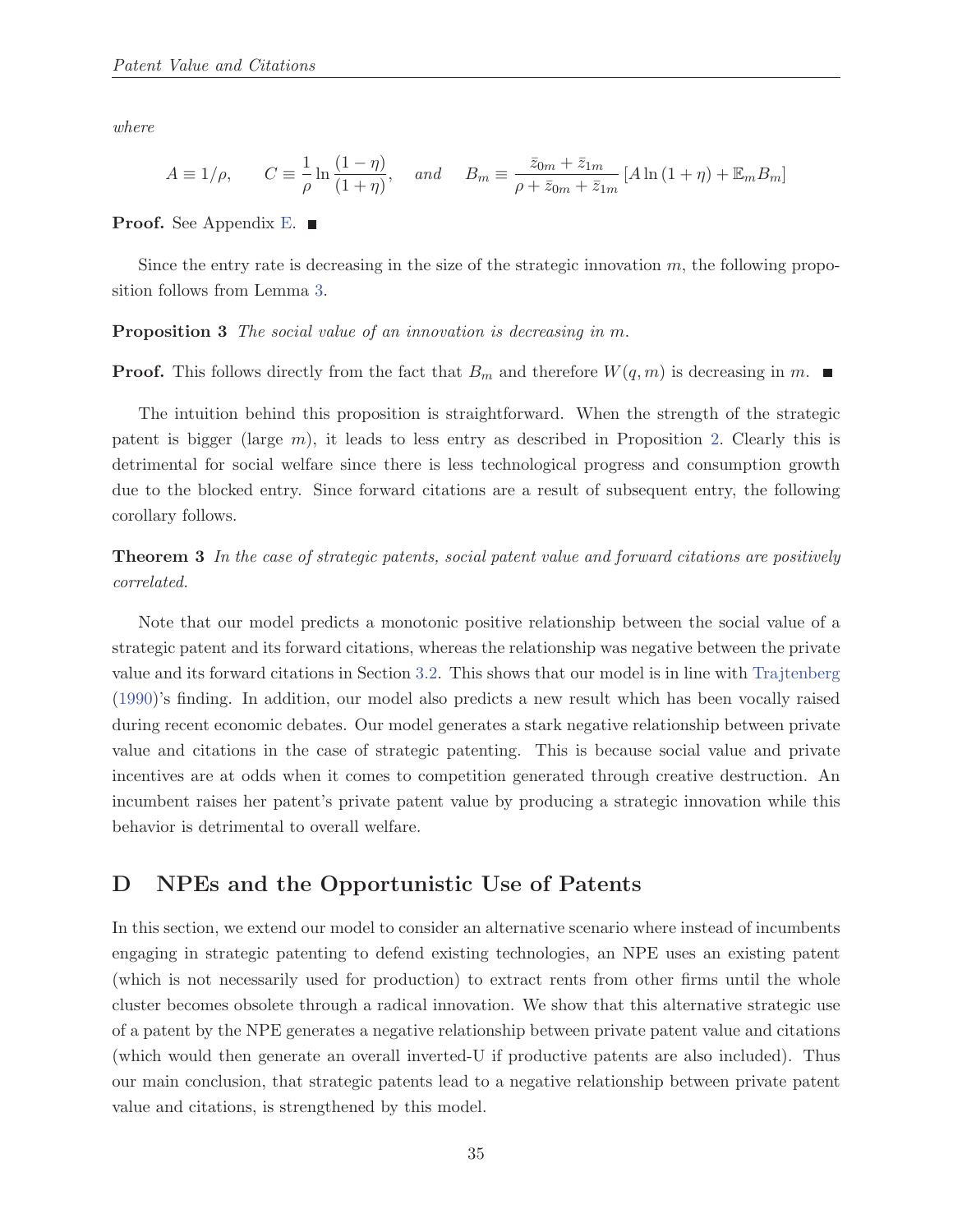In this new setup, we assume that in each technology cluster, there is a single opportunistic patent that is owned by an NPE. This opportunistic patent is used to extract a fraction  $m \in (0,1)$ of the instantenous profits from the producing incumbent in the same technology cluster due to the threat of a patent infringement. Claim  $m$  is determined once a new technology cluster is initiated by a radical innovation and is drawn from a distribution  $\mathcal{M}([0, 1])$ . Therefore the incumbent has to pay a licensing fee  $P_t^{fee}(m)$  to the NPE at every instant until the technology cluster becomes obsolete through radical innovations, which arrive at the rate  $\bar{z}_0$ .

The licensing fee paid to the NPE for its opportunistic patent of strength  $m$  is determined simply

$$
P_t^{fee}(m) = m\pi_n Y_t
$$
\n(16)

where  $m \in (0,1)$  is the strength of the NPE's opportunistic patent and n is the rank of the innovation in the technology cluster. As in the previous extension, we simplify our analysis by considering the case where  $\alpha \to 1$  so that all the profits in the economy are equal, i.e,

$$
\begin{array}{rcl}\n\pi_n & = & \frac{\eta}{1 + \eta} \\
& \equiv & \pi\n\end{array}
$$

and all follow-on entrants choose the same entry rate

$$
\bar{z}_{nm} = \bar{z}_{1m}.\tag{17}
$$

**Example 2** The following example illustrates these dynamics. Each technology cluster is associated with an opportunistic patent that is unkown ex-ante. Technology cluster 1 is initiated by a radical innovation  $N_1^p$ . Upon entry, the radical entrant learns about the existence of an opportunistic patent (which is a realization of  $m \sim \mathcal{M}([0,1])$ ) and the entrant learns that it is infringing an opportunistic patent  $N_1^o$  that is owned by an NPE. Note that this setup is general enough to incorporate the possibility that there might be no opportunistic patent in this cluster  $(m = 0)$ . Once m is realized, the incumbent pays a fraction m of its per-period return to the NPE as a licensing fee and keeps 1−m to herself. Next, through free-entry, a new productive follow-on entrant replaces the incumbent with a new patent  $N_2^p$ . This time the NPE collects the fee from  $N_2^p$  (and not anymore from  $N_1^p$ ). Later in the game, there are two more successful follow on entries labeled as  $N_3^p$  and  $N_4^p$ . NPE keeps collecting these fees until the technology cluster is made obsolote by a radical entrant labeled  $N_5^p$ . In the new technology cluster (tech cluster 2), an opportunistic patent  $N_2^o$  is drawn with strength  $m' \sim M([0, 1])$ , and so on.<br>Now we go back to the solving the model. Let us denote the value of the infringing productive

patent to the incumbent by  $V_t^p(m)$  and the value of the infringed opportunistic patent to the NPE by  $V_t^o(m)$ . Then the value of an incumbent productive patent is

$$
V_t^p(m) = (1 - m)\pi Y_t \Delta t + (1 - r\Delta t) \left[ \begin{array}{c} (\bar{z}_0 + \bar{z}_{1m}) \Delta t \times 0 \\ + (1 - \bar{z}_0 \Delta t - \bar{z}_{1m} \Delta t) V_{t + \Delta t}^p(m) \end{array} \right].
$$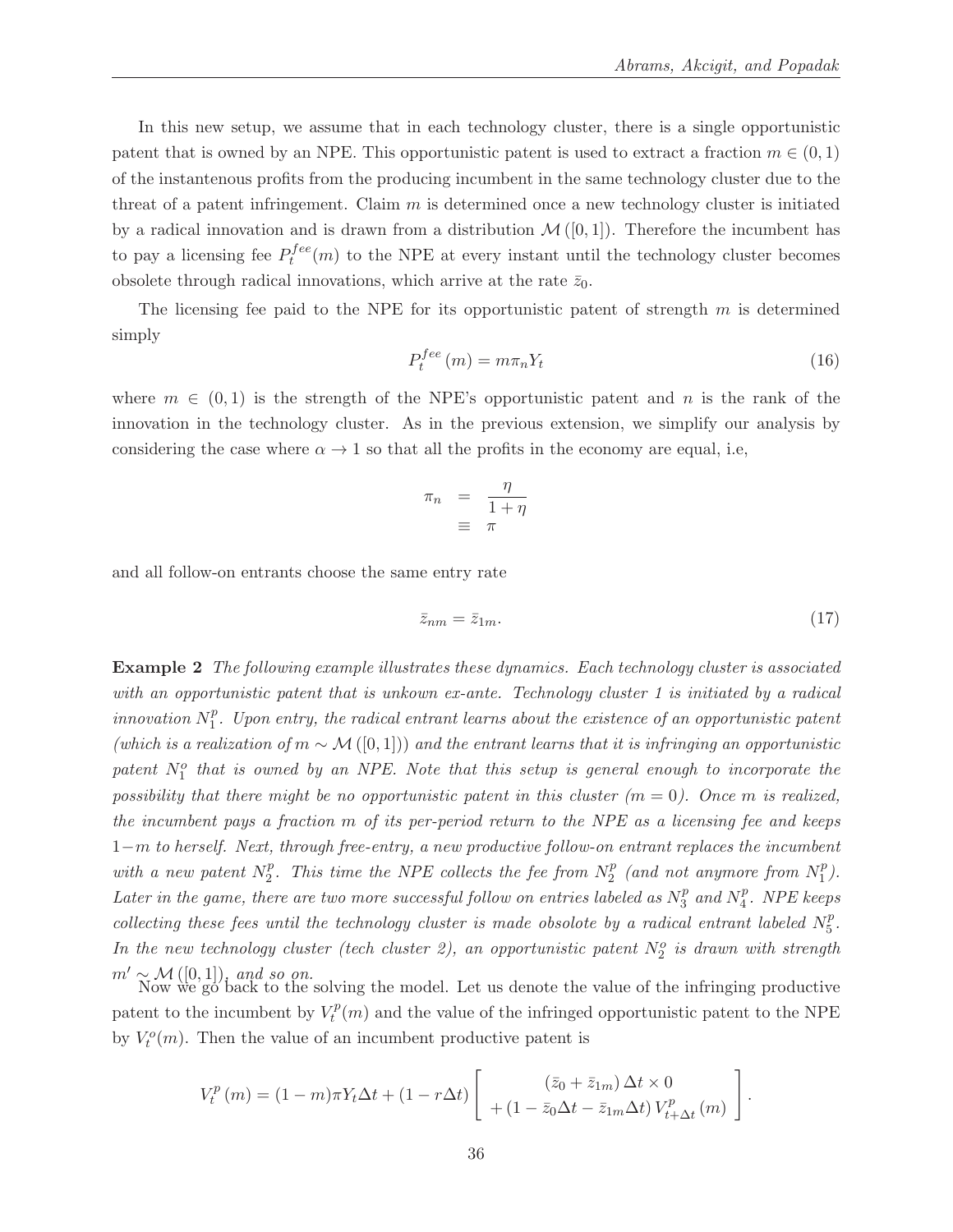| Opportunistic patent ID:                                   | $N_1^o$ with strength m                                                                    | $N_2^o$ with strength $m'$ |
|------------------------------------------------------------|--------------------------------------------------------------------------------------------|----------------------------|
| NPE payoff via $N_m^o$ :<br>Incumbent payoff via $N_n^p$ : | $m\pi$<br>$m\pi$<br>$m\pi$<br>$m\pi$<br>$(1-m)\pi$<br>$-m)\pi$<br>$(1-m)\pi$<br>$1 - m\pi$ | $m' \pi$<br>$(1-m')\pi$    |
| Productive patent ID:                                      |                                                                                            |                            |
| Tech Cluster ID:                                           | Tech Cluster 1                                                                             | Tech Cluster 2             |

AN EXAMPLE OF A SEQUENCE OF INNOVATIONS IN A PRODUCT LINE

Since our focus is on the balanced growth path equilibrium where aggregate variables grow at a constant rate and the entry rates depend only on the payoff relevent variable  $m$ , simple algebra leads to the following patent value:

$$
V_t^p(m) = \frac{(1-m)\pi Y_t}{\bar{z}_{1m} + \bar{z}_0 + \rho}.
$$

Finally, from the free entry condition for follow-on inventors we have

$$
\max_{z_{1m}} \left\{ z_{1m} V_t^p(m) - z_{1m} \zeta Q_t \bar{z}_{1m} \right\},\,
$$

and for radical inventors

$$
\max_{z_0} \left\{ z_0 \mathbb{E} V_t^p(m) - z_0 \zeta Q_t \bar{z}_0 \right\}.
$$

Note that since the radical innovator is starting a new technology cluster, he does not know the existence of an opportunistic patent and therefore forms an expectation over it. The equilibrium entry rates are simply

$$
\bar{z}_{1m} = \frac{(1-m)\pi}{(\bar{z}_{1m} + \bar{z}_0 + \rho)\zeta} \tag{18}
$$

and

$$
\bar{z}_0 = \mathbb{E}\left[\frac{(1-m)\pi}{(\bar{z}_{1m} + \bar{z}_0 + \rho)\zeta}\right].
$$

where the latter is independent of m. Now we solve  $(18)$  for the equilibrium follow-on entry rate

$$
\bar{z}_{1m} = \frac{-\left(\bar{z}_0 + \rho\right) + \sqrt{\left(\bar{z}_0 + \rho\right)^2 + 4\left(1 - m\right)\pi/\zeta}}{2}
$$

which clearly decreases in the strength of the opportunistic patent  $m$ 

$$
\frac{\partial \bar{z}_{1m}}{\partial m} < 0.
$$

Now we have the first part of our main result.

### **Proposition 4** The entry rate (forward citations) is decreasing in m.

This is due to the fact that when an NPE extracts a larger fraction of value in a technology cluster, new entrants account for this and invest less in follow-on innovations.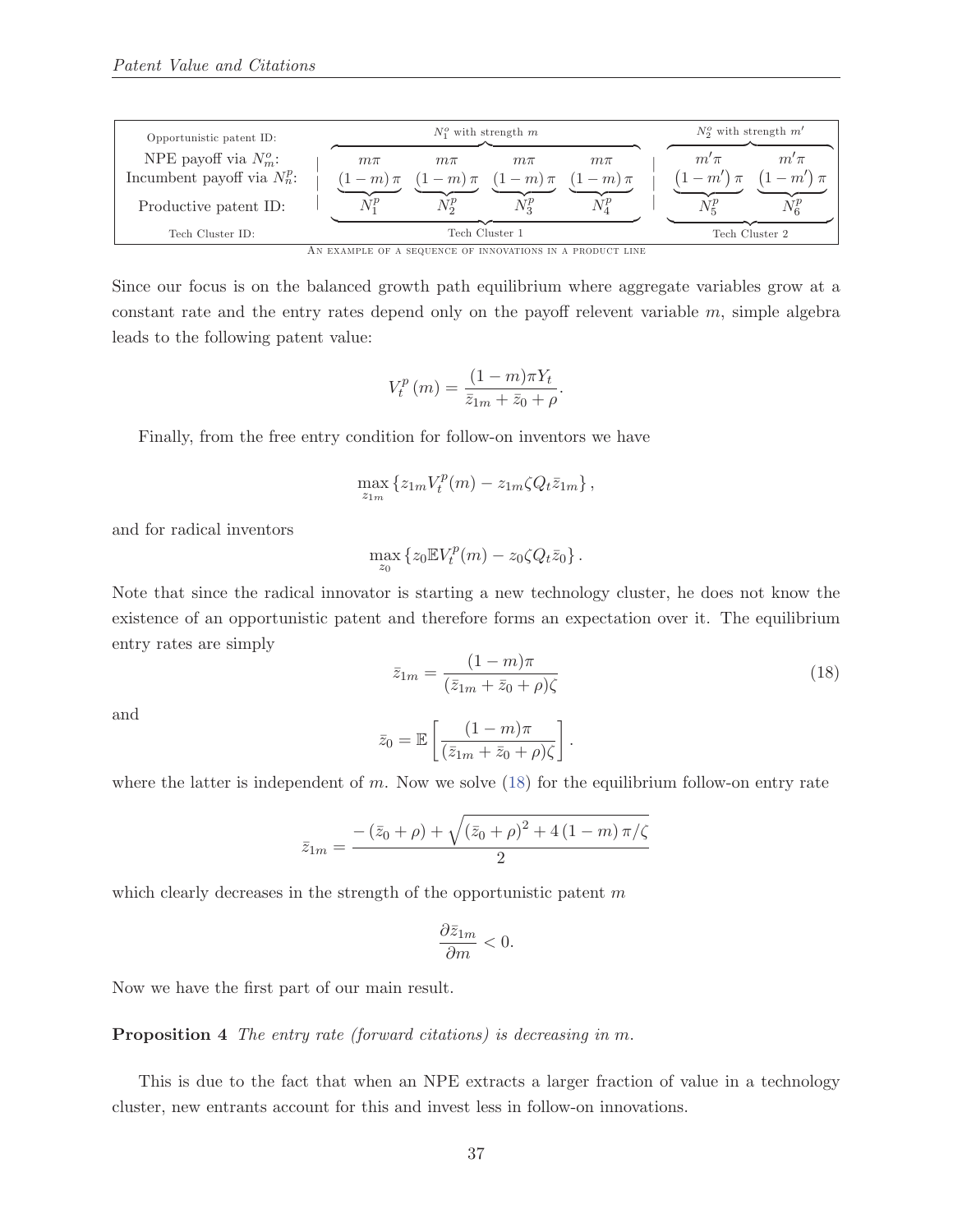We may now solve for the value of the opportunistic patent  $V_t^o(m)$ :

$$
\rho V_t^o(m) = P_t^{fee}(m) + \bar{z}_0 [0 - V_t^o(m)].
$$

This expression simply states that the NPE collects the license fee  $P_t^{fee}$  until the technology cluster becomes obsolete by a new radical innovation, which arrives at the rate  $\bar{z}_0$ . Using (16) the value of an opportunistic patent is expressed as

$$
V_t^o(m) = \frac{m\pi Y_t}{\bar{z}_0 + \rho}.
$$

Clearly the value of the opportunistic patent increases in its ability to extract rents  $m$ 

$$
\frac{\partial V_t^o(m)}{\partial m} > 0
$$

This leads to our main result.

**Theorem 4** In the case of opportunistic use of patents, the private value of the patent  $V_t^o(m)$  are negatively correlated with forward citations.

The intuition for this result is that when a patent is used for an opportunistic goal by an NPE, the value of that patent increases in the ability of the patent to extract rents. For the same reason, new entrants get discouraged and technological progress in that cluster slows and the reduction in subsequent entry results in fewer future forward citations. The end result is that the relationship between patent value and citations is negative when patents are used for opportunistic reasons.

The general message from our theoretical analysis follows. The relationship between social value and forward citations is positive since citations imply technological progress by subsequent researchers, which increases the social value of the current innovations. However, our theory highlights an important distinction when it comes to private value. When patents are used for productive purposes, the relationship between private value and citations is positive. However, when a patent is used for strategic reasons, say as a strategic patent by an incumbent or an existing patent being used opportunistically for litigation purposes by an NPE, the usual positive relationship between patent value and citations breaks, becomes negative, and results in an overall inverted-U relationship.

## **E Proofs and Derivations**

**Proof of Lemma 1.** The monopolist's equilibrium quantity is

$$
y_{jt} = \frac{Y_t q_{jt}}{(1 + \eta_j) w_t}.
$$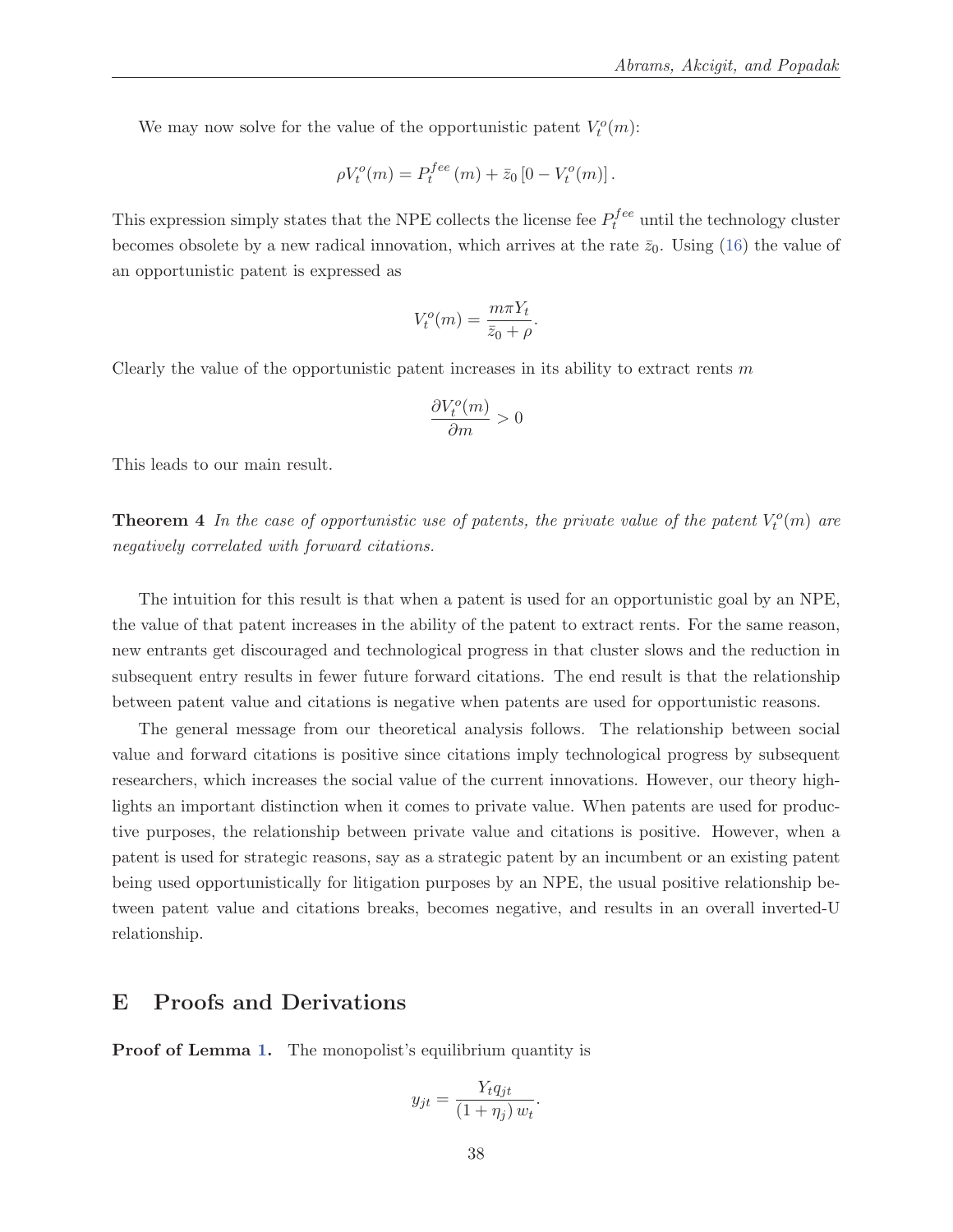Substituting this into the final good production function (1) we get

$$
w_t = Q_t \int_0^1 (1 + \eta_j)^{-1} \, dj
$$

where  $Q_t \equiv \left[\int_0^1 (1 + \eta_j)^{-1} dj \right]^{-1} \exp \int_0^1 \ln \frac{q_{jt}}{1 + \eta_j} dj$ . Moreover, the labor used for production in each line is

$$
l_{jt} = \frac{y_{jt}}{q_{jt}} = \frac{Y_t}{(1 + \eta_j) w_t}.
$$

Using this expression in the labor market clearing condition

$$
1 = \int_0^1 l_{jt} d\!j
$$

delivers  $Y_t = Q_t$ .

### **Proof of Proposition 1.**

We need to show that  $v_n > v_{n+1}$ . This condition can be expressed as

$$
v_n = \frac{\pi_n}{\rho + (v_0 + v_{n+1})/\zeta} > \frac{\pi_{n+1}}{\rho + (v_0 + v_{n+2})/\zeta} = v_{n+1}.
$$

Since  $\frac{\pi_{n+1}}{\rho+v_0/\zeta} > v_{n+1}$ , we can write

$$
v_n = \frac{\pi_n}{\rho + (v_0 + v_{n+1})/\zeta} > \frac{\pi_n}{\rho + \left(v_0 + \frac{\pi_{n+1}}{\rho + v_0/\zeta}\right)/\zeta}.
$$

Moreover we have

$$
\frac{\pi_{n+1}}{\rho + v_0/\zeta} > v_{n+1} = \frac{\pi_{n+1}}{\rho + (v_0 + v_{n+2})/\zeta}.
$$

Our result will be proven if we show

$$
\frac{\pi_n}{\rho + \left(v_0 + \frac{\pi_{n+1}}{\rho + v_0/\zeta}\right)/\zeta} > \frac{\pi_{n+1}}{\rho + v_0/\zeta}
$$
\n(19)

since we will then have

$$
v_n = \frac{\pi_n}{\rho + (v_0 + v_{n+1})/\zeta} > \frac{\pi_n}{\rho + \left(v_0 + \frac{\pi_{n+1}}{\rho + v_0/\zeta}\right)/\zeta} > \frac{\pi_{n+1}}{\rho + v_0/\zeta} > \frac{\pi_{n+1}}{\rho + \left(v_0 + v_{n+2}\right)/\zeta} = v_{n+1}.
$$

The inequality in (19) is true if

$$
\rho + \frac{v_0}{\zeta} > \frac{\alpha (1 + \eta_n)}{1 + \alpha \eta_n} \left[ \rho + \frac{v_0}{\zeta} + \frac{\pi_{n+1}}{\zeta \rho + v_0} \right].
$$